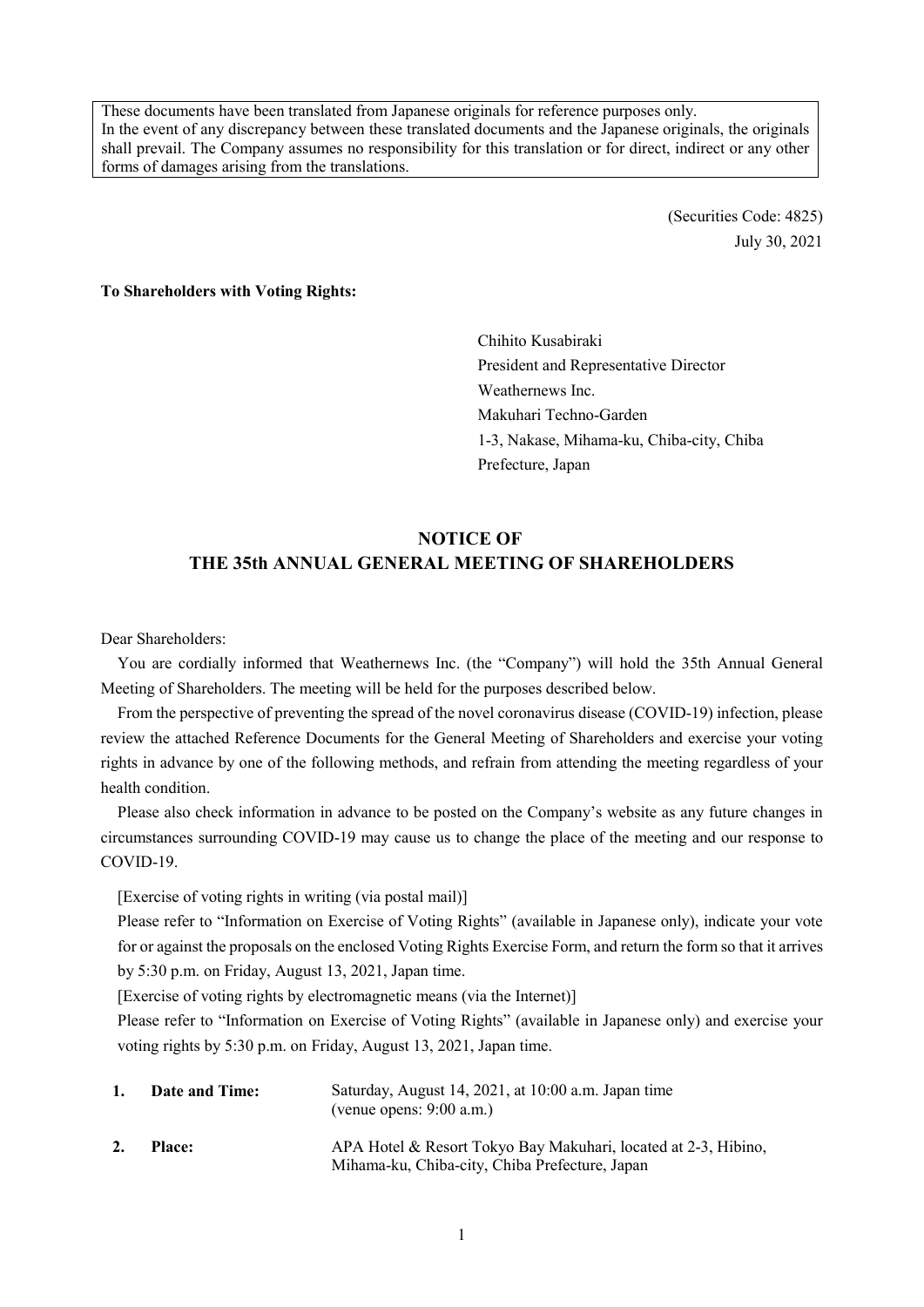**3. Meeting Agenda:** 

 **Matters to be reported:** The Business Report, the Consolidated Financial Statements and the Non-consolidated Financial Statements for the Company's 35th Fiscal Year (June 1, 2020 - May 31, 2021), as well as the results of audits of Consolidated Financial Statements by the Accounting Auditor and the Audit & Supervisory Board

## **Proposals to be resolved:**

Proposal No. 1: Appropriation of Surplus **Proposal No. 2:** Election of Five (5) Directors

## **4. Other Matters Regarding This Notice:**

(1) The following materials, which should be made available to shareholders when sending this notice of convocation, are posted on the Company's website at the following URL (https://jp.weathernews.com/), instead of being stated in this notice, in accordance with the provisions of the relevant laws and regulations and Article 16 of the Articles of Incorporation of the Company.

 When preparing the Audit Report that is the same as the document appended to this notice of convocation, the Audit & Supervisory Board Members audited items "1)" to "4)" below and the Accounting Auditor audited items "3)" and "4)."

- 1) "Matters regarding subscriptions rights to shares, etc." inside the Business Report
- 2) "Basic Principles regarding the Control of the Company" inside the Business Report
- 3) "Notes to the Consolidated Financial Statements" of the consolidated financial statements (35th Fiscal Year)
- 4) "Notes to the Non-consolidated Financial Statements" of the non-consolidated financial statements (35th Fiscal Year)
- (2) Any amendments to the Reference Documents for the General Meeting of Shareholders, the Business Report, the Consolidated Financial Statements, or the Non-consolidated Financial Statements, will be posted on the aforementioned Company's website.

# **Requests for Attending Shareholders**

〰〰〰〰〰〰〰〰〰〰〰〰〰〰〰〰〰〰〰〰〰〰〰〰〰〰〰〰〰〰〰〰〰〰〰〰〰〰〰〰〰〰

Shareholders who plan to attend the meeting in person are requested to respect the following items.

- (1) When attending the meeting, please submit the enclosed Voting Rights Exercise Form at the reception desk on the day of the meeting for confirmation. If you wish to exercise your voting rights by proxy, designate another shareholder who is entitled to exercise your voting rights as a proxy at the meeting. Such a shareholder acting as a proxy is kindly requested to attend in person and submit your Voting Rights Exercise Form and the power of attorney at the reception desk.
- (2) Note that only shareholders of the Company may enter the venue of the meeting.
- (3) We will open for entry at 9:00 a.m. and start the meeting at 10:00 a.m.
- (4) Note that electricity-saving measures will be taken at the venue for lighting and the adjustment of the air-conditioning temperature. It is recommended that you dress lightly.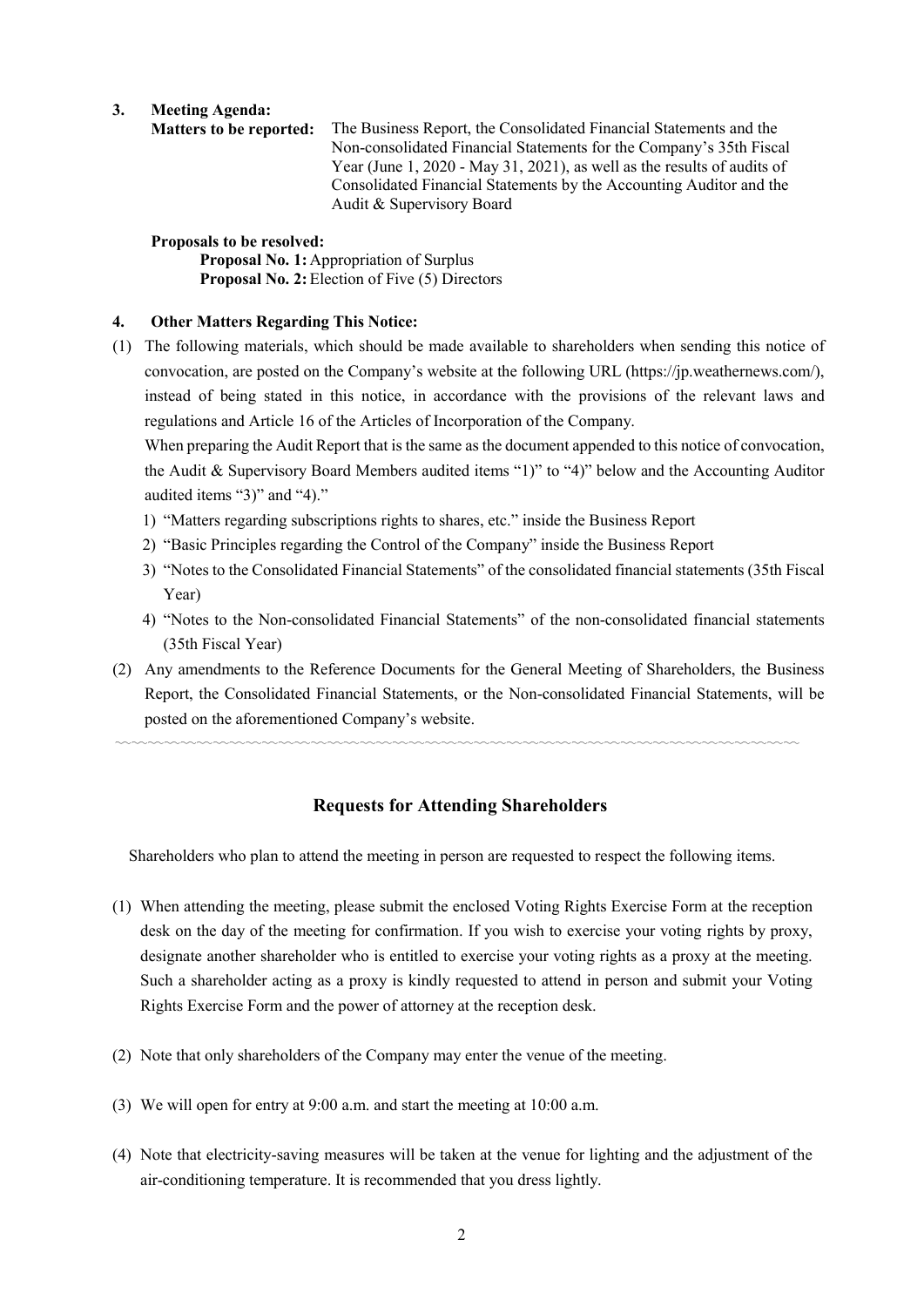## **Measures for Prevention of Spread of COVID-19 Infection**

We consider the safety and health of our shareholders to be the highest priority to hold the General Meeting of Shareholders. From the perspective of preventing the spread of the COVID-19 infection, we would like to ask you as follows:

## <Requests>

- To prevent the spread of the COVID-19 infection, please refrain from attending the meeting as much as possible and exercise your voting rights in writing or via the Internet instead.
- For those of you who are not able to attend the meeting, please feel free to send us questions and opinions. We will answer questions and opinions received in advance that deal with matters of higher interest to shareholders on the meeting day. In addition, the General Meeting of Shareholders will be streamed live on the Internet. Please access our website for more information. (For details, please refer to "Information on Advance Acceptance of Questions and Opinions" and "Information on Live Stream" on page 4.)

<Measures to be taken at the meeting venue>

- To prevent the spread of the COVID-19 infection and ensure safety of the shareholders, the number of seats available in the meeting room will be much smaller than usual as more spaces are ensured between the seats. Please be forewarned that entry to the meeting room may be restricted depending on the number of attendees from the perspective of ensuring safety of the shareholders.
- If you fall into either of the following, we may not allow you to enter the meeting room in order to prevent the spread of the COVID-19 infection. You may also be asked to have your body temperature checked from the perspective of ensuring safety of the shareholders.
	- 1) Those of you who have symptoms such as high temperature and persistent cough
	- 2) Those of you who refuse to wear a face mask and to disinfect your hands and fingers by spraying alcohol-based sanitizer
- Officers who will appear on the stage and operational staff will wear a face mask and take other preventive measures against the infection.
- The duration of the meeting may turn out to be shorter than usual in order to prevent the infection.
- We will not hold any shareholder events (i.e., shareholder supporter meeting, service line presentation and company tour) and will not serve refreshments on the day of the meeting. We will hold a shareholder supporter meeting online on some other day.
- Should there be any changes in the place of the meeting and our response to the spread of the COVID-19 infection due to the future development of infection, updates will be posted on the Company's website, and you are kindly asked to check them.

The Company's website https://jp.weathernews.com/irinfo/event/35th-shareholder-meeting/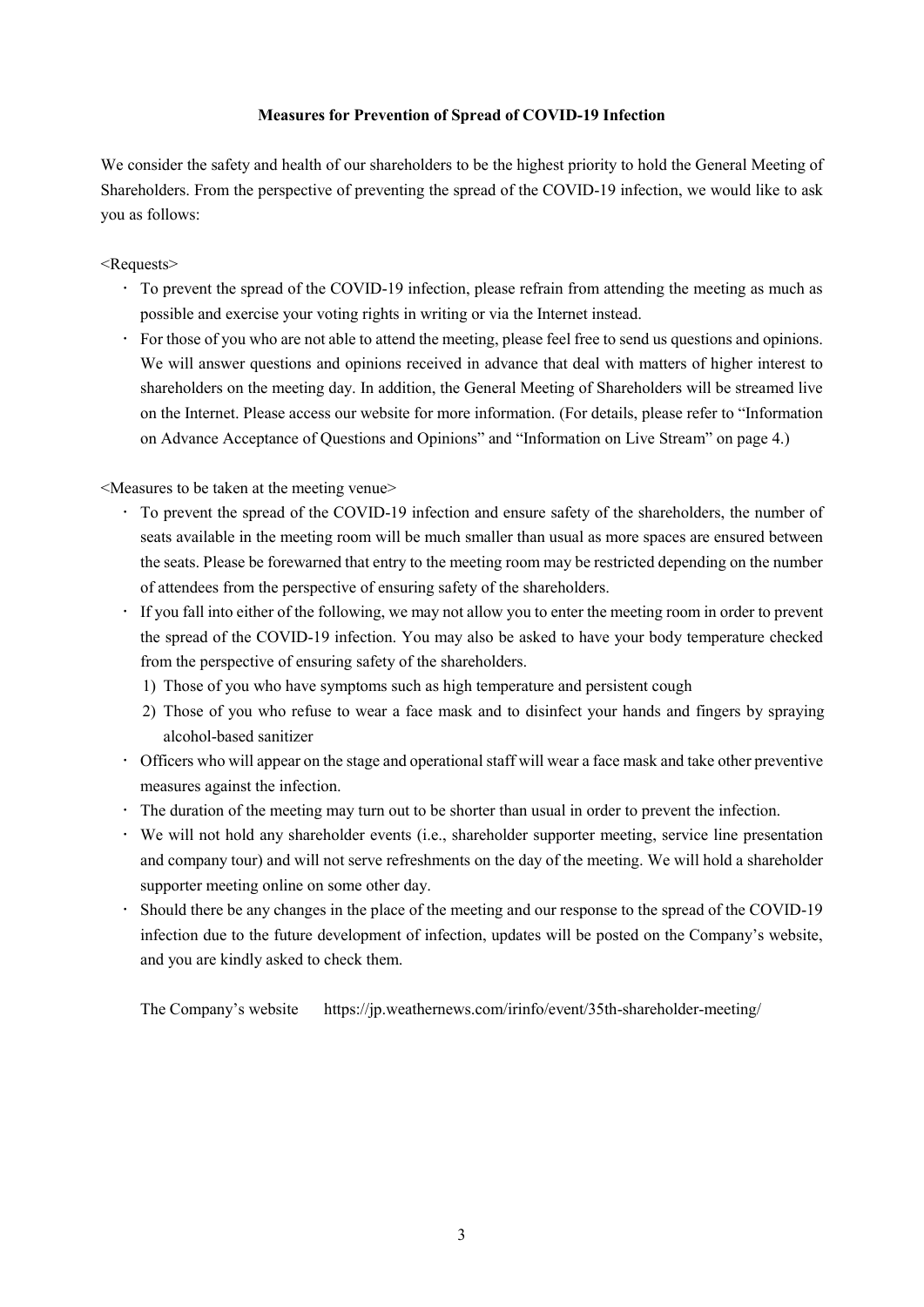## **Information on Advance Acceptance of Questions and Opinions**

We will take questions and opinions from shareholders for the 35th Annual General Meeting of Shareholders in advance through our website. Any matters of high interest may be covered at the meeting.

https://jp.weathernews.com/irinfo/event/35th-shareholder-meeting/ Submission deadline: 5:00 p.m. Friday, August 6, 2021

Note: For those of you who prefer to ask us questions in writing, please send them to the following address so that they arrive before the deadline. IR Office, Weathernews Inc., Makuhari Techno-Garden, Tower B, 19F,

1-3, Nakase, Mihama-ku, Chiba-city, Chiba Prefecture, Japan

# **Information on Live Stream**

The Company will stream the General Meeting of Shareholders live on the Internet so that shareholders can view the meeting at home. To protect the privacy of shareholders, the stream will only show the officers' seating area during the meeting. Also please note that shareholders viewing the stream will be unable to exercise their voting rights or ask questions via the Internet platform.

| 1. | Date and<br>streaming<br>schedule | Saturday, August 14, 2021, from 10:00 a.m. Japan time to the<br>conclusion of the meeting                                                                                                                           |
|----|-----------------------------------|---------------------------------------------------------------------------------------------------------------------------------------------------------------------------------------------------------------------|
| 2. | Accessing the<br>stream           | Please access the URL given in 3. below and enter your<br>"Shareholder ID" and "Password" from the login screen.                                                                                                    |
| 3. | Streaming website                 | https://jp.weathernews.com/irinfo/event/35th-shareholder-<br>meeting/<br>Shareholder ID (eight digits): Shareholder number shown on the<br>enclosed Voting Rights Exercise Form<br>Password (seven digits): wni2021 |

[Notes]

- 1. Please be aware that images and voices may lag or temporarily freeze during the stream, or the stream may be unviewable depending on your device environment (i.e., functions and performance), Internet connection environment, or other factors.
- 2. Our recommended Internet environments are as follows:

<Windows>

OS: Windows 8.1 or later

Browsers: Internet Explorer 11, latest versions of Microsoft Edge, Google Chrome and Firefox <Macintosh>

OS: Mac 10.11.4 (El Capitan) or later

Browser: Latest version of Safari

<iPhone/iPad>

OS: iOS 9 or later

Browsers: Latest versions of Safari and Google Chrome

<Android>

OS: Android 4.4 or later

Browser: Latest version of Google Chrome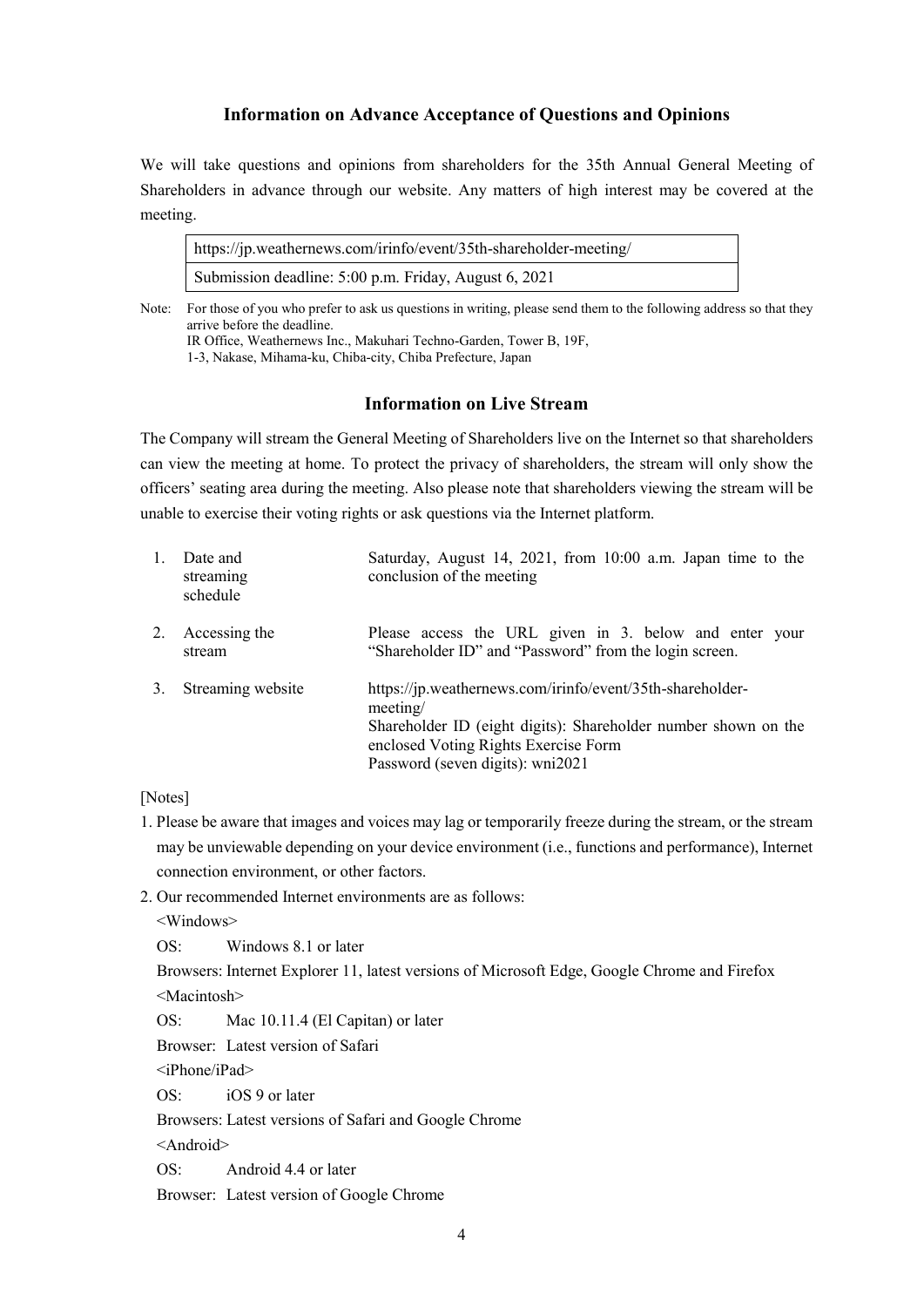# **Reference Documents for the General Meeting of Shareholders**

### **Proposals and References**

#### **Proposal No. 1: Appropriation of Surplus**

The Company desires to gain greater support from stakeholders who sympathize with the corporate dream "To Become an Information Exchange Platform for Seven Billion Eight Hundred Million People Around the World" and the projects oriented toward that dream, and intends to expand the number of shareholder supporters in the medium- to long-term.

The Company distributes profit based on its general management principle of "high contribution, high profit, high sharing." The Company determines a policy for returning profit to shareholder supporters taking into consideration internal reserves for investments in future services, technologies and infrastructure. We recognize growth in sales from tollgate-type business, growth in ordinary income and growth in net income attributable to owners of parent as important management indicators and determine the amount of dividends while taking into account other factors such as business results, the payout ratio, the dividend yield and capital efficiency.

Regarding the dividends for the fiscal year ended May 31, 2021, we will pay an annual ordinary dividend of ¥100 per share in accordance with the dividend policy under the mid-term management plan. Because we already paid an interim dividend of ¥50 per share in January for the year under review, we will provide ¥50 per share as a year-end dividend as described below.

| (1) Type of property dividends                      | Cash                                         |
|-----------------------------------------------------|----------------------------------------------|
| (2) Matters concerning the distribution of property | ¥50 per share of common stock of the Company |
| dividends to shareholders and the total amount      | Total amount: ¥548,726,600                   |
| thereof                                             |                                              |
| (3) Effective date of the dividends from surplus    | August 16, 2021                              |

Matters concerning the year-end dividends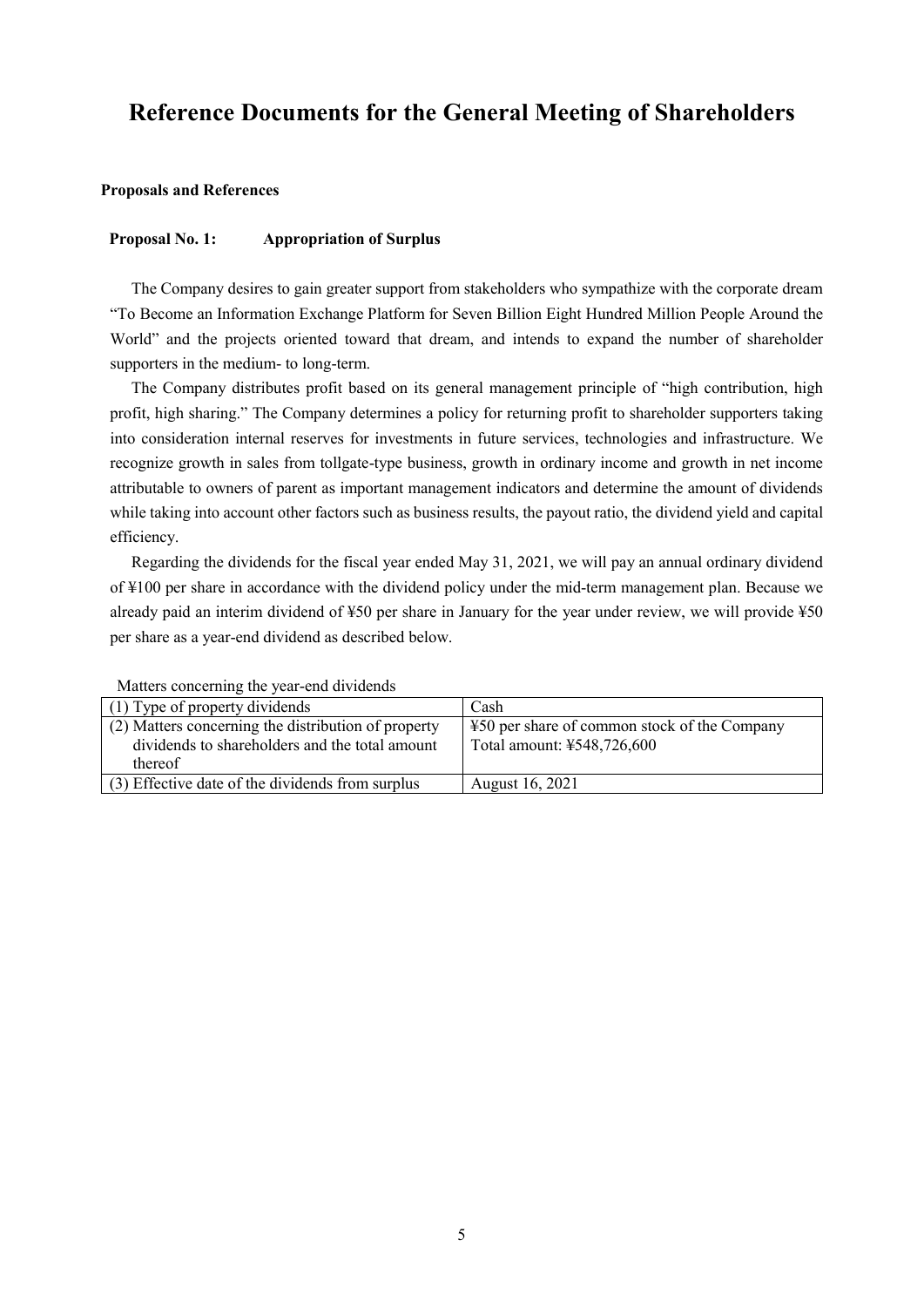# **Proposal No. 2: Election of Five (5) Directors**

The Company's Articles of Incorporation provide that the term of office for Directors be one year. This is intended to clarify the Directors' responsibility for achieving the performance targets of each fiscal year and confirm shareholders' confidence in Directors for each fiscal year. According to the provisions of said Articles of Incorporation, the term of office of five (5) Directors of the Company will expire at the conclusion of this General Meeting of Shareholders. Accordingly, we propose the election of five (5) Directors.

| No.            |                                                  | Name               | Current positions at the<br>Company      | Number of Board<br>of Directors'<br>meetings attended |
|----------------|--------------------------------------------------|--------------------|------------------------------------------|-------------------------------------------------------|
| 1              | [Reappointed]                                    | Chihito Kusabiraki | President and Representative<br>Director | 13 out of 13                                          |
| 2              | [Reappointed]                                    | Masanori Yoshitake | Director                                 | 13 out of 13                                          |
| 3              | [Reappointed]                                    | Tomohiro Ishibashi | Director                                 | 11 out of $11$                                        |
| $\overline{4}$ | [Reappointed]<br>[External]<br>[Independent]     | Shigeru Muraki     | Director (External)                      | 13 out of 13                                          |
| 5              | [Newly appointed]<br>[External]<br>[Independent] | Yukihiro Akimoto   |                                          |                                                       |

The candidates for the position of Director are as follows: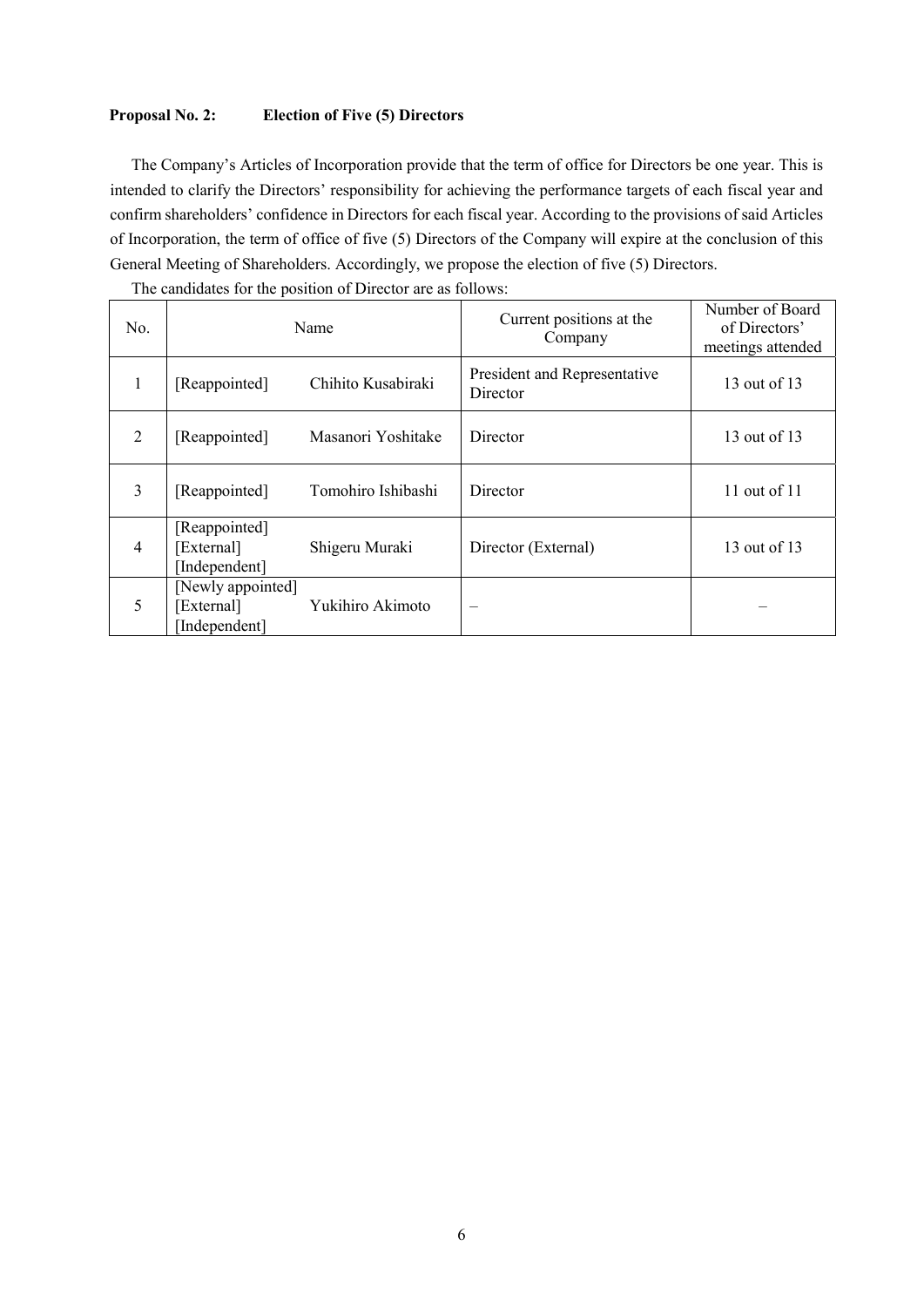| Candidate No. | Chihito Kusabiraki                                                                                                                                                                                                                                                                                                                                                                                                                                                                                                                                                                                                                                                                                                                                                              |                                                                                                                             | Date of birth<br>March 18, 1965                                                         | Number of shares of the Company held<br>76,898                               |  |  |  |  |  |
|---------------|---------------------------------------------------------------------------------------------------------------------------------------------------------------------------------------------------------------------------------------------------------------------------------------------------------------------------------------------------------------------------------------------------------------------------------------------------------------------------------------------------------------------------------------------------------------------------------------------------------------------------------------------------------------------------------------------------------------------------------------------------------------------------------|-----------------------------------------------------------------------------------------------------------------------------|-----------------------------------------------------------------------------------------|------------------------------------------------------------------------------|--|--|--|--|--|
| Reappointed   | Past experience, positions and responsibilities (Significant concurrent positions)                                                                                                                                                                                                                                                                                                                                                                                                                                                                                                                                                                                                                                                                                              |                                                                                                                             |                                                                                         |                                                                              |  |  |  |  |  |
|               | March 1987                                                                                                                                                                                                                                                                                                                                                                                                                                                                                                                                                                                                                                                                                                                                                                      | University                                                                                                                  | Graduated from Department of Physics, College of Science and Engineering, Aoyama Gakuin |                                                                              |  |  |  |  |  |
|               | April 1987                                                                                                                                                                                                                                                                                                                                                                                                                                                                                                                                                                                                                                                                                                                                                                      | Joined the Company                                                                                                          |                                                                                         |                                                                              |  |  |  |  |  |
|               | April 1993                                                                                                                                                                                                                                                                                                                                                                                                                                                                                                                                                                                                                                                                                                                                                                      |                                                                                                                             | General Manager, CSS Business Department, Marketing Division                            |                                                                              |  |  |  |  |  |
|               | June 1993                                                                                                                                                                                                                                                                                                                                                                                                                                                                                                                                                                                                                                                                                                                                                                       |                                                                                                                             |                                                                                         | General Manager, Aviation Business Department, Marketing Headquarters        |  |  |  |  |  |
|               | June 1996                                                                                                                                                                                                                                                                                                                                                                                                                                                                                                                                                                                                                                                                                                                                                                       |                                                                                                                             | General Manager, Disaster Prevention/Aviation Business Division                         |                                                                              |  |  |  |  |  |
|               | August 1996                                                                                                                                                                                                                                                                                                                                                                                                                                                                                                                                                                                                                                                                                                                                                                     | Director                                                                                                                    |                                                                                         |                                                                              |  |  |  |  |  |
|               | August 1997                                                                                                                                                                                                                                                                                                                                                                                                                                                                                                                                                                                                                                                                                                                                                                     | Managing Director                                                                                                           |                                                                                         |                                                                              |  |  |  |  |  |
|               | August 1999                                                                                                                                                                                                                                                                                                                                                                                                                                                                                                                                                                                                                                                                                                                                                                     |                                                                                                                             | Executive Vice President and Representative Director                                    |                                                                              |  |  |  |  |  |
|               | September 2006                                                                                                                                                                                                                                                                                                                                                                                                                                                                                                                                                                                                                                                                                                                                                                  | President and Representative Director (in charge of overall management and sales in Asia,<br>Europe, and the United States) |                                                                                         |                                                                              |  |  |  |  |  |
|               | August 2016                                                                                                                                                                                                                                                                                                                                                                                                                                                                                                                                                                                                                                                                                                                                                                     |                                                                                                                             |                                                                                         | President and Representative Director (Chief Executive Officer) (to present) |  |  |  |  |  |
|               |                                                                                                                                                                                                                                                                                                                                                                                                                                                                                                                                                                                                                                                                                                                                                                                 | <b>Significant concurrent position</b>                                                                                      |                                                                                         |                                                                              |  |  |  |  |  |
|               |                                                                                                                                                                                                                                                                                                                                                                                                                                                                                                                                                                                                                                                                                                                                                                                 | Director, Chiba Institute of Technology                                                                                     |                                                                                         |                                                                              |  |  |  |  |  |
|               | Reason for nominating the candidate for Director                                                                                                                                                                                                                                                                                                                                                                                                                                                                                                                                                                                                                                                                                                                                |                                                                                                                             |                                                                                         |                                                                              |  |  |  |  |  |
|               | Mr. Chihito Kusabiraki has outstanding insight and achievements in the fields of disaster prevention and aviation<br>business in which he has been engaged since joining the Company. He also has excellent managerial skills<br>developed through his experience, particularly his experience serving as the General Manager of the Disaster<br>Prevention/Aviation Business Division, combined with personal qualities that are suitable for the corporate manager<br>of the Company. Based on the aforementioned, he has assumed office as President and Representative Director since<br>2006, and we have reelected him as a candidate for Director.<br>The number of years in office as Director (as of the conclusion of this General Meeting of Shareholders): 25 years |                                                                                                                             |                                                                                         |                                                                              |  |  |  |  |  |

| Candidate No. |                                                                                    | Masanori Yoshitake                                   | Date of birth<br>October 14, 1972                                                             | Number of shares of the Company held<br>15,825 |  |  |  |  |
|---------------|------------------------------------------------------------------------------------|------------------------------------------------------|-----------------------------------------------------------------------------------------------|------------------------------------------------|--|--|--|--|
| Reappointed   | Past experience, positions and responsibilities (Significant concurrent positions) |                                                      |                                                                                               |                                                |  |  |  |  |
|               | March 1996                                                                         | Kyushu University                                    | Graduated from Agricultural Engineering Division (Civil Engineering), Faculty of Agriculture, |                                                |  |  |  |  |
|               | July 1996                                                                          | Joined the Company                                   |                                                                                               |                                                |  |  |  |  |
|               | June 2004<br>General Manager, Fukuoka Branch                                       |                                                      |                                                                                               |                                                |  |  |  |  |
|               | December 2006<br>Leader, Station Sales Division of WITH STATION Inc.               |                                                      |                                                                                               |                                                |  |  |  |  |
|               | June 2011                                                                          |                                                      | Group Leader, General Affairs Department of the Company                                       |                                                |  |  |  |  |
|               | August 2014                                                                        | Director (in charge of general affairs)              |                                                                                               |                                                |  |  |  |  |
|               | August 2015                                                                        |                                                      | Director (in charge of overall accounting, financial, and general affairs)                    |                                                |  |  |  |  |
|               | August 2016                                                                        | Managing Director (Chief Financial Officer)          |                                                                                               |                                                |  |  |  |  |
|               | August 2017                                                                        | Director (Managing Officer, Chief Financial Officer) |                                                                                               |                                                |  |  |  |  |
|               | June 2019                                                                          | Director (Managing Officer)                          |                                                                                               |                                                |  |  |  |  |
|               | August 2019                                                                        | Managing Director                                    |                                                                                               |                                                |  |  |  |  |
|               | July 2021                                                                          | Director (Managing Officer) (to present)             |                                                                                               |                                                |  |  |  |  |
|               |                                                                                    | Reason for nominating the candidate for Director     |                                                                                               |                                                |  |  |  |  |

Mr. Masanori Yoshitake has outstanding insight and achievements in the field of general affairs in which he has been engaged since joining the Company. He also has excellent managerial skills developed through his experience, particularly his experience serving as the Group Leader of the General Affairs Department and of being in charge of overall accounting, financial, and general affairs, combined with personal qualities that are suitable for taking on a share of the duties of managing the Company. Based on the aforementioned, we have reelected him as a candidate for Director.

The number of years in office as Director (as of the conclusion of this General Meeting of Shareholders): 7 years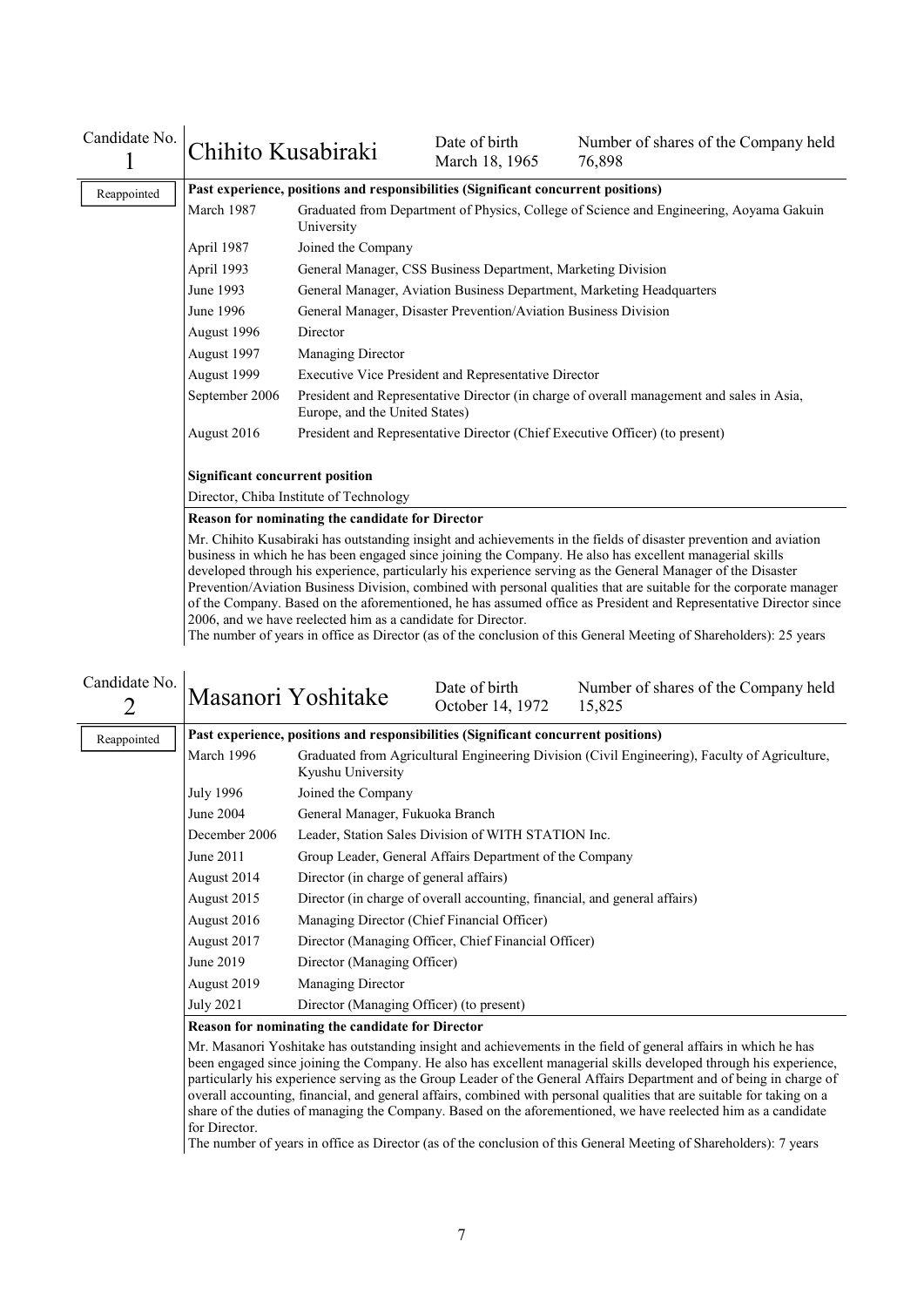| Candidate No.<br>3 | Tomohiro Ishibashi                                                                 |                                                                                                                          | Date of birth<br>March 28, 1975                                        | Number of shares of the Company held<br>166,001 |  |  |  |
|--------------------|------------------------------------------------------------------------------------|--------------------------------------------------------------------------------------------------------------------------|------------------------------------------------------------------------|-------------------------------------------------|--|--|--|
| Reappointed        | Past experience, positions and responsibilities (Significant concurrent positions) |                                                                                                                          |                                                                        |                                                 |  |  |  |
|                    | March 1998                                                                         | Graduated from Department of Information and Systems Engineering, Faculty of Science and<br>Engineering, Chuo University |                                                                        |                                                 |  |  |  |
|                    | April 1998<br>Joined Hewlett-Packard Japan, Ltd.                                   |                                                                                                                          |                                                                        |                                                 |  |  |  |
|                    | October 2000<br>Joined the Company                                                 |                                                                                                                          |                                                                        |                                                 |  |  |  |
|                    | August 2003                                                                        | MOBILE Service Group Leader                                                                                              |                                                                        |                                                 |  |  |  |
|                    | December 2006                                                                      | Director, WITH STATION Inc.                                                                                              |                                                                        |                                                 |  |  |  |
|                    | November 2007                                                                      |                                                                                                                          | Representative Director, WITH STATION Inc.                             |                                                 |  |  |  |
|                    | August 2008                                                                        |                                                                                                                          | Director of the Company (in charge of overall BtoS business)           |                                                 |  |  |  |
|                    | May 2012                                                                           |                                                                                                                          | Director (in charge of sales in the United States)                     |                                                 |  |  |  |
|                    | May 2014                                                                           | Director (in charge of BtoS business sales)                                                                              |                                                                        |                                                 |  |  |  |
|                    | August 2016                                                                        |                                                                                                                          | Executive Officer (in charge of Mobile/Internet Planning) (to present) |                                                 |  |  |  |
|                    | June 2020                                                                          | Executive Officer (in charge of Public Relations) (to present)                                                           |                                                                        |                                                 |  |  |  |
| August 2020        |                                                                                    | <b>Managing Director</b>                                                                                                 |                                                                        |                                                 |  |  |  |
|                    | <b>July 2021</b>                                                                   | Director (Managing Officer) (to present)                                                                                 |                                                                        |                                                 |  |  |  |
|                    |                                                                                    | Reason for nominating the candidate for Director                                                                         |                                                                        |                                                 |  |  |  |

Mr. Tomohiro Ishibashi has outstanding insight and achievements in the BtoS business, in which he has been engaged since joining the Company. He also has excellent managerial skills developed through his experience in global business, particularly his experience in sales in the United States, combined with personal qualities that are suitable for taking on a share of the duties of managing the Company. Accordingly, we have reelected him as a candidate for Director.

The number of years in office as Director (as of the conclusion of this General Meeting of Shareholders): 9 years in total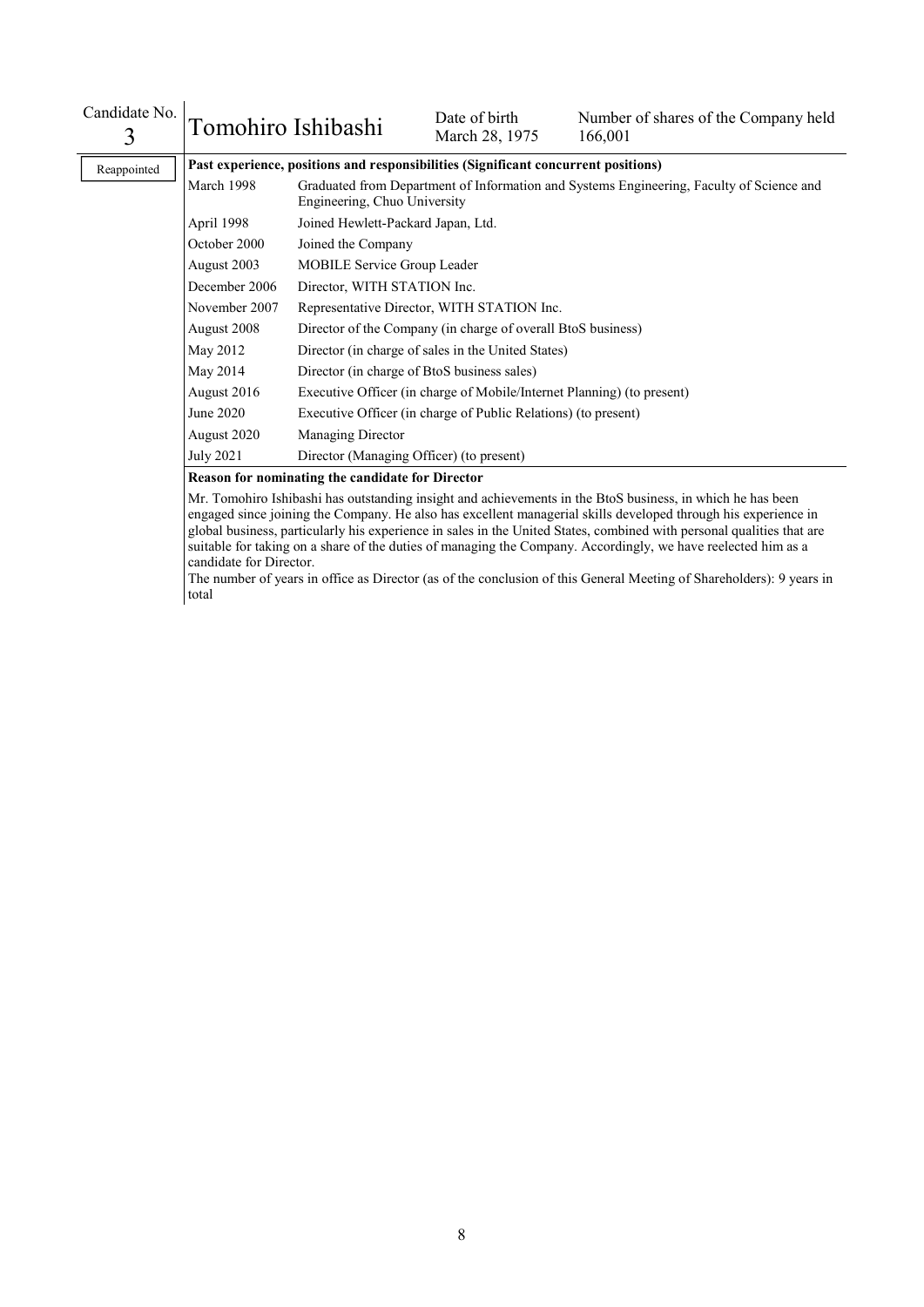| Candidate No.<br>4 | Shigeru Muraki                                                                                                                                                                                                                                                                                                                                                                                                                                                                                                                                                                                                                                                                                                                                                                                                                                                                                                                                   |                                                                                                     | Date of birth<br>August 29, 1949                                                   | Number of shares of the Company held<br>1,000                                              |  |  |  |
|--------------------|--------------------------------------------------------------------------------------------------------------------------------------------------------------------------------------------------------------------------------------------------------------------------------------------------------------------------------------------------------------------------------------------------------------------------------------------------------------------------------------------------------------------------------------------------------------------------------------------------------------------------------------------------------------------------------------------------------------------------------------------------------------------------------------------------------------------------------------------------------------------------------------------------------------------------------------------------|-----------------------------------------------------------------------------------------------------|------------------------------------------------------------------------------------|--------------------------------------------------------------------------------------------|--|--|--|
| Reappointed        |                                                                                                                                                                                                                                                                                                                                                                                                                                                                                                                                                                                                                                                                                                                                                                                                                                                                                                                                                  |                                                                                                     | Past experience, positions and responsibilities (Significant concurrent positions) |                                                                                            |  |  |  |
|                    | June 1972                                                                                                                                                                                                                                                                                                                                                                                                                                                                                                                                                                                                                                                                                                                                                                                                                                                                                                                                        |                                                                                                     | Graduated from Faculty of Engineering, The University of Tokyo                     |                                                                                            |  |  |  |
| External           | <b>July 1972</b>                                                                                                                                                                                                                                                                                                                                                                                                                                                                                                                                                                                                                                                                                                                                                                                                                                                                                                                                 | Joined Tokyo Gas Co., Ltd.                                                                          |                                                                                    |                                                                                            |  |  |  |
| Independent        | June 1996                                                                                                                                                                                                                                                                                                                                                                                                                                                                                                                                                                                                                                                                                                                                                                                                                                                                                                                                        | Ltd.                                                                                                |                                                                                    | Manager of Resource Research and Development Group, Gas Resources Dept., Tokyo Gas Co.,    |  |  |  |
|                    | June 2000                                                                                                                                                                                                                                                                                                                                                                                                                                                                                                                                                                                                                                                                                                                                                                                                                                                                                                                                        |                                                                                                     | General Manager of Gas Resources Dept., Tokyo Gas Co., Ltd.                        |                                                                                            |  |  |  |
|                    | June 2002                                                                                                                                                                                                                                                                                                                                                                                                                                                                                                                                                                                                                                                                                                                                                                                                                                                                                                                                        | Tokyo Gas Co., Ltd.                                                                                 |                                                                                    | Executive Officer and General Manager of Gas Resources Dept. of Strategic Planning Div.,   |  |  |  |
|                    | April 2004                                                                                                                                                                                                                                                                                                                                                                                                                                                                                                                                                                                                                                                                                                                                                                                                                                                                                                                                       |                                                                                                     |                                                                                    | Senior Executive Officer and Chief Executive of R&D Div., Tokyo Gas Co., Ltd.              |  |  |  |
|                    | April 2007                                                                                                                                                                                                                                                                                                                                                                                                                                                                                                                                                                                                                                                                                                                                                                                                                                                                                                                                       |                                                                                                     |                                                                                    | Senior Executive Officer, Chief Executive of Energy Solution Div., Tokyo Gas Co., Ltd.     |  |  |  |
|                    | June 2007                                                                                                                                                                                                                                                                                                                                                                                                                                                                                                                                                                                                                                                                                                                                                                                                                                                                                                                                        | Director, Senior Executive Officer, Chief Executive of Energy Solution Div., Tokyo Gas Co.,<br>Ltd. |                                                                                    |                                                                                            |  |  |  |
|                    | April 2010<br>Representative Director and Executive Vice President, Tokyo Gas Co., Ltd.                                                                                                                                                                                                                                                                                                                                                                                                                                                                                                                                                                                                                                                                                                                                                                                                                                                          |                                                                                                     |                                                                                    |                                                                                            |  |  |  |
|                    | April 2014                                                                                                                                                                                                                                                                                                                                                                                                                                                                                                                                                                                                                                                                                                                                                                                                                                                                                                                                       |                                                                                                     | Director and Vice Chairman, Tokyo Gas Co., Ltd.                                    |                                                                                            |  |  |  |
|                    | June 2015                                                                                                                                                                                                                                                                                                                                                                                                                                                                                                                                                                                                                                                                                                                                                                                                                                                                                                                                        |                                                                                                     | Executive Adviser, Tokyo Gas Co., Ltd. (to present)                                |                                                                                            |  |  |  |
|                    | August 2018                                                                                                                                                                                                                                                                                                                                                                                                                                                                                                                                                                                                                                                                                                                                                                                                                                                                                                                                      |                                                                                                     | Director (External) of the Company (to present)                                    |                                                                                            |  |  |  |
|                    | <b>Significant concurrent position</b>                                                                                                                                                                                                                                                                                                                                                                                                                                                                                                                                                                                                                                                                                                                                                                                                                                                                                                           |                                                                                                     |                                                                                    |                                                                                            |  |  |  |
|                    |                                                                                                                                                                                                                                                                                                                                                                                                                                                                                                                                                                                                                                                                                                                                                                                                                                                                                                                                                  | Outside Director, WORLD TRADE CENTER BUILDING, INC.                                                 | Representative Director (part-time), the Green Ammonia Consortium                  |                                                                                            |  |  |  |
|                    |                                                                                                                                                                                                                                                                                                                                                                                                                                                                                                                                                                                                                                                                                                                                                                                                                                                                                                                                                  |                                                                                                     |                                                                                    | Reason for nominating the candidate for Director (External) and overview of expected roles |  |  |  |
|                    | Mr. Shigeru Muraki possesses deep insight and supervisory capabilities developed over many years as a corporate<br>manager. Since his election as Director at the 32nd Annual General Meeting of Shareholders held on August 11,<br>2018, he has furnished sound advice regarding management of the Company and performed a supervisory function<br>from a standpoint of independence. Accordingly, we have reelected him as a candidate for Director (External). We<br>expect him to contribute to, among other things, the decision-making of the Board of Directors from diverse points<br>of view, improvement of supervising functions over the management and ensuring managerial transparency by<br>expressing opinions at the Board of Directors' meetings from an independent standpoint based on his deep insight<br>The number of years in office as Director (as of the conclusion of this General Meeting of Shareholders): 3 years |                                                                                                     |                                                                                    |                                                                                            |  |  |  |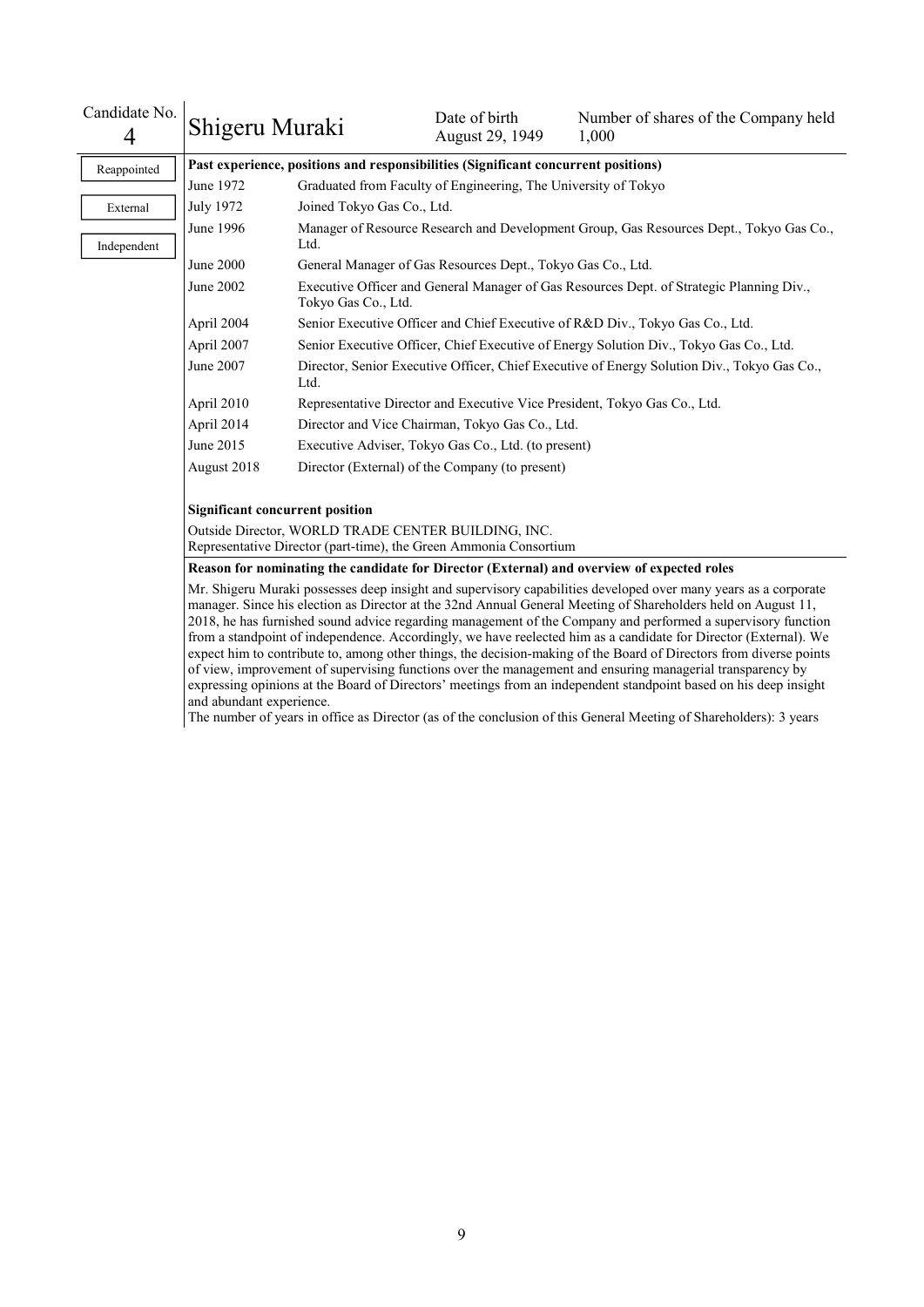| Candidate No.<br>5                                                                                                                                                                                                                                                                                                                                                                                                                                                                                                                                                                           | Yukihiro Akimoto                                                                           |                                             | Date of birth<br>September 9, 1944                                                 | Number of shares of the Company held<br>$\theta$ |  |  |  |
|----------------------------------------------------------------------------------------------------------------------------------------------------------------------------------------------------------------------------------------------------------------------------------------------------------------------------------------------------------------------------------------------------------------------------------------------------------------------------------------------------------------------------------------------------------------------------------------------|--------------------------------------------------------------------------------------------|---------------------------------------------|------------------------------------------------------------------------------------|--------------------------------------------------|--|--|--|
| Newly appointed                                                                                                                                                                                                                                                                                                                                                                                                                                                                                                                                                                              |                                                                                            |                                             | Past experience, positions and responsibilities (Significant concurrent positions) |                                                  |  |  |  |
|                                                                                                                                                                                                                                                                                                                                                                                                                                                                                                                                                                                              | March 1968                                                                                 |                                             | Graduated from Faculty of Economics, Sophia University                             |                                                  |  |  |  |
| External                                                                                                                                                                                                                                                                                                                                                                                                                                                                                                                                                                                     | December 1969                                                                              |                                             | Master of Economics, the University of Sydney                                      |                                                  |  |  |  |
| April 1970<br>Joined NSK Ltd.                                                                                                                                                                                                                                                                                                                                                                                                                                                                                                                                                                |                                                                                            |                                             |                                                                                    |                                                  |  |  |  |
| Independent                                                                                                                                                                                                                                                                                                                                                                                                                                                                                                                                                                                  | January 1980                                                                               | Joined Kentucky Fried Chicken Japan, Ltd.   |                                                                                    |                                                  |  |  |  |
|                                                                                                                                                                                                                                                                                                                                                                                                                                                                                                                                                                                              | Director and Vice President, Japan Pepsi-Cola Company<br>February 1987                     |                                             |                                                                                    |                                                  |  |  |  |
|                                                                                                                                                                                                                                                                                                                                                                                                                                                                                                                                                                                              | December 1988                                                                              |                                             | Managing Director, Kentucky Fried Chicken Japan, Ltd.                              |                                                  |  |  |  |
|                                                                                                                                                                                                                                                                                                                                                                                                                                                                                                                                                                                              | October 1993                                                                               |                                             | Representative Director and President, Nike Japan, Inc.                            |                                                  |  |  |  |
|                                                                                                                                                                                                                                                                                                                                                                                                                                                                                                                                                                                              | September 1995                                                                             |                                             | Representative Director and President, Guerlain, Inc.                              |                                                  |  |  |  |
| Representative Director, YA Partners, Inc. (to present)<br>May 2006                                                                                                                                                                                                                                                                                                                                                                                                                                                                                                                          |                                                                                            |                                             |                                                                                    |                                                  |  |  |  |
|                                                                                                                                                                                                                                                                                                                                                                                                                                                                                                                                                                                              |                                                                                            |                                             |                                                                                    |                                                  |  |  |  |
|                                                                                                                                                                                                                                                                                                                                                                                                                                                                                                                                                                                              | <b>Significant concurrent position</b>                                                     |                                             |                                                                                    |                                                  |  |  |  |
|                                                                                                                                                                                                                                                                                                                                                                                                                                                                                                                                                                                              |                                                                                            | Representative Director, YA Partners, Inc.  |                                                                                    |                                                  |  |  |  |
|                                                                                                                                                                                                                                                                                                                                                                                                                                                                                                                                                                                              |                                                                                            | Outside Director, LENAJAPON Institute, Inc. |                                                                                    |                                                  |  |  |  |
|                                                                                                                                                                                                                                                                                                                                                                                                                                                                                                                                                                                              |                                                                                            | Outside Director, FiNC Technologies Inc.    |                                                                                    |                                                  |  |  |  |
|                                                                                                                                                                                                                                                                                                                                                                                                                                                                                                                                                                                              |                                                                                            | Outside Director, WHITEPLUS, Inc.           |                                                                                    |                                                  |  |  |  |
|                                                                                                                                                                                                                                                                                                                                                                                                                                                                                                                                                                                              |                                                                                            | Outside Director, e-LogiT co., ltd.         |                                                                                    |                                                  |  |  |  |
|                                                                                                                                                                                                                                                                                                                                                                                                                                                                                                                                                                                              | Outside Director, CFS Co., Ltd.                                                            |                                             |                                                                                    |                                                  |  |  |  |
|                                                                                                                                                                                                                                                                                                                                                                                                                                                                                                                                                                                              | Outside Director, Premo Co., Ltd.                                                          |                                             |                                                                                    |                                                  |  |  |  |
|                                                                                                                                                                                                                                                                                                                                                                                                                                                                                                                                                                                              | Reason for nominating the candidate for Director (External) and overview of expected roles |                                             |                                                                                    |                                                  |  |  |  |
| We believe Mr. Yukihiro Akimoto will utilize his abundant knowledge and experience in BtoC businesses as well as<br>deep insight and supervisory capabilities developed as a corporate manager of global companies to furnish sound<br>advice regarding management of the Company and play a supervisory role from a standpoint of independence.<br>Accordingly, we have elected him as a new candidate for Director (External). Among other things, we expect him to<br>contribute to the decision-making of the Board of Directors from diverse points of view, improvement of supervising |                                                                                            |                                             |                                                                                    |                                                  |  |  |  |

Notes:

- 1. No material conflict of interest exists between the Company and any of the above candidates.
- 2. Shigeru Muraki and Yukihiro Akimoto are candidates for Director (External). The Company has notified to Tokyo Stock Exchange, Inc. that both of them are Independent Officers pursuant to the provisions of the Exchange.

functions over the management and ensuring managerial transparency by expressing opinions at the Board of Directors' meetings from an independent standpoint based on his deep insight and abundant experience.

- 3. The Company has entered into a limited liability agreement with Shigeru Muraki, which restricts the upper limit of the liability for damages of directors (external) and audit & supervisory board members (external) to an amount specified by laws and regulations, pursuant to Article 427, Paragraph 1 of the Companies Act. If he is reelected, the Company plans to renew the agreement. In addition, if Yukihiro Akimoto is elected, the Company will enter into a limited liability agreement with him, which restricts the upper limit of the liability for damages of directors (external) and audit  $\&$ supervisory board members (external) to an amount specified by laws and regulations, pursuant to Article 427, Paragraph 1 of the Companies Act.
- 4. The number of shares held by each of the above candidates includes the number of those held thereby through the Shareholding Association of Weathernews Directors.
- 5. The Company has entered into a directors and officers liability insurance policy as provided for in Article 430-3, Paragraph 1 of the Companies Act with an insurance company, with all of the Company's Directors included as the insureds. This insurance policy covers the insured's losses and such costs as related litigation expenses incurred from claims for damages arising from acts carried out by the insured during the execution of their duties for the Company, and the premiums for the insured are fully borne by the Company. If this proposal is approved and adopted, the candidates will be included as an insured in the policy. The Company plans to renew the said insurance policy with the above details during their terms of office.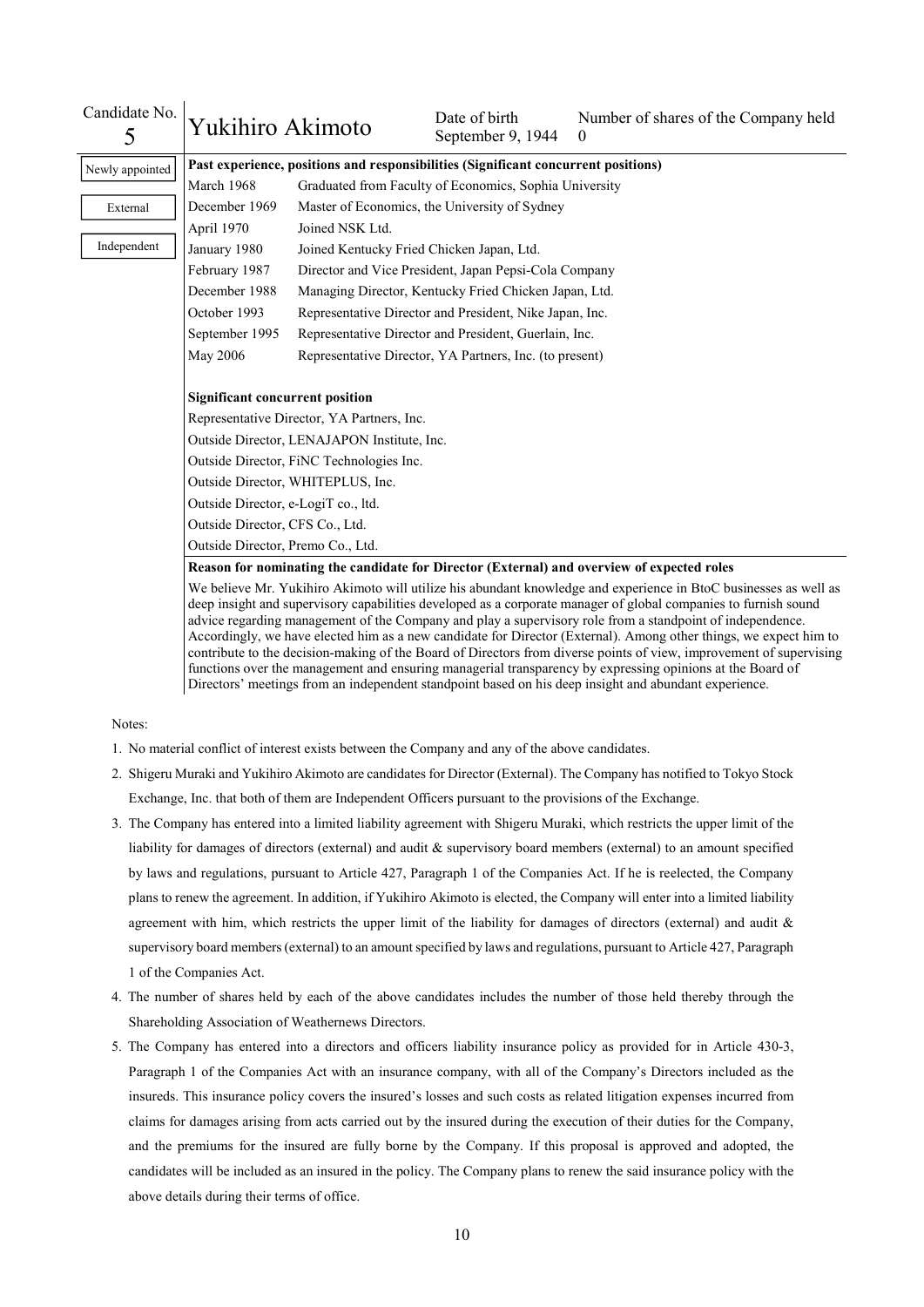- (Reference) Standard for Nominating Candidates for Directors and Audit & Supervisory Board Members and Standard for the Independence of Directors (External) and Audit & Supervisory Board Members (External)
- 1) Standard for Nominating Candidates for Directors and Audit & Supervisory Board Members

The Company nominates candidates for Directors in consideration of the following standards.

- 1. Legality
- A person who has no reason for disqualification
- A person who can fulfill the duty of care and fiduciary duties as a person entrusted with management responsibilities
- 2. Eligibility
- A person who has excellent, well-rounded personal qualities (i.e., fair, modest, honest and open-minded, disciplined, helps others achieve their wishes and intentions, and graciously accepts defeat), is talented as a corporate manager, and can appropriately dedicate his/her efforts and contribute to the Company's management
- A person who can understand and sympathize with the Company's businesses and culture
- A person who remains physically and mentally healthy in the performance of his/her duties
- 3. Area of specialty and originality
- A person who has outstanding capabilities (ability, knowledge, and experience) and achievements in the area of his/her specialty
- A person who is capable of grasping the essence of things without being fettered by conventional concepts and has capabilities and a track record of success in recreating them, sometimes through a process of creative destruction.
- 4. Independence and diversity
- A person prepared to frankly ask questions and equipped with the mental independence necessary to propose alternatives
- A person who is not a relevant person from the Company who holds a controlling interest in the Company or has any conflict of interest with the Company
- 2) Standard for the Independence of Directors (External) and Audit & Supervisory Board Members (External)

The Company judges whether or not candidates are independent in consideration of their personal relationships, capital relationships, transactional relationships, or other relationships of interest with the Company in accordance with the independence standard determined by a financial instruments exchange, in addition to judging whether the candidates meet the requirements for director (external) stipulated in the Companies Act.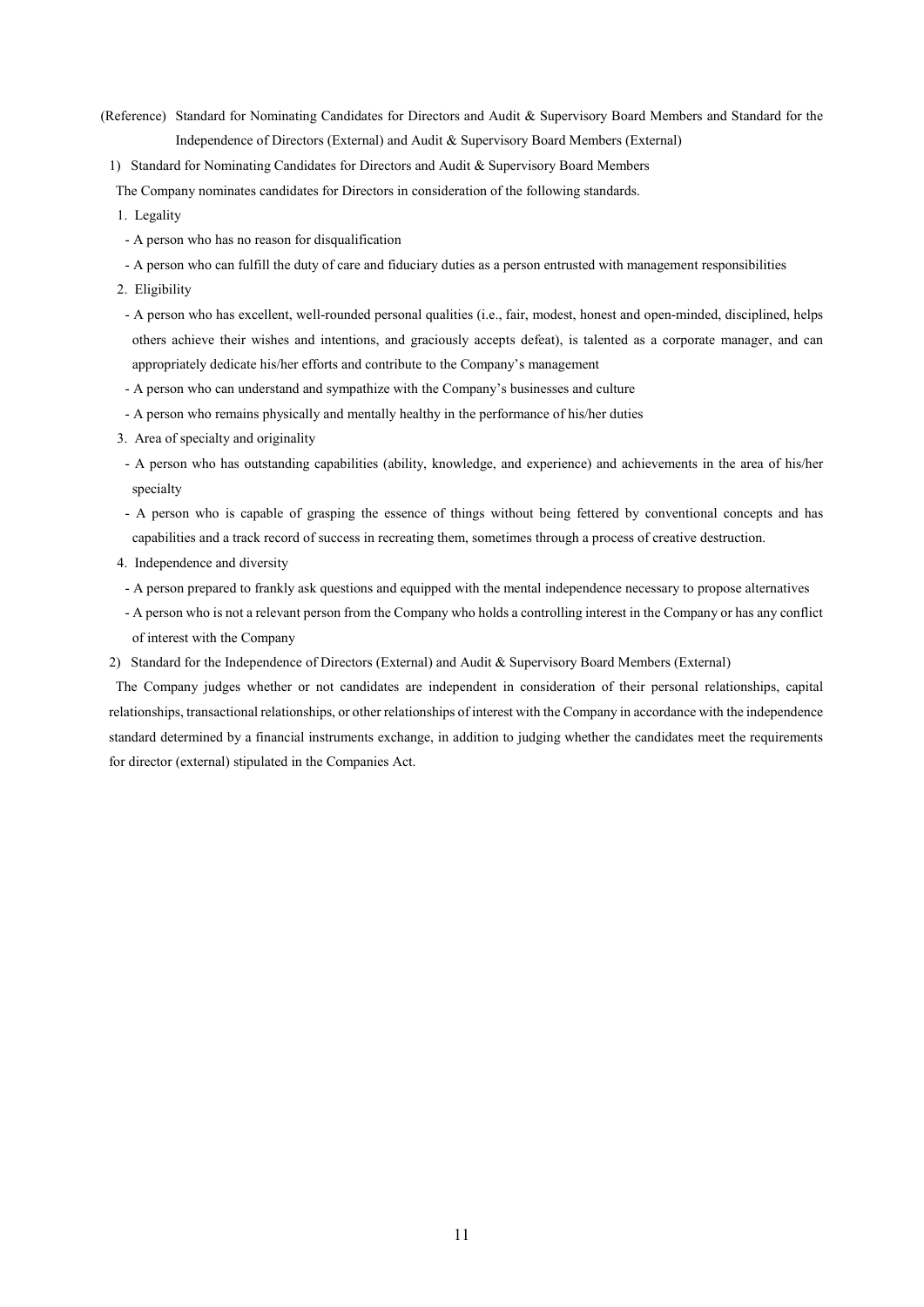(Reference) Composition of the attendees at the Board of Directors' meetings of the Company

If Proposal No. 2 is approved as proposed, as shown in the table below, Audit & Supervisory Board Members and Directors (External) (Non-executive Directors and Audit & Supervisory Board Members) who undertake a role of supervising and monitoring Executive Directors will account for six out of the nine attendees at the Board of Directors' meetings of the Company, and Directors (External) and Audit & Supervisory Board Members (External) will account for four out of the nine attendees, after this General Meeting of Shareholders. The Company will thus ensure sufficient consideration from multidirectional perspectives and objective decision-making by the Board of Directors.

|                              | Candidate No.                           |                |                | Name               |                                                  |               |                                          |                 |                             |               |
|------------------------------|-----------------------------------------|----------------|----------------|--------------------|--------------------------------------------------|---------------|------------------------------------------|-----------------|-----------------------------|---------------|
| Attendees                    |                                         |                | 1              | Chihito Kusabiraki |                                                  |               | President and Representative<br>Director |                 |                             |               |
|                              |                                         |                | 2              | Masanori Yoshitake |                                                  |               | Director                                 |                 |                             |               |
|                              |                                         |                | 3              | Tomohiro Ishibashi |                                                  |               | Director                                 |                 |                             |               |
|                              | Directors                               | Proposal No. 2 | $\overline{4}$ | Shigeru Muraki     | [External]<br>[Independent]                      | Non-executive | Director                                 |                 |                             |               |
| at the                       |                                         |                | 5              | Yukihiro Akimoto   | [Newly appointed]<br>[External]<br>[Independent] | Non-executive | Director                                 |                 |                             |               |
|                              | Audit &<br>Supervisory Board<br>Members |                |                | Yasushi Sugino     |                                                  | Non-executive | Audit & Supervisory Board<br>Member      |                 |                             |               |
|                              |                                         |                |                | Takashi Tomura     |                                                  | Non-executive | Audit & Supervisory Board<br>Member      |                 |                             |               |
| Board of Directors' meetings |                                         |                |                |                    |                                                  |               |                                          | Fumitaka Koyama | [External]<br>[Independent] | Non-executive |
|                              |                                         |                |                | Izumi Hayashi      | [External]<br>[Independent]                      | Non-executive | Audit & Supervisory Board<br>Member      |                 |                             |               |

Note: [Newly appointed]: Newly appointed candidate

[External]: Director (External) or Audit & Supervisory Board Member (External)

[Independent]: Independent Officer

**Non-executive:** Non-executive Director and Audit & Supervisory Board Member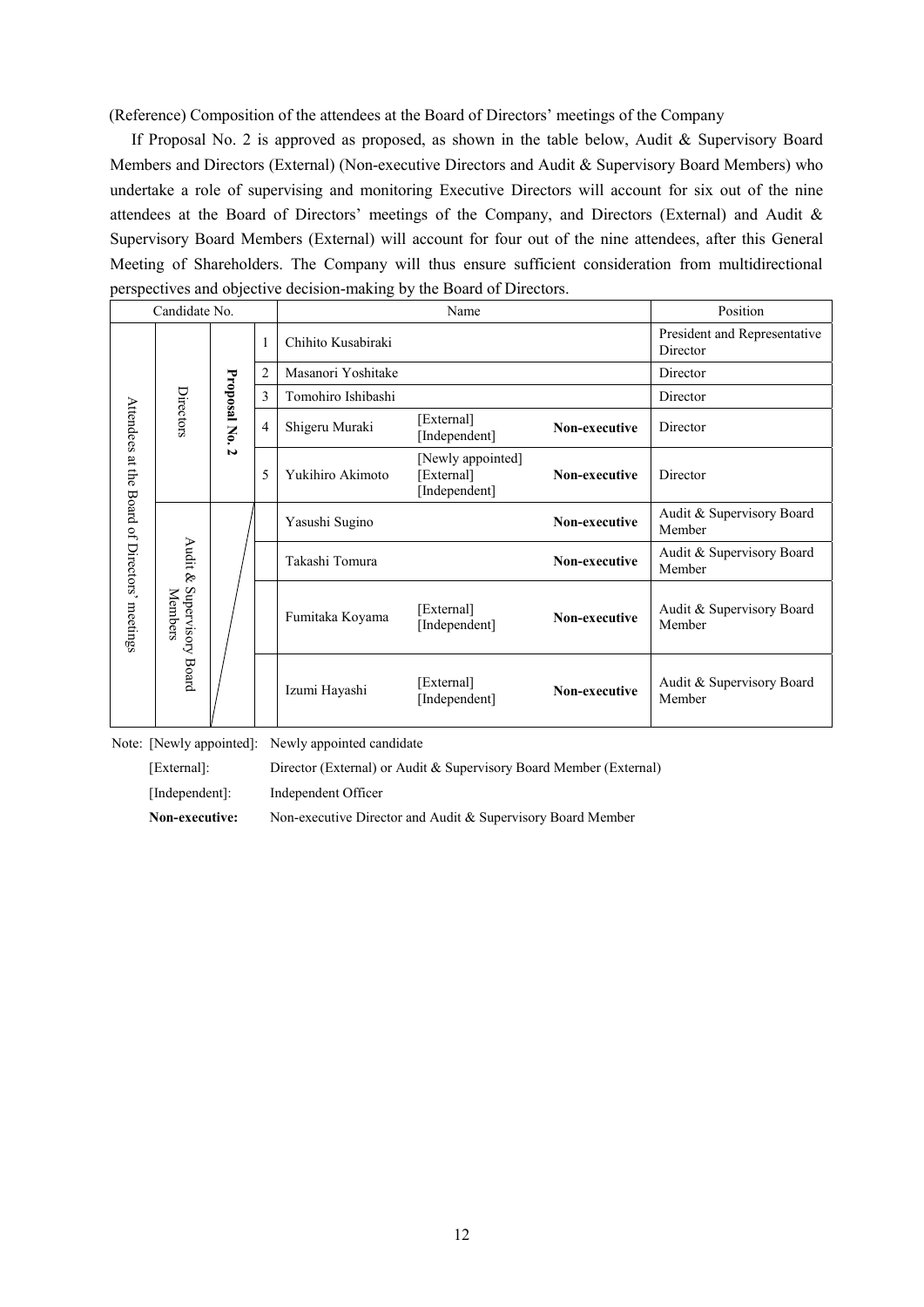# **Business Report**

(From June 1, 2020, to May 31, 2021)

### **1. Overview of the Company Group**

### **(1) Business Progress and Results**

## i) Business environment

In the fiscal year ended May 31, 2021, the COVID-19 pandemic resulted in a contraction of economic activity worldwide, especially in the first half of the fiscal year. After that, global economies started to head toward recovery following the intermittent resumption of economic activity according to the situation of the pandemic. However, the pace of recovery differs from country to country. Although there is still the ongoing impact of COVID-19 on economic activity in Japan, the market conditions are expected to improve gradually as the vaccination progresses going forward.

The global pandemic of COVID-19 and its prolonged impact caused substantial changes in the Group's business environment, on which the mid-term management plan was premised at the time of its formulation. As a result, we have failed to make progress on some plans as expected. In particular, sluggish markets involved in cargo and passenger transportation caused delays over the initial sales plans in our sea planning service and sky planning service. In terms of expenses, in order to achieve sustainable profit growth, we planned to systematize operations to optimize the number of service operation staff members and adopt DevOps approach in service menu development. However, delays occurred in the plan of recruiting resources for system development, a prerequisite for these plans, as the rapid shift made by companies to remote work spurred growth in demand for IT talent. In light of such circumstances, we have decided to extend the period covered by the mid-term management plan from three years between fiscal year ended May 31, 2020 and the fiscal year ending May 31, 2022 to four years between the fiscal year ended May 31, 2020 and the fiscal year ending May 31, 2023, in order to put in place systems to adapt to changes in the business environment. We have not made any changes to the basic strategy of the mid-term management plan and the numerical performance targets to be achieved by the final fiscal year of the plan.

In the meteorological environment, we have been aware of a further growing need for countermeasures for weather risks as extreme weather events and serious disasters are continuing to increase worldwide due to climate change. As a company specialized in solutions to climate change within its business domain, and in alignment of its philosophy to "help out in times of need," the Company has contributed to minimizing weather risks and mitigating climate change and its impact through day-to-day provision of services.

#### ii) Business overview

The global weather service market is estimated at more than ¥600.0 billion. The global weather service market is expected to continue to grow with rising interest in weather risks, growing needs for measures to adapt to and mitigate climate change, which is a global theme to be addressed, and the development of ICT.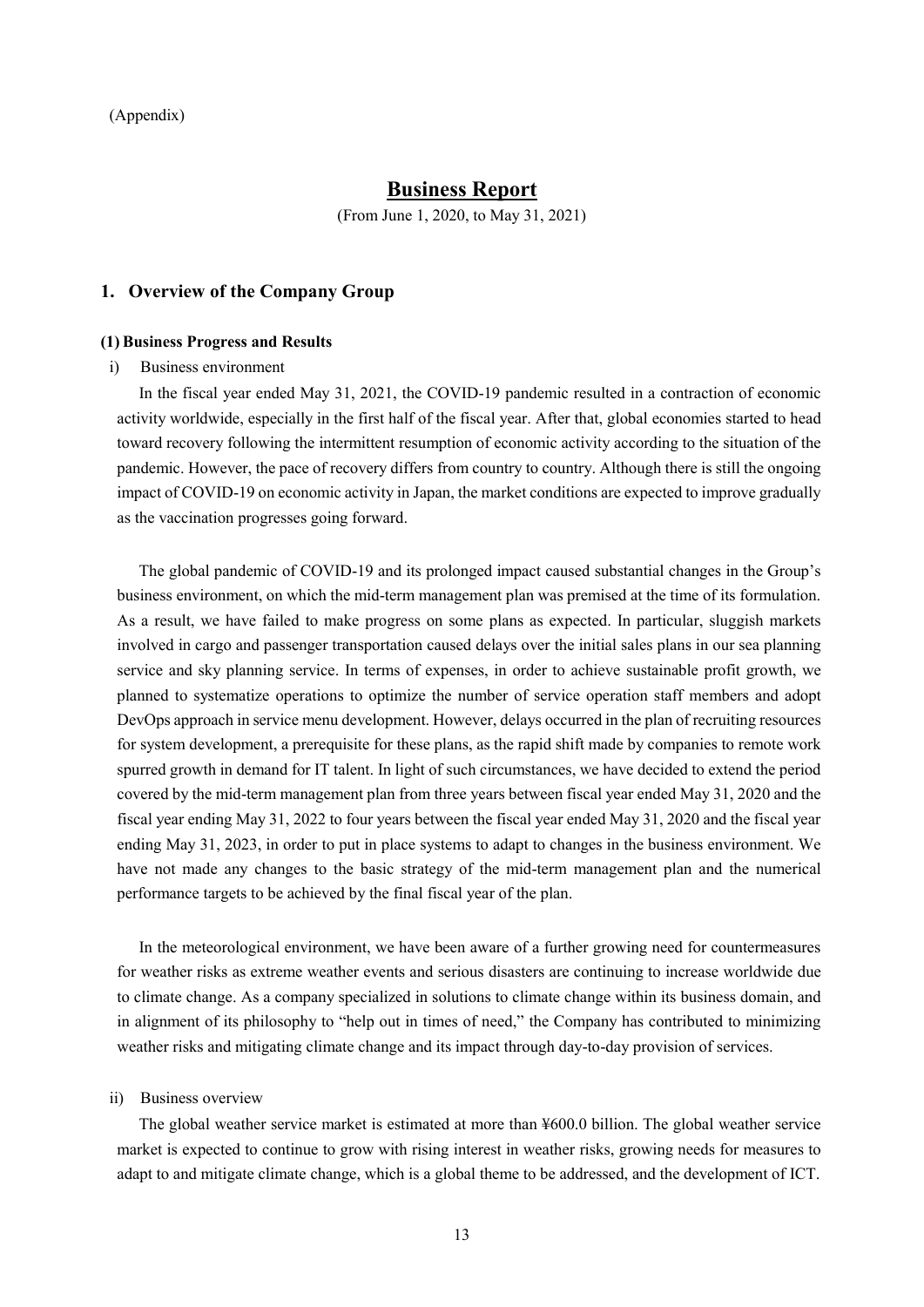In the fiscal year under review, the ninth year of the fourth growth period, during which we pursued a full-fledged global evolution under the theme of "Innovation," we conducted our service planning, operation, development, and marketing to promote our business under the planning system, which is comprised of seven business fields, with specific focus on each business field by clarifying the management responsibilities of each business field. We also addressed the following initiatives, aiming to establish a tollgate sales ratio of 50:50 between Japan and overseas in the BtoB business.

<BtoB (for corporations)>

Sea Planning:

- Launch the Navigation Assessment & Routeing (NAR) service, a countermeasure against the risk of ship damage from getting involved in accidents in coastal areas, such as being stranded and collided
- Develop various Environmental Operation Support Services to support environmental contributions for shipping, such as the reduction of greenhouse gas emissions

Sky Planning:

- Expand services mainly for airline companies in Asia and for government offices in the domestic helicopters market
- Promote marketing in Europe and the Americas
- Participate in demonstration experiments in anticipation of the use of drones in times of disaster

Land Planning:

- Enhance services mainly for the domestic road and railway markets taking into account responses to extreme weather events caused by climate change
- Build an AI-based disaster prevention system for local governments to prepare for natural disasters and develop BtoB disaster prevention weather services
- Expand services targeted at expressways and high-speed railway markets in Asia

Environment Planning:

- Expand into the energy market and the distribution and retail market in Japan, Asia and Europe, mainly offering a demand forecasting service
- Enhance the development of a renewable power generation forecast service

Sports Planning:

- Support sport event operation, both domestic and overseas, and support national teams
- Consider a new service targeted at athletes

<BtoS (for individuals)>

Mobile/Internet Planning:

- Initiatives aimed at enhancing content by DevOps approach and increasing traffic by boosting advertising investment
- Develop an original Internet advertising service including weather-based advertising service
- Provide a weather data API and promote a service of analyzing the correlation with customers' business data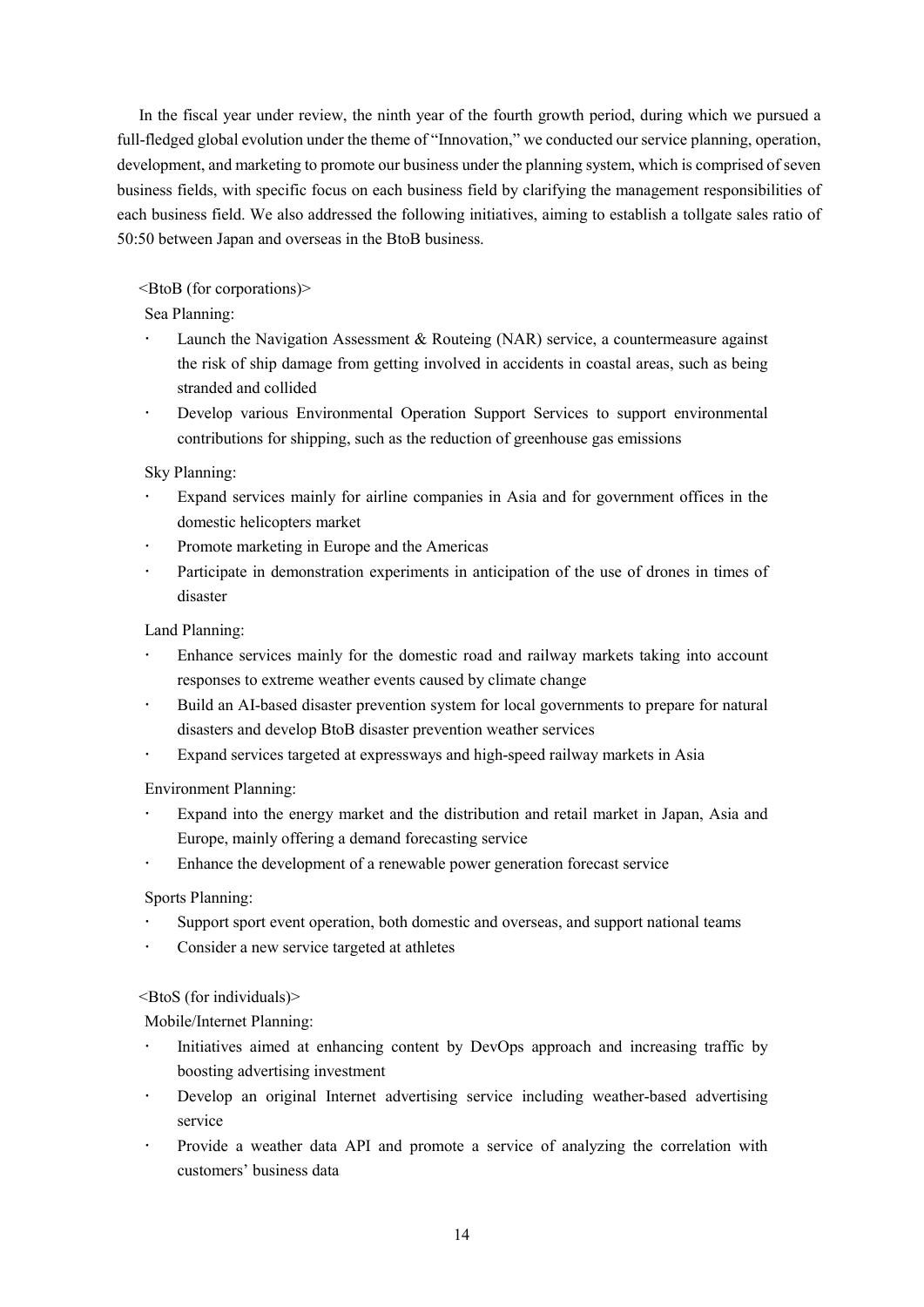Broadcast Planning:

- Maintain the existing markets in Japan
- Consider a new revenue model to respond to structural changes in the broadcast planning market

For the fiscal year ended May 31, 2021, consolidated net sales rose 5.0% year over year to ¥18,843 million. In the BtoB business, tollgate sales increased due to the success in attracting new customers in the sea planning service, especially in the bulker and tanker market in Asia, as well as the rollout of a new service that addresses extreme climate events in the land planning service. On the other hand, sales fell for Stage Requirement Settings (SRS), and net sales of the overall BtoB market decreased 0.1% year over year to ¥10,259 million. In the BtoS business, sales of the mobile/Internet planning services grew steadily for services for smartphones and advertising service due to the success in attracting more daily active users (DAU) that have flowed from increased traffic owing to enhanced contents and TV commercial and other types of advertisements. Accordingly, net sales in the overall BtoS business increased 11.6% year over year to ¥8,583 million.

For expenses during the fiscal year under review, advertising investments, including TV commercials and Internet advertising, increased. Meanwhile, we worked on cost optimization through efforts, such as promoting remote sales activities. As a result, operating income increased 7.2% year over year to ¥2,444 million. In addition, ordinary income increased 16.7% year over year to ¥2,554 million and net income attributable to owners of parent increased 14.3% year over year to ¥1,861 million due to a subsidy received for our initiatives to commercialize autonomous vessels.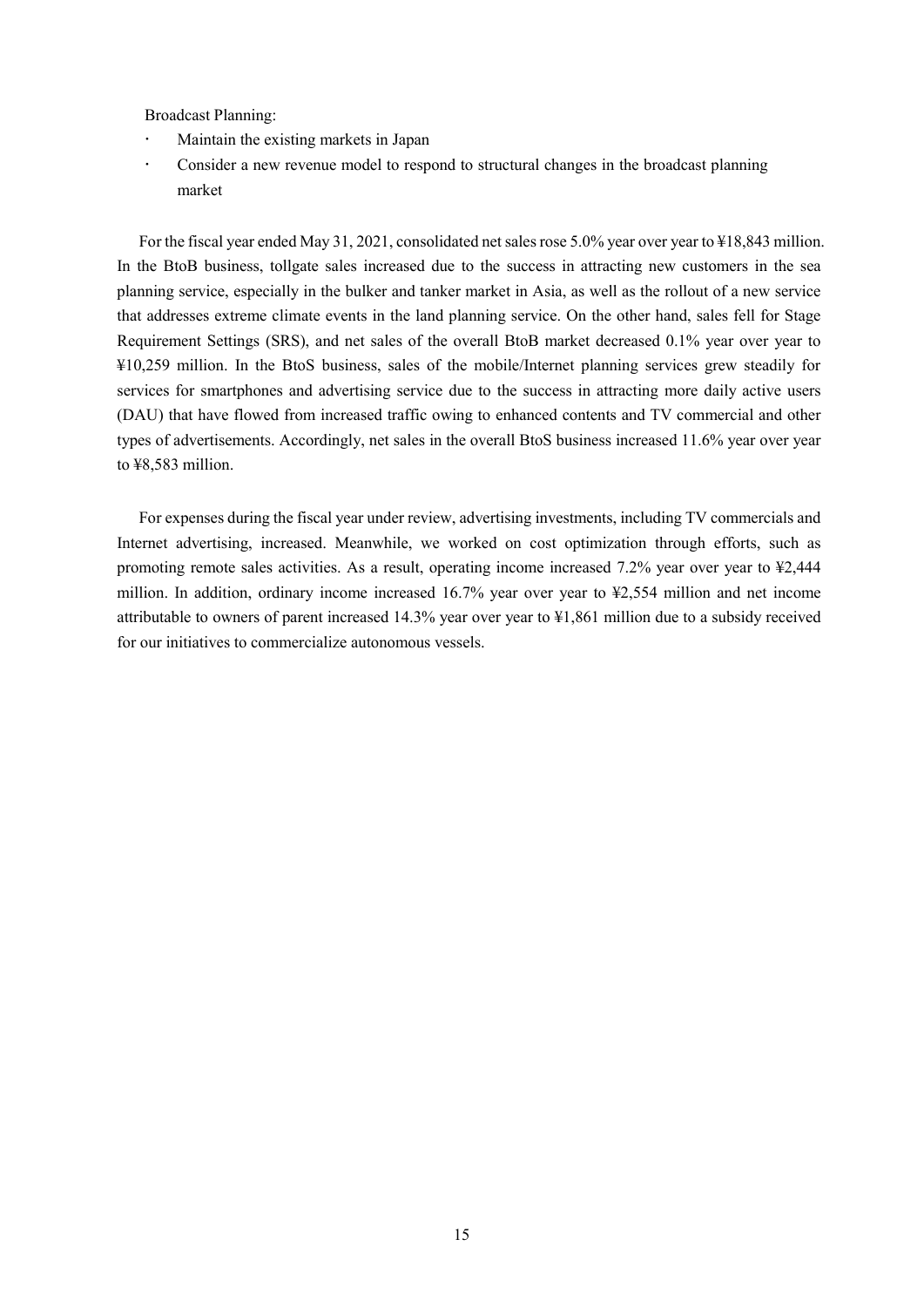Net sales by business segment were as follows:

| Business segment<br>(Planning) |                             | Previous Fiscal Year ended<br>May 31, 2020<br>(from June 1, 2019,<br>to May 31, 2020) |          |        | Fiscal Year ended<br>May 31, 2021<br>(from June 1, 2020,<br>to May 31, 2021) |          |        | Rate of change |
|--------------------------------|-----------------------------|---------------------------------------------------------------------------------------|----------|--------|------------------------------------------------------------------------------|----------|--------|----------------|
|                                |                             | (Millions of yen)                                                                     |          |        | (Millions of yen)                                                            |          |        | $(\%)$         |
|                                |                             | <b>SRS</b>                                                                            | Tollgate | Total  | <b>SRS</b>                                                                   | Tollgate | Total  | Total          |
|                                | Sea Planning                | 24                                                                                    | 4,742    | 4,766  | 18                                                                           | 4,779    | 4,798  | 0.7            |
|                                | <b>Sky Planning</b>         | 161                                                                                   | 868      | 1,029  | 119                                                                          | 807      | 927    | (10.0)         |
|                                | Land Planning               | 481                                                                                   | 3,058    | 3,539  | 470                                                                          | 3,180    | 3,651  | 3.2            |
|                                | <b>Environment Planning</b> | 174                                                                                   | 700      | 874    | 149                                                                          | 719      | 869    | (0.7)          |
|                                | Other BtoB business         | 37                                                                                    | 17       | 54     | 7                                                                            | 6        | 13     | (75.4)         |
|                                | <b>Total BtoB business</b>  | 878                                                                                   | 9,386    | 10,264 | 765                                                                          | 9,493    | 10,259 | (0.1)          |
|                                | Mobile/Internet Planning    | 23                                                                                    | 5,074    | 5,098  | 18                                                                           | 6,087    | 6,106  | 19.8           |
|                                | <b>Broadcast Planning</b>   | 595                                                                                   | 1,993    | 2,589  | 513                                                                          | 1,963    | 2,477  | (4.3)          |
|                                | <b>Total BtoS business</b>  | 619                                                                                   | 7,068    | 7,688  | 532                                                                          | 8,051    | 8,583  | 11.6           |
|                                | Total                       | 1,497                                                                                 | 16,455   | 17,953 | 1,297                                                                        | 17,545   | 18,843 | 5.0            |

(Reference) Net sales by region

| Regional segment |                            | Previous Fiscal Year ended<br>May 31, 2020<br>(from June 1, 2019,<br>to May 31, 2020) |          |        | Fiscal Year ended<br>May 31, 2021<br>(from June 1, 2020,<br>to May 31, 2021) |          |        | Rate of change |
|------------------|----------------------------|---------------------------------------------------------------------------------------|----------|--------|------------------------------------------------------------------------------|----------|--------|----------------|
|                  |                            | (Millions of yen)                                                                     |          |        | (Millions of yen)                                                            |          |        | $(\%)$         |
|                  |                            | <b>SRS</b>                                                                            | Tollgate | Total  | <b>SRS</b>                                                                   | Tollgate | Total  | Total          |
|                  | Japan                      | 838                                                                                   | 5,696    | 6,534  | 723                                                                          | 5,817    | 6,540  | 0.1            |
|                  | Asia                       | 11                                                                                    | 1,691    | 1,703  | 3                                                                            | 1,718    | 1,722  | 1.1            |
|                  | Europe                     | 27                                                                                    | 1,688    | 1,716  | 38                                                                           | 1,652    | 1,691  | (1.4)          |
|                  | Americas                   | $\overline{\phantom{0}}$                                                              | 309      | 309    | $\overline{\phantom{0}}$                                                     | 304      | 304    | (1.8)          |
|                  | <b>Total BtoB business</b> | 878                                                                                   | 9,386    | 10,264 | 765                                                                          | 9,493    | 10,259 | (0.1)          |
|                  | Japan                      | 616                                                                                   | 6,635    | 7,251  | 532                                                                          | 7,238    | 7,771  | 7.2            |
|                  | Asia                       | $\overline{2}$                                                                        | 362      | 364    | $\equiv$                                                                     | 719      | 719    | 97.2           |
|                  | Europe                     | $\overline{\phantom{0}}$                                                              | 60       | 60     | $\overline{\phantom{m}}$                                                     | 52       | 52     | (12.8)         |
|                  | Americas                   | 1                                                                                     | 10       | 11     | $\frac{1}{2}$                                                                | 40       | 40     | 252.2          |
|                  | <b>Total BtoS business</b> | 619                                                                                   | 7,068    | 7,688  | 532                                                                          | 8,051    | 8,583  | 11.6           |
|                  | Total                      | 1,497                                                                                 | 16,455   | 17,953 | 1,297                                                                        | 17,545   | 18,843 | 5.0            |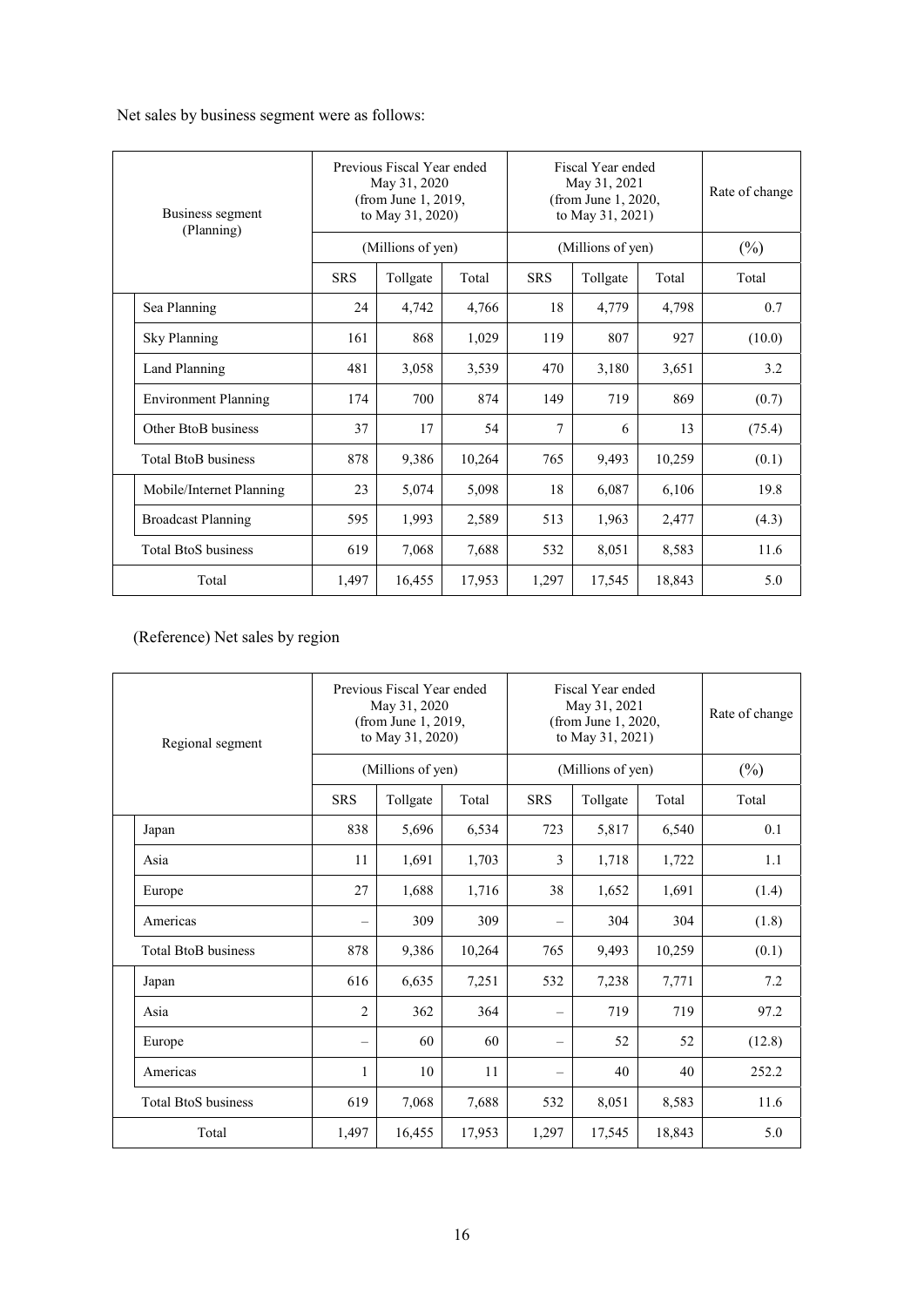The Company mainly promotes the tollgate-type business model to continuously provide content while seeking opportunities to sell temporary research and systems with the potential to lead to tollgate-type sales in the future. The Company refers to these opportunities as SRS (Stage Requirement Settings).

In the BtoB business, tollgate sales of the sea planning service increased due to the success in attracting new customers in the bulker and tanker market in Asia and the bulker market in the Americas, despite a continued downturn in the vessel utilization rate. Although sales of SRS pertaining to a temporary research service entrusted in the previous year decreased in land planning service, tollgate sales for a service that addresses extreme weather caused by climate change in the Japanese road and railway markets. In addition, we made progress in the market development of our BtoB disaster prevention weather service and facility management support service. On the other hand, tollgate sales of the sky planning service decreased due to a drop in services provided mainly among customers in Asia resulting from continued stagnant airline market conditions affected by the COVID-19 pandemic, despite promoting sales expansion of services in the Japanese helicopters market.

In the BtoS business, sales of initial-type SRS in the broadcast planning service decreased, affected by the cycle of system updates for broadcasting stations. Meanwhile, tollgate sales of the mobile/Internet planning service for services for smartphones and advertising service increased. This was due to the success in attracting more DAU that have flowed from intermittently increased traffic owing to an increase in the number of news articles delivered and enhancement of new original contents, such as a heatstroke radar, by adopting DevOps approach as well as greater brand awareness through TV commercial broadcasting.

## iii) Capital investments

For the fiscal year ended May 31, 2021, the Company Group made capital investments (for property, plant and equipment and intangible assets) of ¥612 million (versus ¥795 million for the previous fiscal year).

The main investments were for the infrastructure to realize value-creation services, IT development, and renewals for business continuation.

### iv) Financing

The necessary funds of the Group for the fiscal year under review were furnished by its own resources.

- v) Transfer of business, absorption-type company split or incorporation-type company split Not applicable
- vi) Business taken over from other companies Not applicable
- vii) Succession of rights and obligations with respect to business of other companies through absorption-type company merger or split Not applicable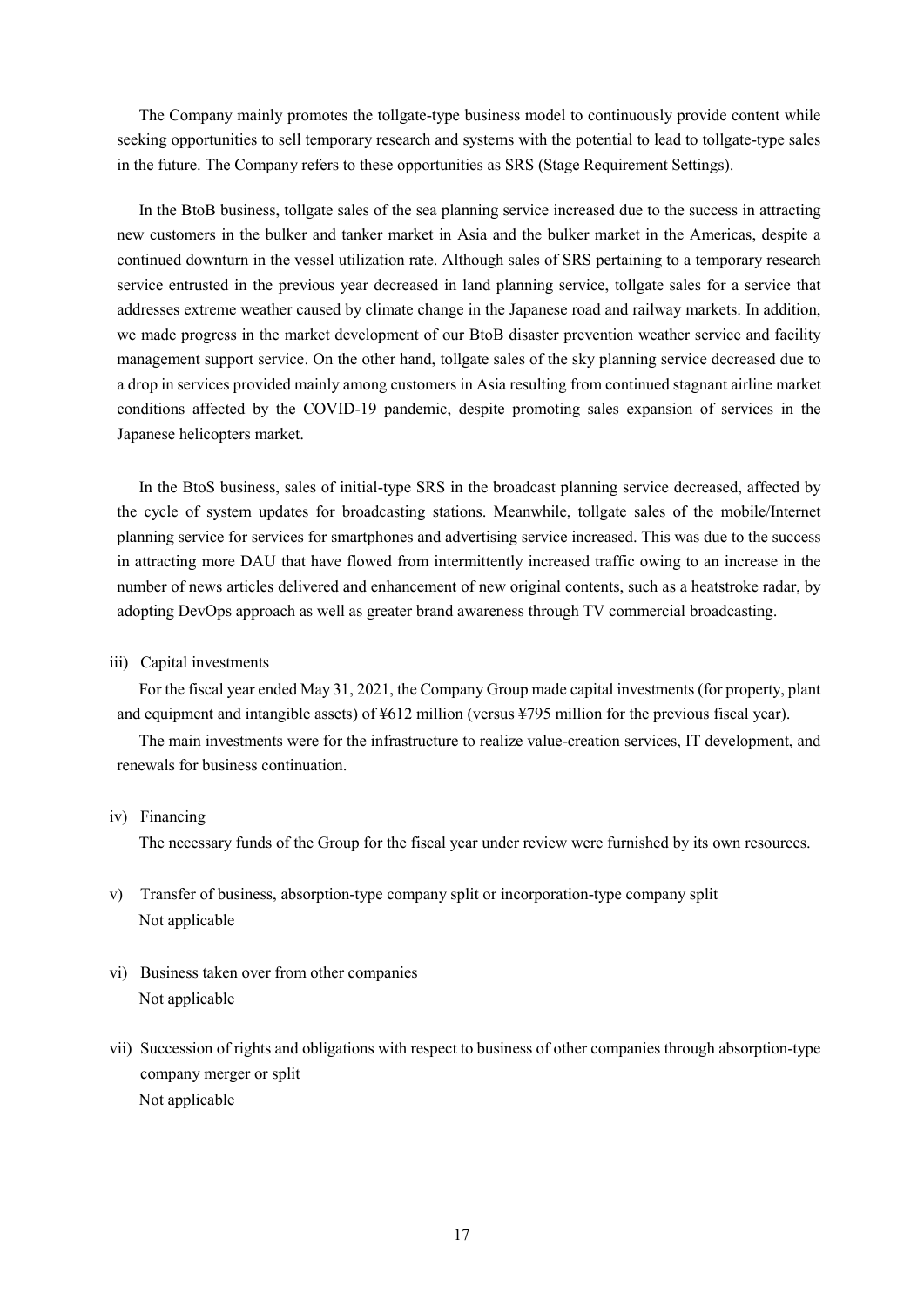viii) Acquisition and disposal of shares and other equity interests or subscription rights to shares of other companies

Not applicable

- ix) Medium- to long-term company management strategies and issues to be addressed
	- 1. Medium- to long-term company management strategies
	- <The Company's mission>

Toward the corporate dream "To Become an Information Exchange Platform for Seven Billion Eight Hundred Million People Around the World," the Group has made being the world's largest "weather content maker," providing the most abundant, updated and speediest content services along with supporters and addressing social risks related to weather and environment as its basic concept, and while originally developing new markets as a global leader in the weather content market, it aims to achieve "value creation for supporters" and maximize corporate value.

In addition, in order to realize this concept, we believe that our mission is to become a Full Service "Weather & Climate" Company, treating "the largest database in the world, the most accurate forecasting in the world, and Risk Communicator in every market" as our core competence.

## <Vision for the fourth growth period>

The Company has plotted out its business development in accordance with the themes of "Growth Potential of Business" in its first growth period (June 1986–May 1995), "Diversification of Business Models" in its second growth period (June 1995–May 2004) and "Soundness of Management" in its third growth period (June 2004–May 2012). The Company has selected "Innovation" as its theme for the fourth growth period (June 2012–May 2023) in order to pursue a full-fledged global evolution.

<Basic strategy for the fourth growth period>

—From a Service Company to a "Service & Infrastructure Company with the Supporters" —

The Company is experienced in starting businesses centering on transportation weather and environment weather via the systematic operation of the Risk Communication (RC) service while developing innovative infrastructures jointly with customers. Based on the experience, we intend to develop new global businesses in Asia, Europe and the Americas.

As from the fiscal year ended May 31, 2020, in order to clarify the responsibilities of each business unit for its sales and profits in respective markets, the Company has designated its major business as Planning (Sea Planning, Sky Planning, Land Planning, Environment Planning, Mobile/Internet Planning, Broadcast Planning, and Sports Planning). Each Planning business unit has conducted its service planning, operation, development, and marketing with specific focus on each market to promote business. In the BtoB market, we aim to establish a tollgate sales ratio of 50:50 between Japan and overseas.

The divisions providing shared service infrastructures to all Planning business units (share-use infrastructure operation, development and management divisions) are called SSI. SSI will support each Planning business unit from a professional point of view and will establish overall improvement in quality and productivity of the entire Company. In addition, Directors will be responsible for supervision of the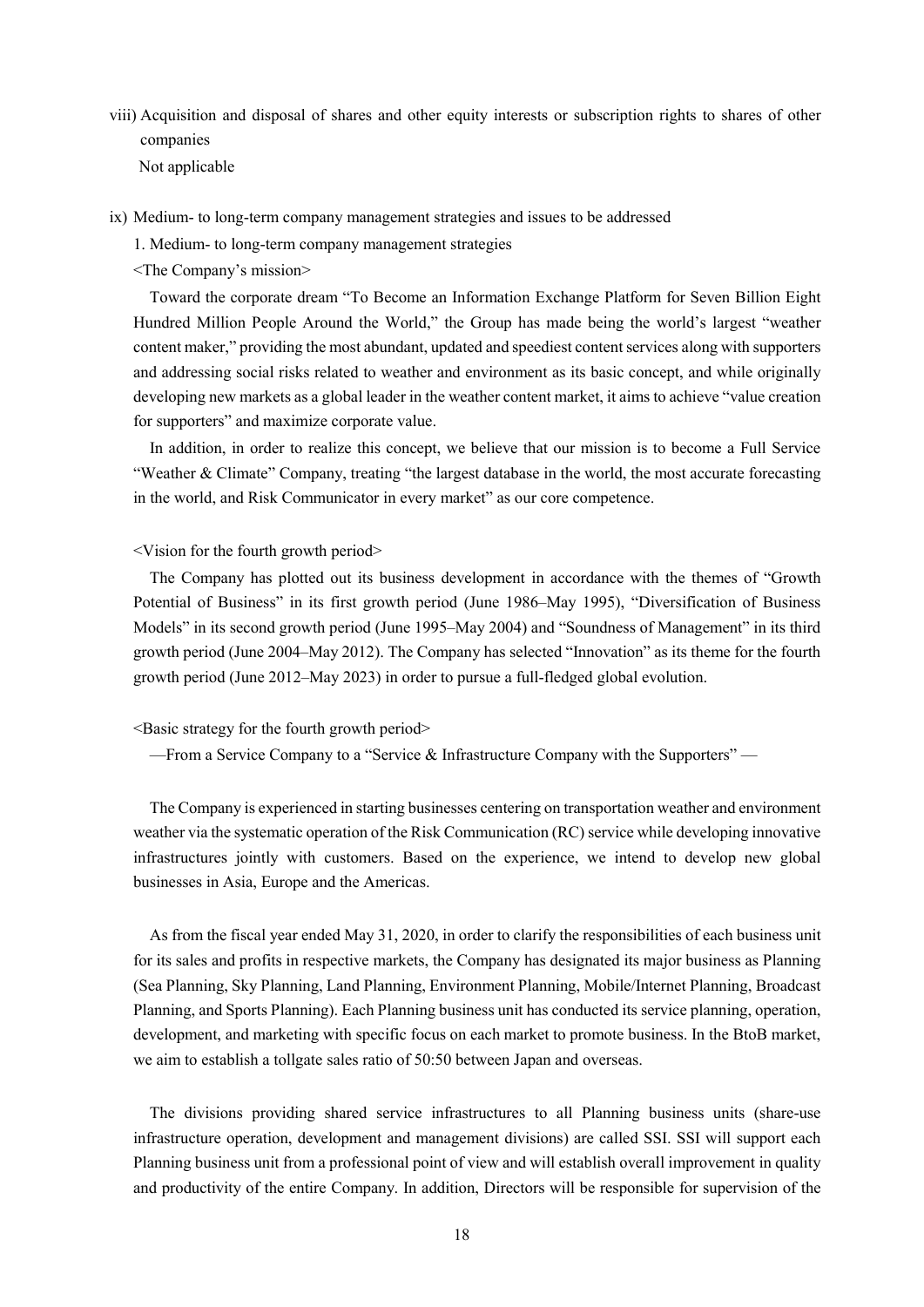overall business and realize a check-and-balance relationship in the system for the execution.

| Business field              | Business strategy                                                                                                                                                                                                                                             |
|-----------------------------|---------------------------------------------------------------------------------------------------------------------------------------------------------------------------------------------------------------------------------------------------------------|
| Sea Planning                | • Expand our routing service to 10,000 vessels                                                                                                                                                                                                                |
| Sky Planning                | • Expand into the markets in Europe and the Americas                                                                                                                                                                                                          |
| Land Planning               | • Develop a service in relation to extreme weather events mainly<br>for the domestic market, and enhance the service development<br>• Expand the road and railway fields into the Asian market                                                                |
| <b>Environment Planning</b> | • Expand into the environment and energy markets of energy<br>companies, etc. through demand forecasting<br>• Expand into the distribution and retail market on the basis of<br>sales volume forecasting<br>Expand into the markets in Japan, Asia and Europe |
| Mobile/Internet Planning    | • Overwhelming No. 1 weather content platform in Japan                                                                                                                                                                                                        |
| <b>Broadcast Planning</b>   | Maintain our market and consider new services for<br>broadcasting stations                                                                                                                                                                                    |
| Sports Planning             | Support sport event operation, both domestic and overseas, and<br>support national teams<br>Consider a new service targeted at athletes                                                                                                                       |

Strategies by business field:

2. Overview and progress of the mid-term management plan

In formulating our mid-term management plan, we have positioned the four years (June 2019–May 2023) from the fiscal year ended May 31, 2020 as the 3rd stage of the fourth growth period during which we pursue a full-fledged global evolution of Transportation Weather under the theme of "Innovation." During this stage we will accelerate our business in the following four priority subjects, and by so doing, further stabilize the foundation of our business, and seek to create new growing business with an eye to the fifth growth period. On July 1, 2021, we changed the period covered by the mid-term management plan by extending for another year from three years between the fiscal year ended May 31, 2020 and the fiscal year ending May 31, 2022 to four years between the fiscal year ended May 31, 2020 and the fiscal year ending May 31, 2023.

## 1) Strengthen our revenue base by continuing growth in the existing business

We believe that our existing business (Sea Planning, Sky Planning, Environment Planning, and Mobile/Internet Planning) is our core business and has potential for global business growth. Therefore, we will continue to make growth in our existing business and seek to strengthen our revenue base in order to increase tollgate sales and establish a tollgate sales ratio of 50:50 between Japan and overseas in the BtoB business.

#### <Sea Planning>

It can be said that sea planning service is an "authorized private market" where no government service exists. Although the Company already offers sea planning services to a global market, we still only provide the service to about 30% of the 20,000 vessels now at sea worldwide. In the fourth growth period, we intend to improve the quality of existing services and start new services to cover almost 10,000 vessels, which accounts for 50% of these vessels.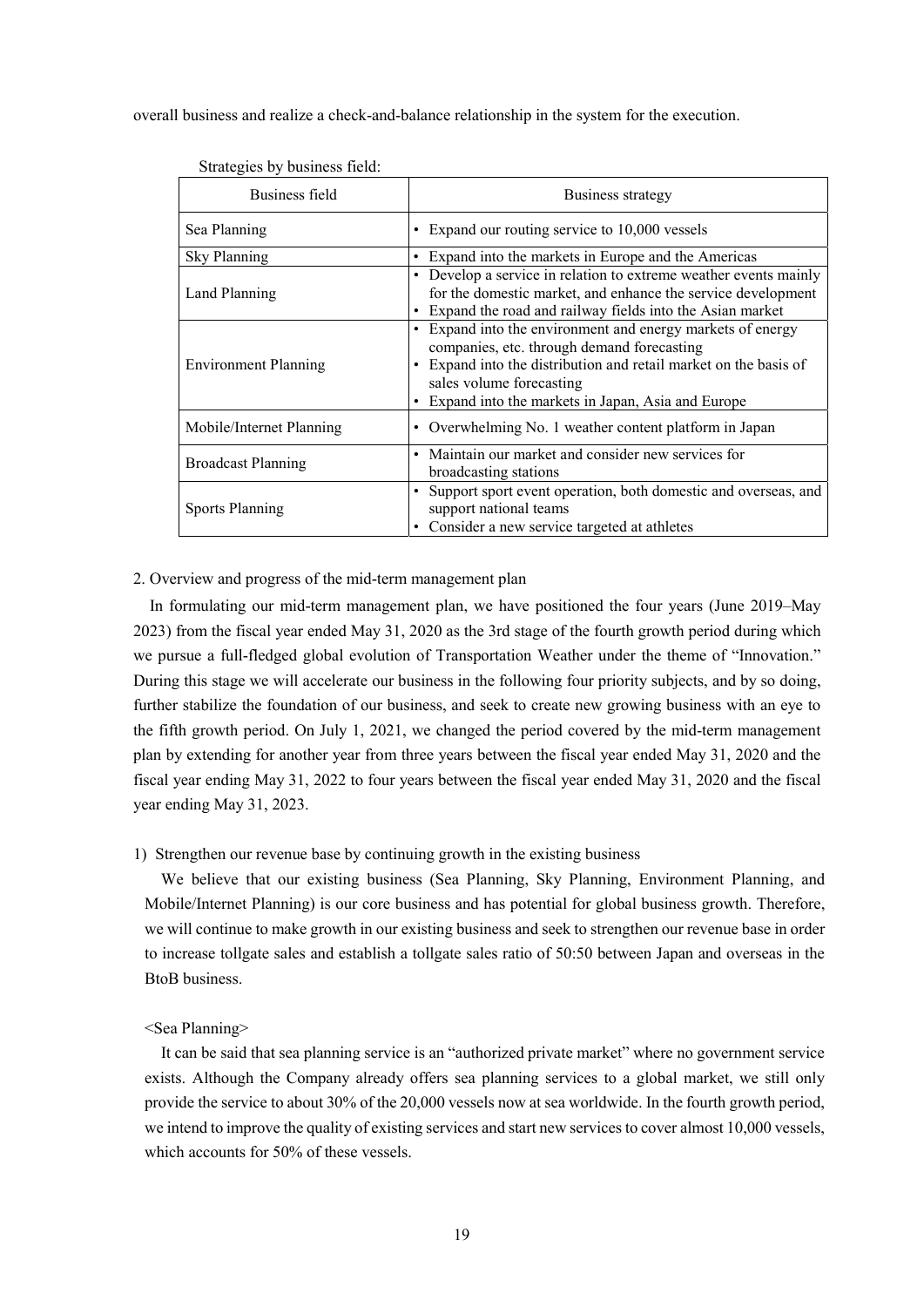As we charge fees for sea planning service per sail to which the service is provided, we set the number of vessels that receive our service as one of KPIs (key performance indicators), and show both our sales and market positioning including market share.

### <Sky Planning>

We provide sky planning services centered in Japan and other Asian markets, and increase our brand awareness in each of these markets. We also drive business development to expand our market share and raise our brand awareness in Europe and the Americas.

We enter into a contract with each airline company and provide sky planning services. As service prices are determined based on the number of destination airports, the contract amount varies depending on customer flight routes. In order to clarify our progress and market positioning including market share, one of our KPIs is to provide our sky planning services to 85 airline companies, which accounts for about 25% of the 320 airline companies worldwide.

#### <Environment Planning>

Guided by global structural changes toward the use of natural energy, we are aware of new customer needs, and will aim to newly launch environment planning services mainly providing demand forecasting to energy companies in Japan, Asia and Europe, and seek to acquire new customers there.

In new markets, we develop our services with symbolic customers and turn this into the development of services that enable more sales. We therefore set the number of symbolic customers as one of KPIs, which indicates the progress of market development, and aim to increase the number of customers to 38.

#### <Mobile/Internet Planning>

We will analyze not only observation data provided by meteorological agencies around the world, but also data obtained from our proprietary satellites, radars, small observation instruments, and live cameras, and Eye-servation\* data such as large amounts of photographs and sensory data sent from supporters by using the updated technologies such as AI/Deep Learning. By so doing, we will create content that is difficult for our competitors to imitate. By expanding these contents on a variety of diverse platforms in addition to ours, we will boost traffic and increase the number of paying members, while growing our advertising service.

We analyzed and found that traffic to our Weathernews app helped increase the number of paying members and brand awareness in our advertising service. We therefore set the number of monthly active users (MAU), which indicates the number of continuing service users, as one of our KPIs, and aim to reach 56 million MAU.

\*A coined term that literally means "observation with the participants' own eyes."

2) Pursue world's highest level of forecasting accuracy and drastically improve content productivity

We will aim to achieve the most accurate forecasting in the world by utilizing our world's largest database of weather and climate and our original AI analysis, as well as to improve content productivity by utilizing new core databases, development platforms, and our proprietary AI technologies.

We have the advantage of a world's largest-class database of weather and climate containing the weather data observed by proprietary weather observation infrastructures such as WNI Satellite and WITH Radar that we have improved, various business data gathered through communication with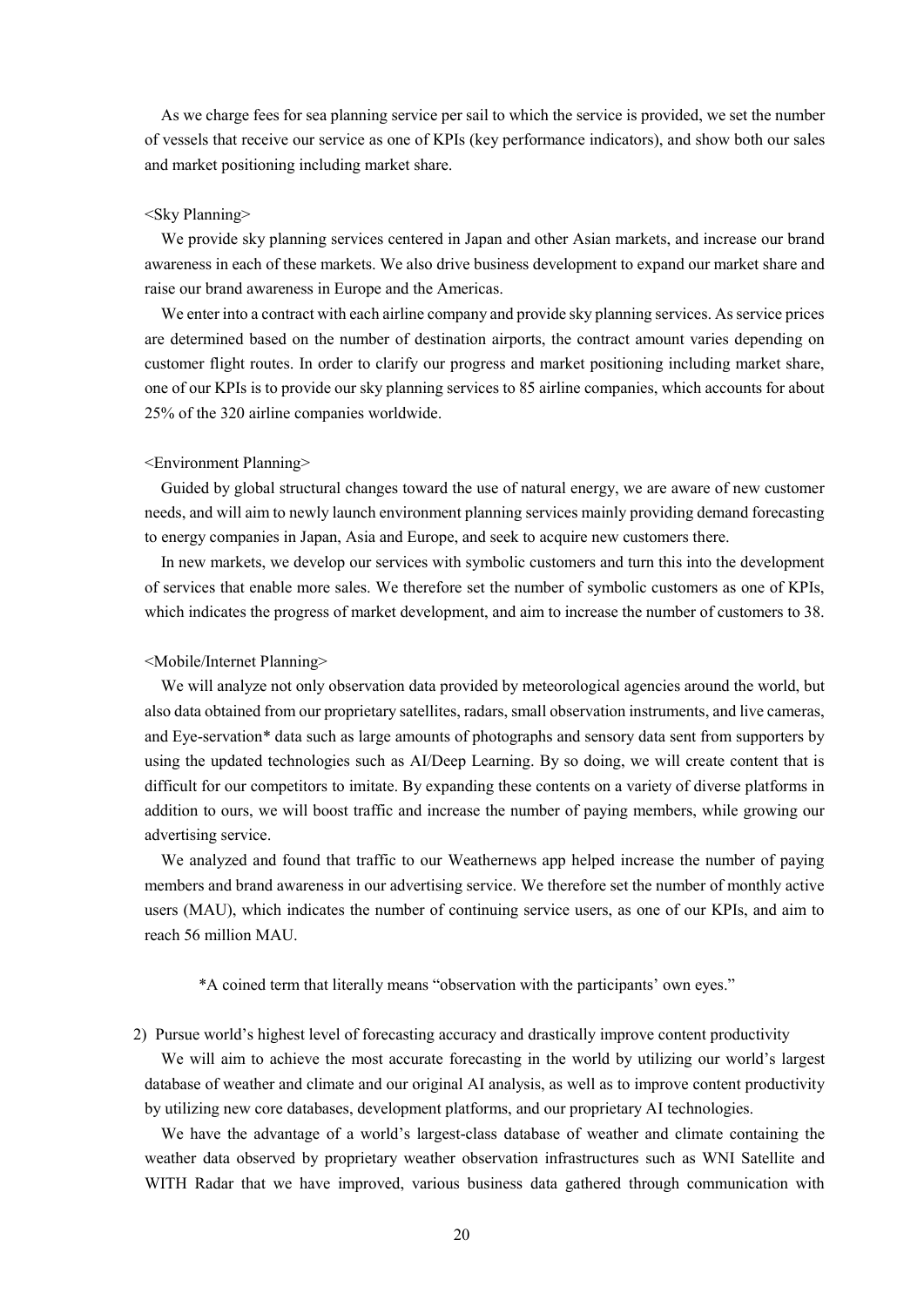customers in each market, and the Eye-servation data provided by supporters. We will maintain over 90% forecasting accuracy and increase our brand value in terms of weather forecasting by making full use of IT technologies that utilize AI to implement analysis and forecast, in addition to the aforementioned database. We also aim to realize "the most accurate forecasting in the world" that accommodates the needs of each market instead of making a standardized forecast. In the provision of its Risk Communication (RC) service, we will replace part of predicted value corrections and communication that used to be done manually with latest IT technologies for enhanced quality and productivity as well as improved profit margin.

#### 3) Establishment of IT service base to accelerate market growth

We aim to establish an infrastructure environment that makes weather information available to 7.8 billion people around the world as fast as possible on the global scale regardless of their devices and other environment, and to realize business continuity based on a BCP (Business Continuity Plan). Looking ahead to improvements in the system development speed as required for a development platform and strengthening the resilience of the business against system failure risk during times of emergency from excessive concentration of servers, we will promote transitioning from physical servers to cloud servers. In addition, with the aim of encouraging markets to engage in the value creation cycle by linking weather information with external platforms, we will enable speedy service development and the fast provision of services to customers by migrating IT infrastructures to the cloud and accelerate market development as well as collaborations with other industries and global-scale collaborations.

#### 4) Create new growing business that addresses climate change

We will aim to develop and provide full range services to cover various weather risks, including a research and the detailed analysis on business risks in the market as well as creation of services in adapting to business risks due to extreme weather events and climate change. Through business alliances with local governments and other symbolic customers, we will also achieve long-term growth by expanding business areas to address business structural risks that may cause economic damage continuously, not just helping address conventional business operational risks due to the meteorological environment.

#### x) Outlook

Although we acknowledge that the level of economic activity is on a gradual recovery path, we expect that the impact of COVID-19 will continue for the fiscal year ending May 31, 2022 as when the outbreak will end remains uncertain.

In terms of sales, we expect further profit growth in the BtoS market due to the continued enhancement of original contents and optimization of our advertising service by adopting DevOps approach in the mobile/internet planning service. In the BtoB market, we expect the full-scale rollout of a new service that addresses the risk of stranding in coastal areas in the sea planning service. At the same time, we are working on the development of new services in the context of environmental operation support. On the other hand, sales progress is expected to be delayed, especially for the sky planning service, compared to the initial plan at the time of the formulation of the mid-term management plan in the BtoB market as the impact of COVID-19 is expected to continue.

In terms of profitability, we will continue to work on improving the productivity of software development and optimizing the number of service operation staff members by acquiring talent for system development and improving our mission critical system. We are also planning to reduce the level of operating expenses,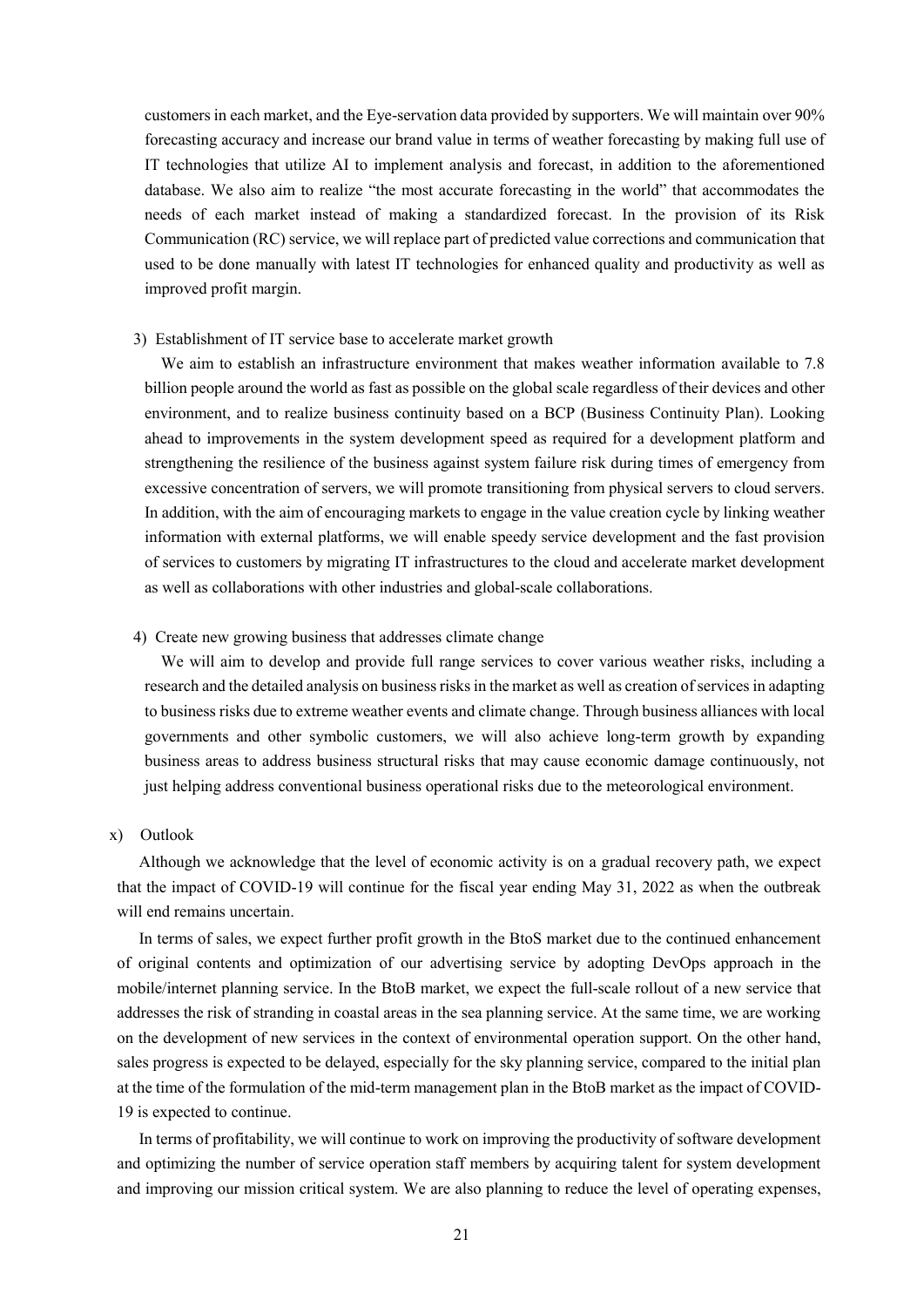such as travel and transport costs pertaining to the changes in work style to adapt to the era of the new normal, and work on cost optimization by optimizing our offices due to the increase in remote work. At the same time, we will continue to make advertisement investments that help make our business grow, as was the case in the previous fiscal year.

As a result of the above, the Group expects to achieve consolidated net sales of ¥19,300 million, operating income of ¥2,600 million, ordinary income of ¥2,600 million, and net income attributable to owners of parent of ¥1,900 million for the fiscal year ending May 31, 2022. The forecasts of business results were calculated in accordance with the "Accounting Standard for Revenue Recognition," which will be applicable from the beginning of the fiscal year ending May 31, 2022.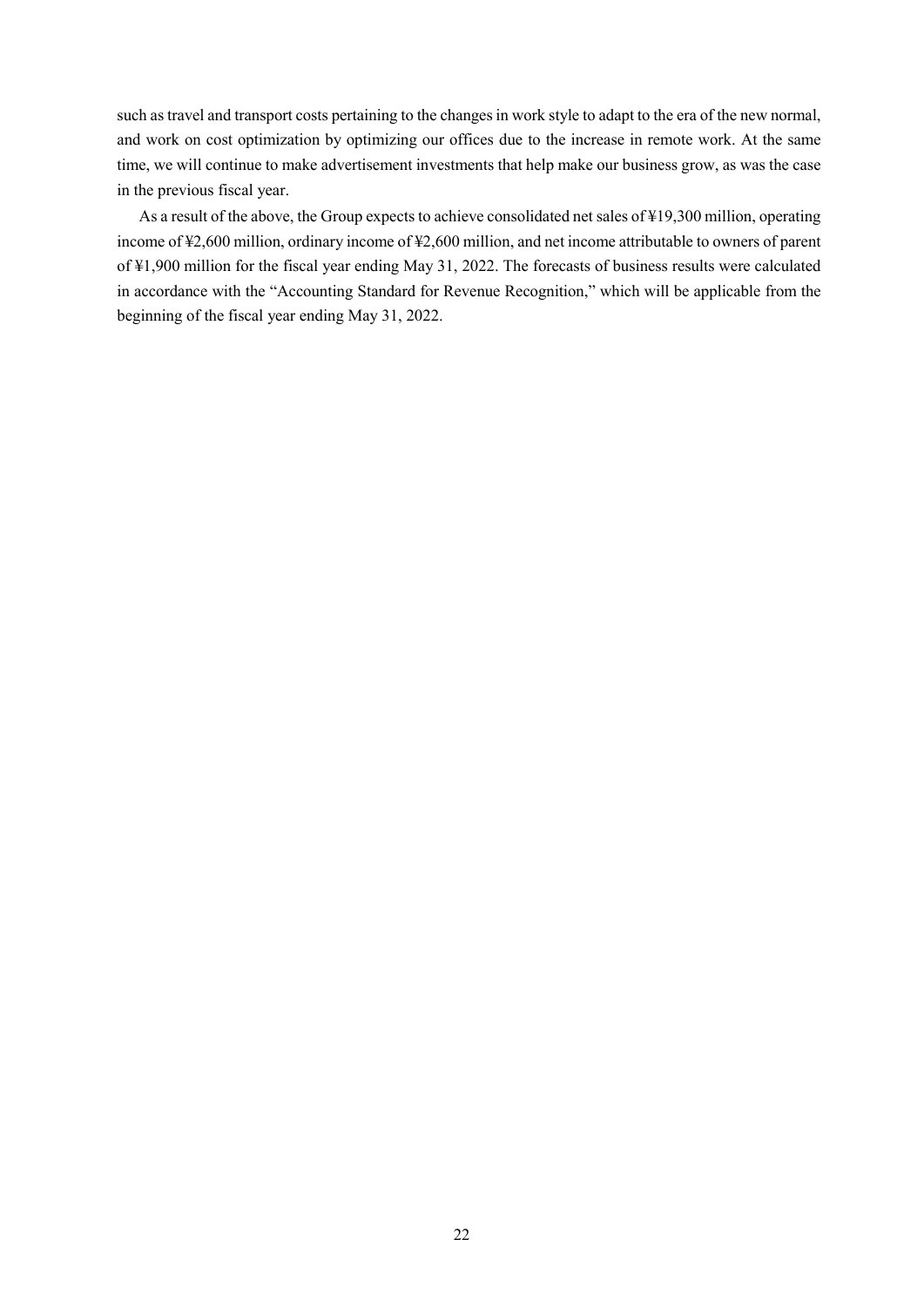# (Progress during the fiscal year under review)

|                                                                                                       | <b>KPI</b>                                                                   |                               |                                                                                                                                                                                                                                                                                                              |  |
|-------------------------------------------------------------------------------------------------------|------------------------------------------------------------------------------|-------------------------------|--------------------------------------------------------------------------------------------------------------------------------------------------------------------------------------------------------------------------------------------------------------------------------------------------------------|--|
| <b>Business field</b>                                                                                 | Targets as of<br>May 31, 2023                                                | Results as of<br>May 31, 2021 | Progress                                                                                                                                                                                                                                                                                                     |  |
| TG sales ratio<br>in the overall<br><b>BtoB</b> business<br>between Japan<br>and overseas             | 50:50                                                                        | 61:39                         | Although the TG (tollgate) sales from the<br>$\bullet$<br>overall BtoB business increased, overseas<br>sales struggled due to the impact on the sea<br>planning and sky planning businesses, which<br>are driving overseas sales, of the spread of<br>COVID-19.                                              |  |
|                                                                                                       | 1) Strengthen our revenue base by continuing growth in the existing business |                               |                                                                                                                                                                                                                                                                                                              |  |
| Sea Planning<br>(Number of<br>vessels)                                                                | 9,200                                                                        | 5,300                         | Although the market has bottomed out, the<br>number of vessels to which our services were<br>provided fell short of the original plan due to<br>a slow recovery of the vessel utilization rate.<br>• The number of vessels is expected to<br>increase, backed by NAR, a new service<br>launched in May 2021. |  |
| <b>Sky Planning</b><br>(Number of<br>customers)                                                       | 85                                                                           | 59                            | · Number of new accounts fell short of the<br>original plan mainly among airline<br>companies in Southeast Asia due to the<br>continued impact of the COVID-19<br>pandemic. The customer acquisition plan has<br>been delayed in the markets in Europe and<br>the Americas.                                  |  |
| Environment<br>Planning<br>(Number of<br>customers)                                                   | 38                                                                           | 16                            | The number of customers increased largely<br>as planned.<br>• We will continue striving to jointly create<br>service menus in new markets.                                                                                                                                                                   |  |
| Mobile/Internet<br>Planning<br>(Number of<br>MAU: tens of<br>thousands of<br>users)                   | 5,600                                                                        | 3,849                         | Sales far exceeded the original plan of the<br>fiscal year under review owing to content<br>enhancement by DevOps and effects of<br>advertising investment.<br>In the following fiscal year, we plan to<br>continue with advertising investment.                                                             |  |
| 2) Pursue world's highest level of forecasting accuracy and drastically improve contents productivity |                                                                              |                               |                                                                                                                                                                                                                                                                                                              |  |
| Forecasting<br>accuracy<br>$(\%)$                                                                     | 90.0 or higher                                                               | 91.2                          | Nowcasting and the forecasting accuracy in<br>Europe were improved.<br>· We will work on improving global<br>forecasting accuracy, while continuing to aim<br>to maintain the forecast accuracy in Japan at<br>90%.                                                                                          |  |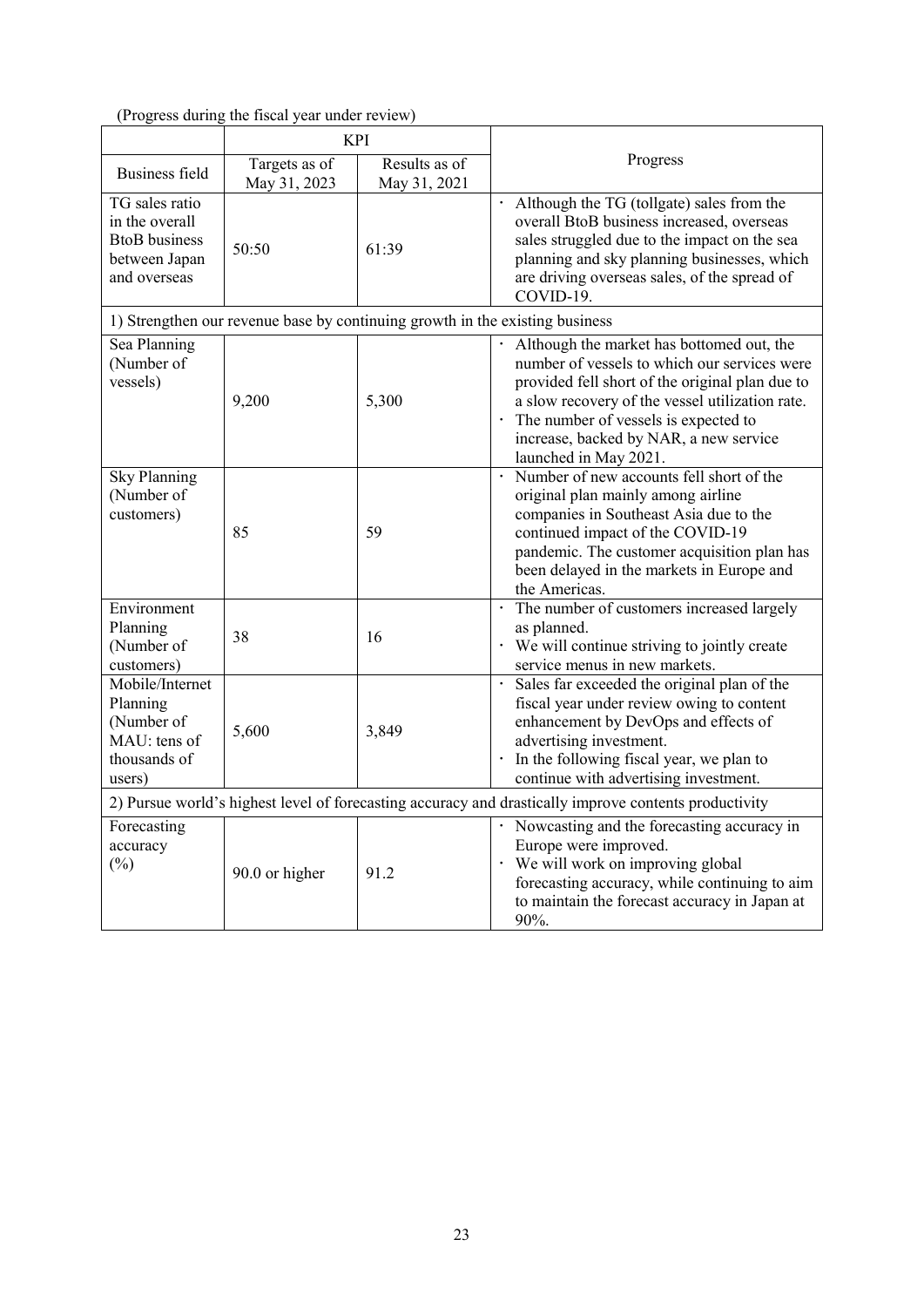# **(2) Trends in Assets and Income**

| Item                                                             | 32nd fiscal year<br>ended<br>May 31, 2018 | 33rd fiscal year<br>ended<br>May 31, 2019 | 34th fiscal year<br>ended<br>May 31, 2020 | 35th fiscal year<br>ended<br>May 31, 2021 |
|------------------------------------------------------------------|-------------------------------------------|-------------------------------------------|-------------------------------------------|-------------------------------------------|
| Net sales (Millions of yen)                                      | 15,874                                    | 17,052                                    | 17,953                                    | 18,843                                    |
| Operating income (Millions of yen)                               | 2,490                                     | 2,045                                     | 2,280                                     | 2,444                                     |
| Ordinary income (Millions of yen)                                | 2,495                                     | 1,930                                     | 2,188                                     | 2,554                                     |
| Net income attributable to owners<br>of parent (Millions of yen) | 1,138                                     | 1,370                                     | 1,629                                     | 1,861                                     |
| Net assets (Millions of yen)                                     | 13,618                                    | 13,860                                    | 14,468                                    | 15,439                                    |
| Total assets (Millions of yen)                                   | 15,106                                    | 15,746                                    | 16,894                                    | 17,692                                    |
| Net assets per share (Yen)                                       | ¥1,241.38                                 | ¥1,261.16                                 | ¥1,314.65                                 | ¥1,399.19                                 |
| Basic net income per share (Yen)                                 | ¥104.49                                   | ¥125.63                                   | ¥149.01                                   | ¥169.81                                   |
| Return on equity $(\%)$                                          | 8.4                                       | 10.0                                      | 11.6                                      | 12.5                                      |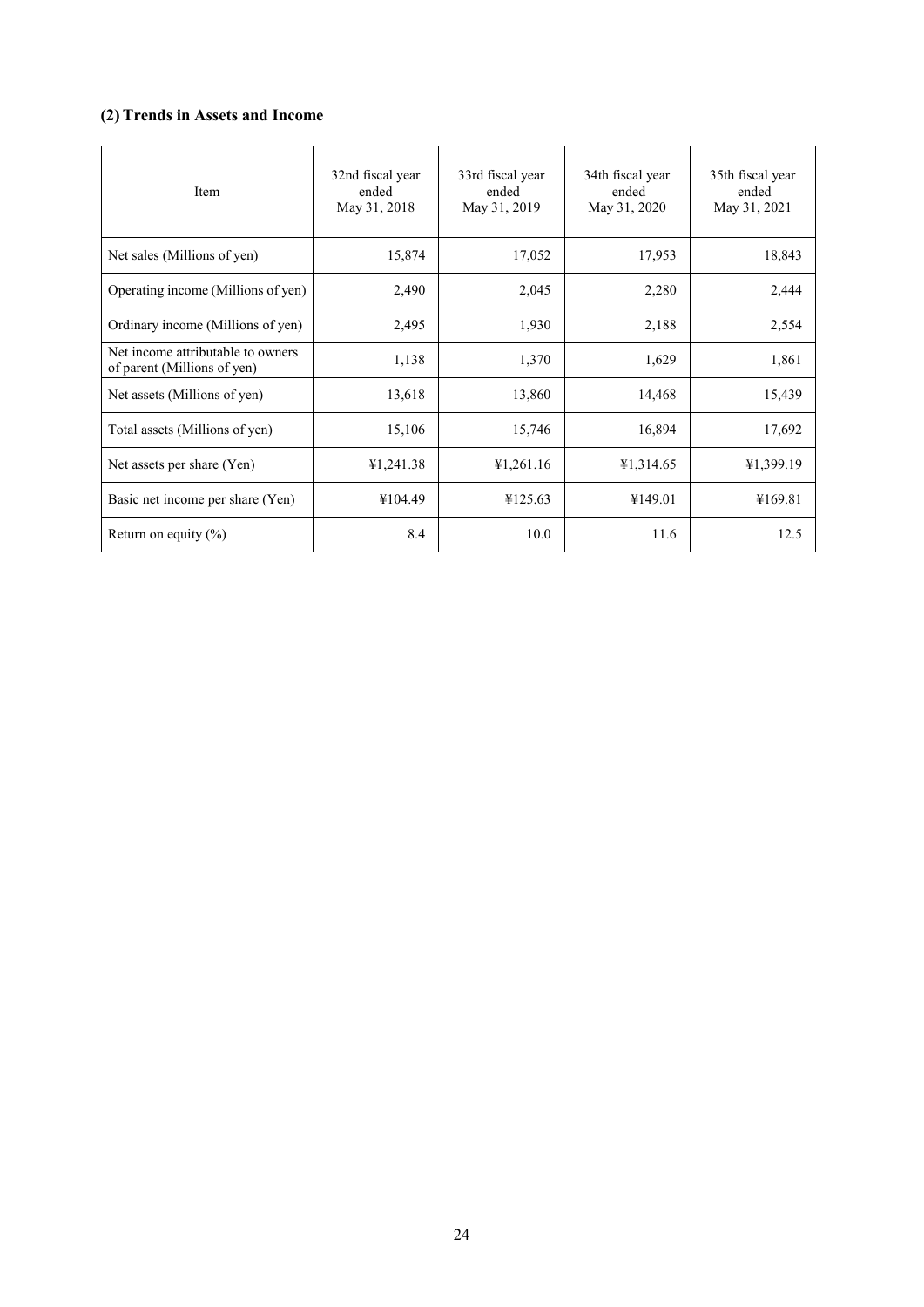# **(3) Material Parent Company and Subsidiaries**

i) Relationship with a Parent Company Not applicable

## ii) Material Subsidiaries and Affiliates

| Company name                                   | Capital            | The<br>Company's<br>percentage of<br>equity<br>participation | Principal business                            |
|------------------------------------------------|--------------------|--------------------------------------------------------------|-----------------------------------------------|
| <b>WEATHERNEWS AMERICA</b><br>INC.             | <b>USD 81,644</b>  | 100.0%                                                       | Comprehensive weather<br>information services |
| WEATHERNEWS U.K. LTD.                          | <b>GBP 272</b>     | 100.0%                                                       | Comprehensive weather<br>information services |
| Weathernews Benelux B.V.                       | EUR 180,000        | 100.0%                                                       | Comprehensive weather<br>information services |
| <b>Weathernews France SAS</b>                  | EUR 3,607,059      | 100.0%                                                       | Comprehensive weather<br>information services |
| <b>WEATHERNEWS HONG</b><br><b>KONG LIMITED</b> | HKD 1,594,000      | 100.0%                                                       | Comprehensive weather<br>information services |
| Weathernews Korea Inc.                         | KRW 653,000,000    | 100.0%                                                       | Comprehensive weather<br>information services |
| Weathernews Shanghai Co, Ltd.                  | <b>USD 140,000</b> | $100.0\%$                                                    | Comprehensive weather<br>information services |
| <b>WEATHERNEWS TAIWAN</b><br>LTD.              | TWD 10,000,000     | 100.0%                                                       | Comprehensive weather<br>information services |
| Weathernews Nepal Pvt. Ltd.                    | NPR 45,000,000     | 100.0%                                                       | Comprehensive weather<br>information services |
| Weathernews India Pvt. Ltd.                    | INR 45,000,000     | 100.0%                                                       | Comprehensive weather<br>information services |
| <b>WEATHERNEWS SINGAPORE</b><br>PTE. LTD.      | SGD 620,002        | 100.0%                                                       | Comprehensive weather<br>information services |

Notes:

1. AXANTEM SAS was dissolved through a merger with Weathernews France SAS as the surviving company as of March 4, 2021.

- 2. Liquidation of WEATHERNEWS RUS LLC. was completed as of September 16, 2020.
- 3. Weathernews India Pvt. Ltd. is under liquidation process.
- 4. Weathernews Nepal Pvt. Ltd. is under liquidation process.
- 5. Effective on August 31, 2020, maruFreight, Inc. was excluded from the scope of consolidation due to the commencement of its liquidation process.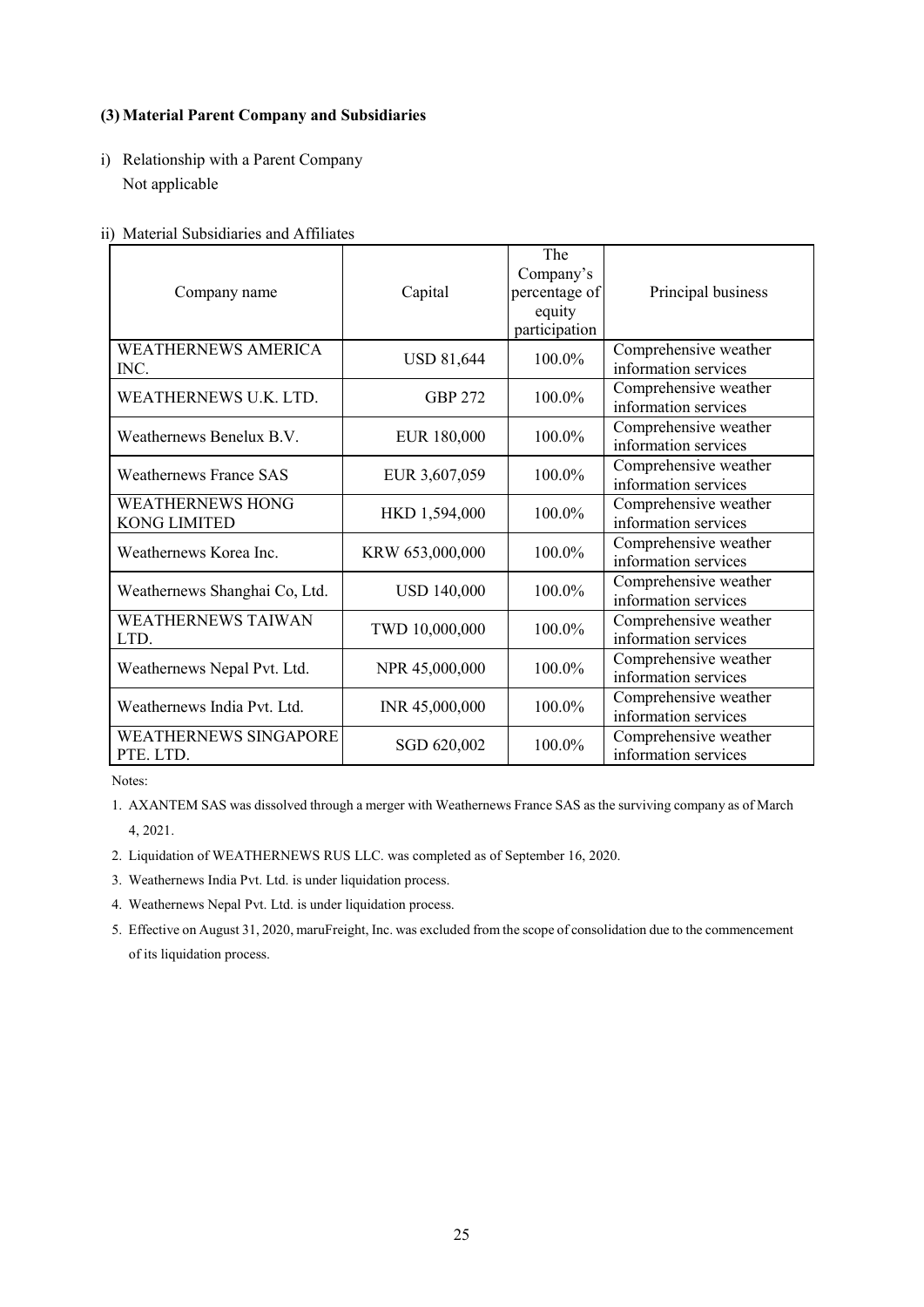# **(4) Major Business Locations**

Headquarters: Makuhari Techno-Garden, 1-3 Nakase, Mihama-ku, Chiba-city, Chiba Prefecture, Japan Major Sales Offices: 10 domestic offices, 12 overseas offices

|                                              | Sapporo SSB   | New York SSB          | (USA)         |
|----------------------------------------------|---------------|-----------------------|---------------|
|                                              | Sendai SSB    | London SSB            | (UK)          |
|                                              | Tokyo SSB     | Copenhagen SSB        | (Denmark)     |
|                                              | Niigata SSB   | Athens SSB            | (Greece)      |
|                                              | Kanazawa SSB  | Paris SSB             | (France)      |
|                                              | Nagoya SSB    | Hong Kong SSB         | (Hong Kong)   |
|                                              | Osaka SSB     | Seoul SSB             | (South Korea) |
|                                              | Hiroshima SSB | Shanghai SSB          | (China)       |
|                                              | Takamatsu SSB | Taipei SSB            | (Taiwan)      |
|                                              | Fukuoka SSB   | New Delhi SSB         | (India)       |
|                                              |               | Singapore SSB         | (Singapore)   |
|                                              |               | Manila SSB            | (Philippines) |
| Major Service & Operation Centers: 8 centers |               |                       |               |
|                                              | Global Center | (Japan, Headquarters) |               |
|                                              | Oklahoma      | (USA)                 |               |
|                                              | Amsterdam     | (Netherlands)         |               |
|                                              | Copenhagen    | (Denmark)             |               |
|                                              | Paris         | (France)              |               |
|                                              | Athens        | (Greece)              |               |
|                                              | Manila        | (Philippines)         |               |
|                                              | Yangon        | (Myanmar)             |               |
| Other Overseas Offices: 1 office             |               |                       |               |
|                                              | Hanoi SSB     | (Vietnam)             |               |
| Other Overseas Agencies: 7 offices           |               |                       |               |
|                                              | Milan         | (Italy)               |               |
|                                              | Moscow        | (Russia)              |               |
|                                              | Yangon        | (Myanmar)             |               |
|                                              | Kuala Lumpur  | (Malaysia)            |               |
|                                              | Bangkok       | (Thailand)            |               |
|                                              | Kathmandu     | (Nepal)               |               |
|                                              | Jakarta       | (Indonesia)           |               |

Notes:

- 1. "SSB" refers to offices that are strategic sales bases or representative offices in the preliminary phase of operations.
- 2. The Company has set up agencies in order to strengthen sales and marketing activities in line with its global business development.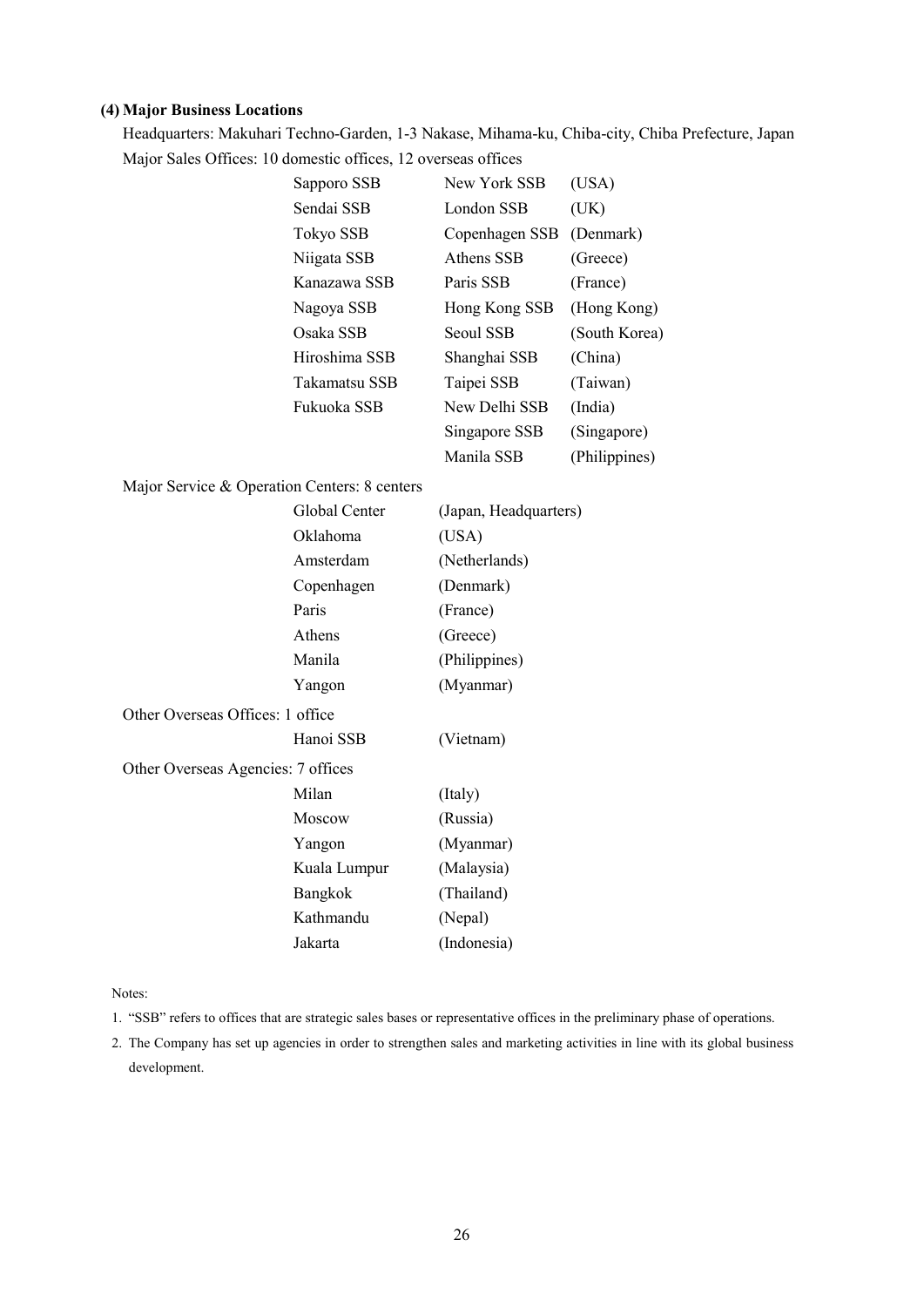# **2. Status of the Company**

## **(1) Matters Related to Shares of the Company (As of May 31, 2021)**

i) Total number of shares authorized to be issued: 47,000,000 shares

| ii) Total number of shares outstanding: | 11,844,000 shares                           |
|-----------------------------------------|---------------------------------------------|
|                                         | (no change compared with the previous year) |

Note: This number includes 869,468 shares of treasury shares.

iii) Number of shareholders 10.428 persons

(includes 9,694 shareholders of shares constituting one unit)

### iv) Major shareholders

| Shareholder name                                           | Number of shares | Shareholding ratio $(\%)$ |
|------------------------------------------------------------|------------------|---------------------------|
| WNI WxBunka Foundation                                     | 1,700,000        | 15.49                     |
| WNI Institute Inc.                                         | 1,700,000        | 15.49                     |
| The Master Trust Bank of Japan, Ltd. (trust account)       | 553,600          | 5.04                      |
| Weathernews Employee Supporter Shareholding<br>Association | 472,520          | 4.31                      |
| MUFG Bank, Ltd.                                            | 360,000          | 3.28                      |
| The Chiba Bank, Ltd.                                       | 360,000          | 3.28                      |
| Taeko Ishibashi                                            | 353,800          | 3.22                      |
| THE BANK OF NEW YORK MELLON 140051                         | 202,600          | 1.85                      |
| Nippon Life Insurance Company                              | 200,000          | 1.82                      |
| Sumitomo Mitsui Banking Corporation                        | 180,000          | 1.64                      |

Notes:

1. Although the Company owns 869,468 shares of treasury shares, it is excluded from the major shareholders above.

2. The shareholding ratio has been calculated excluding treasury shares.

3. All of the shares held by The Master Trust Bank of Japan, Ltd. (trust account) are related to the trust services.

- 4. On April 16, 2018, Mitsubishi UFJ Financial Group, Inc. submitted a Statement of Changes to a Statement of Large-Volume Holdings pertaining to the Company's stock to the Director-General of the Kanto Finance Bureau. Whereas the Statement of Large-Volume Holdings states that Mitsubishi UFJ Financial Group's holdings amount to 716,395 shares as of April 9, 2018, we did not include Mitsubishi UFJ Financial Group among the major shareholders of the Company listed above because we could not confirm the number of shares substantially held at the end of the fiscal year ended May 31, 2021.
- v) Status of shares delivered to officers of the Company as consideration for execution of duties during the fiscal year under review

|                                          | Number of shares | Number of recipients |
|------------------------------------------|------------------|----------------------|
| Directors excluding Directors (External) | 7.800            |                      |

Notes:

1. The details of share-based payments of the Company are stated in "2. (2) (iv) Amount of remuneration for Directors and Audit & Supervisory Board Members" (available in Japanese only) of the Business Report.

2. The above number of shares includes shares delivered to officers who have already retired.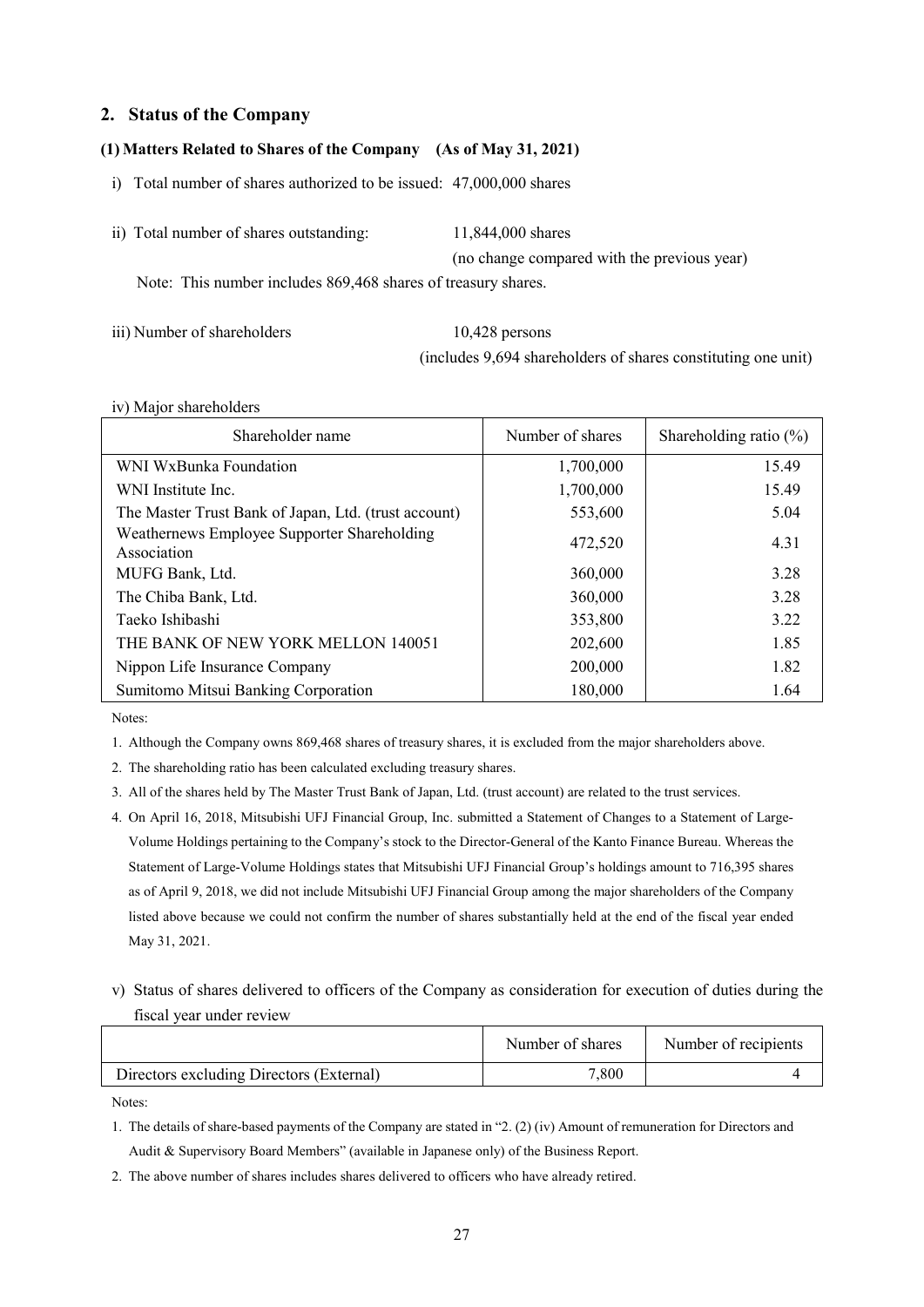# **(2) Company Officers**

i) Directors and Audit & Supervisory Board Members

(As of May 31, 2021)

|                   |                    |                         | $(110 \text{ VI} \cdot 1)$      |
|-------------------|--------------------|-------------------------|---------------------------------|
| Position          | Name               | Areas of responsibility | Significant concurrent position |
| President and     | Chihito Kusabiraki | Chief Executive Officer | Director, Chiba Institute of    |
| Representative    |                    |                         | Technology                      |
| Director          |                    |                         |                                 |
| Managing Director | Masanori Yoshitake |                         |                                 |
| Managing Director | Tomohiro Ishibashi |                         |                                 |
| Director          | Koichiro Tsujino   | Director (External)     | Founder & CEO, ALEX             |
|                   |                    |                         | Corporation                     |
|                   |                    |                         | President, Green Spire          |
|                   |                    |                         | Corporation                     |
| Director          | Shigeru Muraki     | Director (External)     | Outside Director, WORLD         |
|                   |                    |                         | TRADE CENTER BUILDING,          |
|                   |                    |                         | INC.                            |
|                   |                    |                         | Representative Director (part-  |
|                   |                    |                         | time), the Green Ammonia        |
|                   |                    |                         | Consortium                      |
|                   |                    |                         |                                 |

| Audit & Supervisory<br><b>Board Member</b> | Yasushi Sugino  |                                                          |                                                                                                                                                                                                                                                                                                                                                                                                                                                                                  |
|--------------------------------------------|-----------------|----------------------------------------------------------|----------------------------------------------------------------------------------------------------------------------------------------------------------------------------------------------------------------------------------------------------------------------------------------------------------------------------------------------------------------------------------------------------------------------------------------------------------------------------------|
| Audit & Supervisory<br><b>Board Member</b> | Takashi Tomura  |                                                          |                                                                                                                                                                                                                                                                                                                                                                                                                                                                                  |
| Audit & Supervisory<br><b>Board Member</b> | Fumitaka Koyama | Audit & Supervisory<br><b>Board Member</b><br>(External) |                                                                                                                                                                                                                                                                                                                                                                                                                                                                                  |
| Audit & Supervisory<br><b>Board Member</b> | Izumi Hayashi   | Audit & Supervisory<br><b>Board Member</b><br>(External) | Lawyer / Partner, Sakurazaka<br>Law Offices<br>Expert Member of the Council<br>for Promotion of Regulatory<br>Reform, Cabinet Office,<br>Government of Japan<br>Member of the Intellectual<br>Property Strategy Headquarters,<br>Cabinet Secretariat,<br>Government of Japan<br>Board Member of Hitotsubashi<br>University<br>Outside Director, NOF<br><b>CORPORATION</b><br>Executive Board Member, The<br>Tokyo Organising Committee<br>of the Olympic and Paralympic<br>Games |

Notes:

- 1. Audit & Supervisory Board Member Takashi Tomura has gained extensive experience and knowledge about accounting at a leading steel company, was responsible for preparations for the Company's stock listing and overall management of the accounting and financial affairs of the Company as an officer, and thereby has considerable knowledge about finance and accounting.
- 2. The Company has no special interest relationships expected to create problems or hinder the performance of the duties of Directors (External) or Audit & Supervisory Board Members (External) with any of the Directors (External), Audit & Supervisory Board Members (External), or entities in which the Directors (External) or Audit & Supervisory Board Members (External) concurrently hold positions.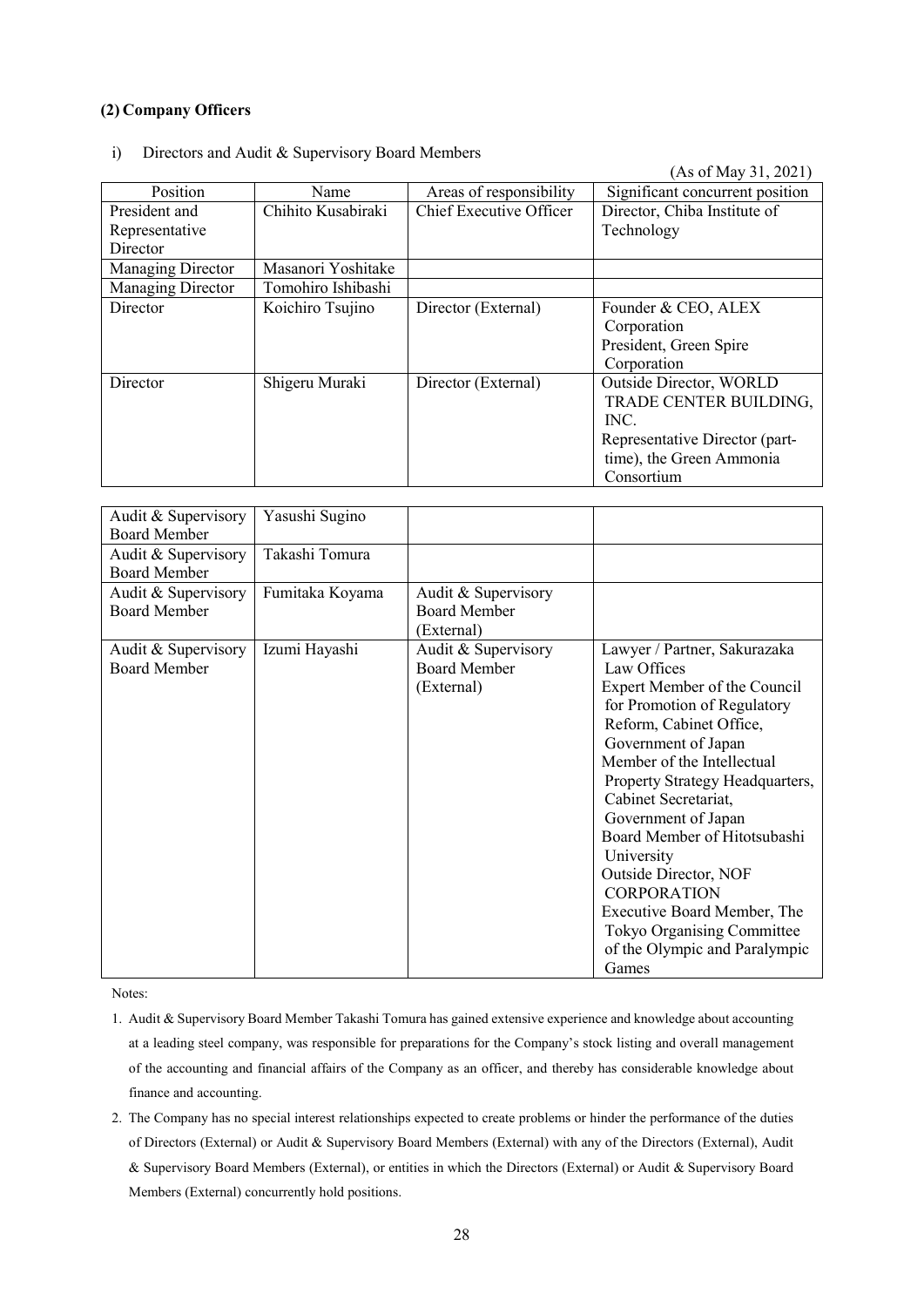- 3. Pursuant to the provision of Tokyo Stock Exchange, Inc., the Company has designated Directors Koichiro Tsujino and Shigeru Muraki and Audit & Supervisory Board Members Fumitaka Koyama and Izumi Hayashi as Independent Officers, and has so notified the said Exchange.
- ii) Overview of liability limitation agreement

Pursuant to the provisions of Article 427, Paragraph 1 of the Companies Act, the Company has entered into an agreement with each of the Directors (External), Audit & Supervisory Board Members (External), and Audit & Supervisory Board Members to limit his/her liability for compensation to the amount provided by laws and regulations.

## iii) Overview of directors and officers liability insurance policy

The Company has entered into a directors and officers liability insurance policy as provided for in Article 430-3, Paragraph 1 of the Companies Act with an insurance company, with all of the Company's Directors and Audit & Supervisory Board Members included as the insureds. Overview of the policy is as follows:

1) Scope of insureds

Directors and Audit & Supervisory Board Members of the Company

- 2) Summary of the policy
	- Actual portion of insurance premiums borne by the insureds

The insurance premiums, including those for special clauses, are borne by the Company, and there are no insurance premiums actually borne by the insureds (other than the Company).

Summary of insurance incidents covered

The policy covers legally mandated amount of indemnification and losses arising from the insured bearing the litigation expenses.

 Measures to ensure that the proper performance of duties of officers, etc., is not impaired There are certain exclusions under the insurance policy, such as incidents attributable to acts of disloyalty, criminal acts, fraud or acts in violation of laws or regulations carried out by the insured with full knowledge of their illegality.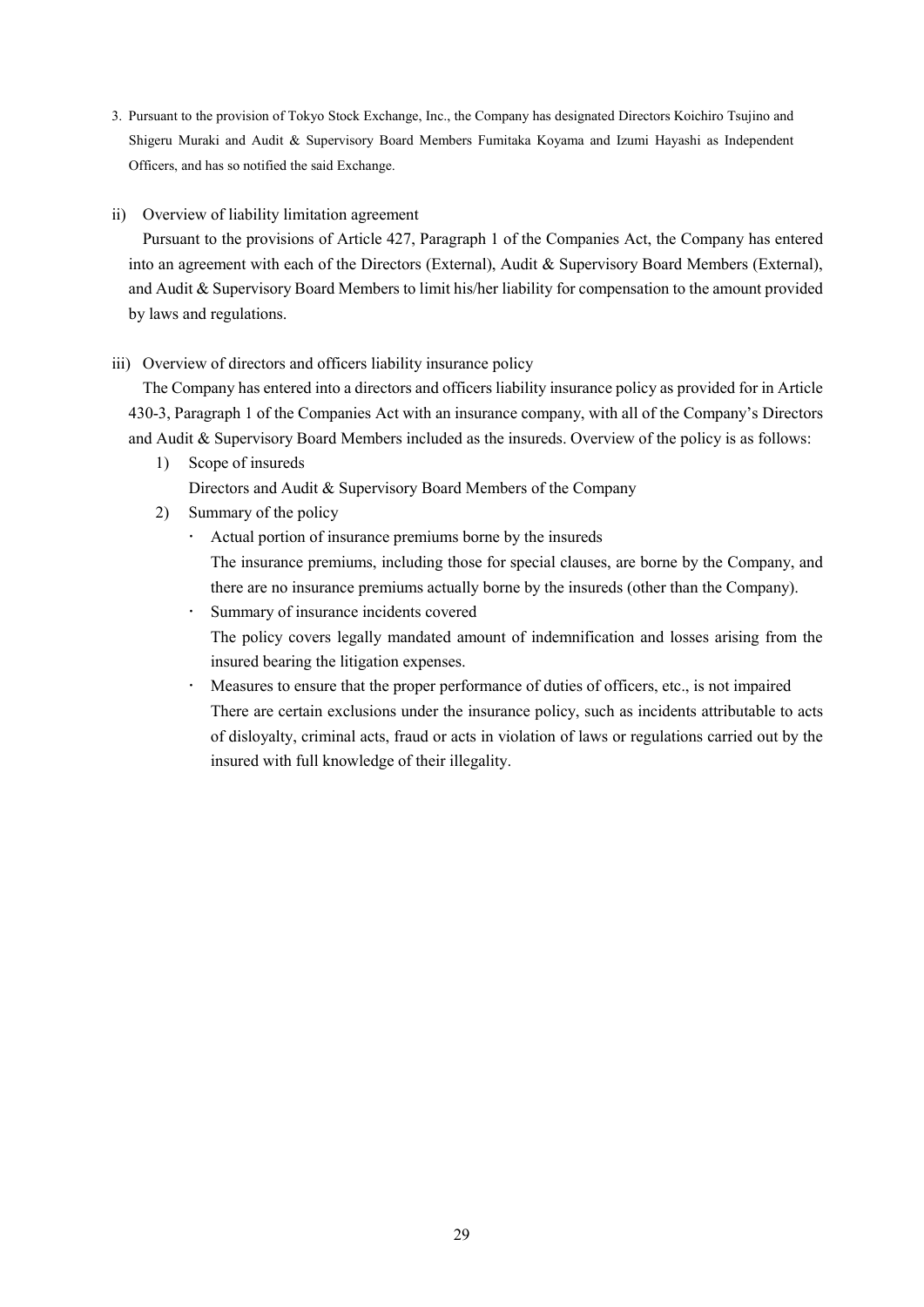# iv) Executive Officers

|        |                          | Name               | Areas of responsibility                        |
|--------|--------------------------|--------------------|------------------------------------------------|
| $\ast$ | President and            | Chihito Kusabiraki | Chief Executive Officer                        |
|        | <b>Executive Officer</b> |                    |                                                |
| *      | Managing Officer         | Masanori Yoshitake | Accounting and Finance                         |
| *      | Managing Officer         | Tomohiro Ishibashi | Mobile/Internet Planning                       |
|        |                          |                    | <b>Public Relations</b>                        |
|        |                          |                    | Administrative and Business Planning           |
|        | Managing Officer         | Hidenori Iwasa     | Transportation Weather (Sea/Sky/Land Planning) |
|        | Managing Officer         | Daisuke Abe        | Service Operation and Development              |
|        |                          |                    | <b>Risk Management</b>                         |
|        |                          |                    | <b>Sports Planning</b>                         |
|        | <b>Executive Officer</b> | Mitsuhiro Ogata    | <b>Environment Planning</b>                    |
|        | <b>Executive Officer</b> | Shoko Isogai       | <b>Broadcast Planning</b>                      |
|        | <b>Executive Officer</b> | Tetsuo Aruga       | <b>Service Operations</b>                      |
|        | <b>Executive Officer</b> | Kiyoteru Morita    | <b>Forecast Center</b>                         |
|        | <b>Executive Officer</b> | Masaki Fukuda      | IT System Development                          |
|        | <b>Executive Officer</b> | Masaya Yamamoto    | Innovation and Development                     |
|        | <b>Executive Officer</b> | Hajime Harada      | <b>Internal Audit</b>                          |

Name and area of responsibility of each Executive Officer as of July 1, 2021 are as follows.

Notes:

1. \* indicates a person scheduled to serve concurrently as Director.

2. Thomas Skov resigned from his post as Executive Officer on July 1, 2021.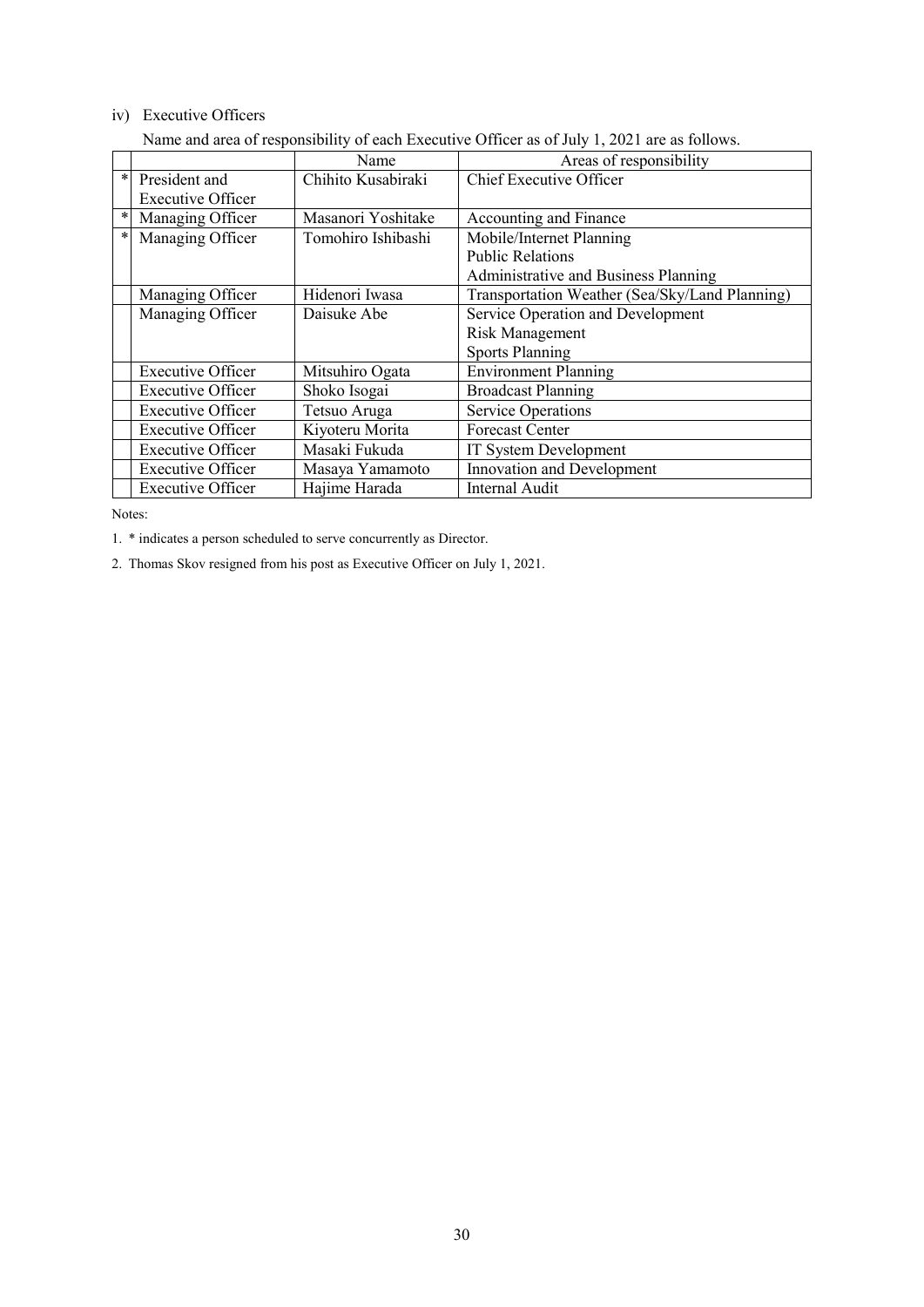### **(3) Accounting Auditor**

i) Name

Deloitte Touche Tohmatsu LLC

### ii) Amount of remuneration

|                                                                               | I nousands of yen) |
|-------------------------------------------------------------------------------|--------------------|
| Category                                                                      | Amount             |
| Amount of remuneration for services provided in Article 2, Paragraph 1 of the | 51,225             |
| Certified Public Accountants Act (Act No. 103 of 1948)                        |                    |
| Amount of remuneration for services other than those provided in Article 2,   | 17,580             |
| Paragraph 1 of the Certified Public Accountants Act                           |                    |
| Total                                                                         | 68,805             |
|                                                                               |                    |
|                                                                               |                    |

 $(T1 \t 1 C)$ 

Total amount of remuneration paid or payable to the Accounting Auditor by the Company and its subsidiaries the Accounting Additional by the 68,805

Note: Given that the audit engagement agreement between the Company and the Accounting Auditor does not clearly differentiate the amount of audit fees payable under the Companies Act from the amount of audit fees payable under the Financial Instruments and Exchange Act, and given that such differentiation is practically impossible, the above amount of remuneration is stated as an aggregate of both amounts.

The Audit & Supervisory Board confirmed that the amount of remuneration had been determined after sufficient consultation with the Company's Accounting Auditor on the details of the auditing plans, the performance of duties in the past, the number of days required for auditing, the number of personnel required, etc., in order to realize fair and efficient audits. The Audit & Supervisory Board thereupon consented to the Accounting Auditor's remuneration pursuant to Article 399, Paragraph 1 of the Companies Act.

## iii) Details of non-audit services

The Company pays Deloitte Touche Tohmatsu LLC compensation for advice and guidance services provided for the consideration of accounting policies for the adoption of Accounting Standards Board of Japan (ASBJ) Statement No. 29 "Accounting Standard for Revenue Recognition."

### iv) Audits of subsidiaries

From the viewpoint of internal control, the following consolidated subsidiaries were audited by Certified Public Accountants or audit corporations (including those who have a foreign qualification equivalent to said certificates) other than the Company's Accounting Auditor, irrespective of the existence of legal provisions in operating countries.

| Statutory audits                | Voluntary audits, etc.   |
|---------------------------------|--------------------------|
| WEATHERNEWS U.K. LTD.           | WEATHERNEWS AMERICA INC. |
| <b>Weathernews France SAS</b>   | Weathernews Benelux B.V. |
| WEATHERNEWS HONG KONG LIMITED   | Weathernews Korea Inc.   |
| Weathernews Shanghai Co, Ltd.   | WEATHERNEWS TAIWAN LTD.  |
| Weathernews Nepal Pvt. Ltd.     |                          |
| Weathernews India Pvt. Ltd.     |                          |
| WEATHERNEWS SINGAPORE PTE. LTD. |                          |

Note: Statutory audits are limited to those conducted pursuant to the provisions of the Companies Act or the Financial Instruments and Exchange Act (including foreign laws and regulations equivalent to the said Acts).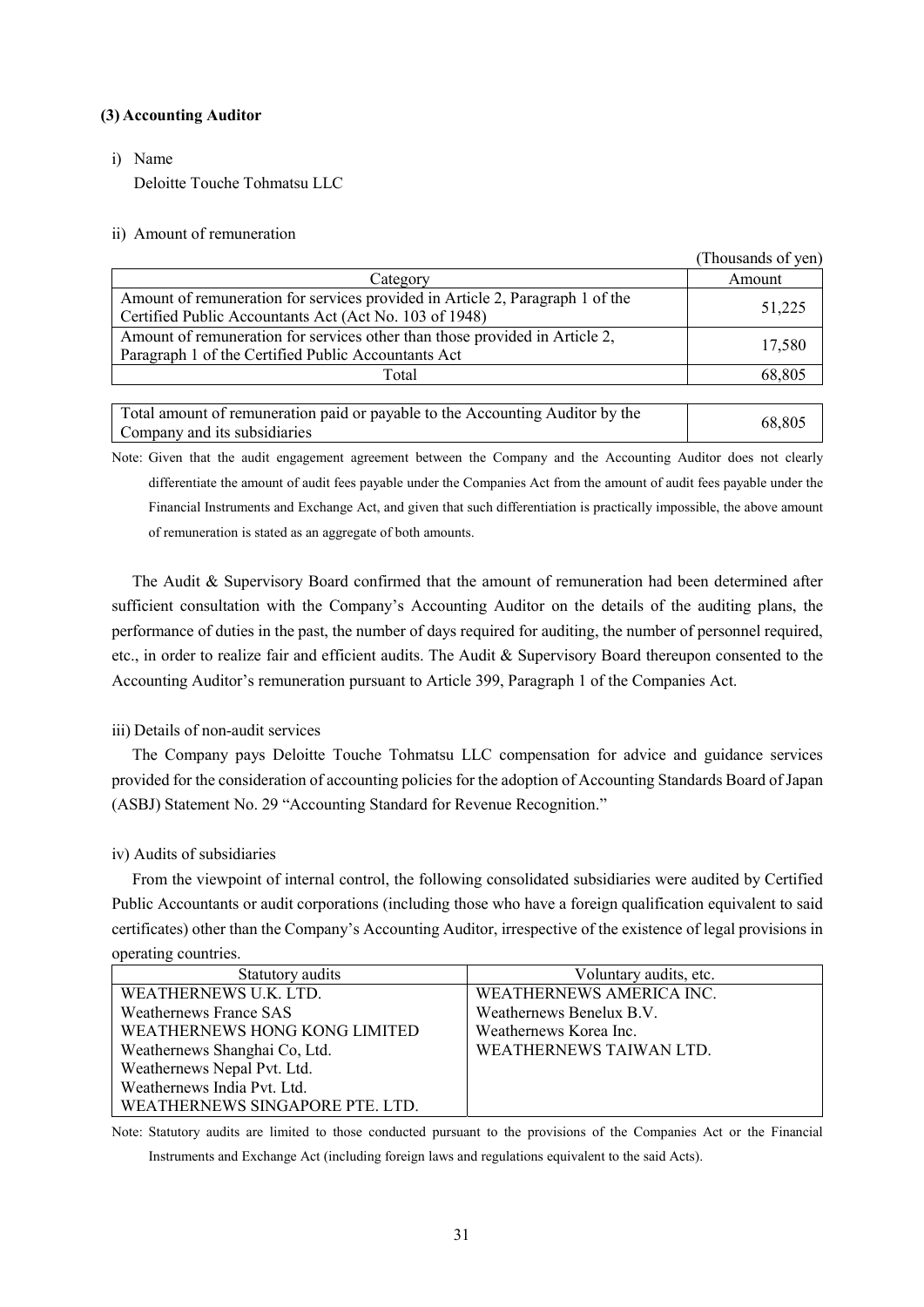v) Policy on decisions to appoint or dismiss the Accounting Auditor

1) Policy on decisions to appoint or reappoint the Accounting Auditor

The Company believes that the relationship between corporate accounting and accounting audits is a relationship of co-creation in the realm of financial accounting undertaken to appropriately represent the actual status of business and secure objectivity. At the same time, the Company is to periodically review its engagement audit corporation or engagement partners for the purpose of mutually maintaining the appropriateness of operations.

When the Audit & Supervisory Board appoints an Accounting Auditor, the Audit & Supervisory Board shall confirm its qualification, its attitude toward co-creation with the Company, and other factors, and thereupon decide on the contents of its proposal for the appointment of the Accounting Auditor to be submitted to the General Meeting of Shareholders. When the Audit & Supervisory Board reappoints the Accounting Auditor, the Audit & Supervisory Board shall, in addition to the above, confirm the appropriateness of the auditing plans, the status of audit implementation, and other factors, and thereupon conclude that there is no need to dismiss or to not reappoint the Accounting Auditor.

2) Policy on decisions to dismiss or to not reappoint the Accounting Auditor

In addition to the dismissal of Accounting Auditor by the Audit & Supervisory Board as stipulated in Article 340 of the Companies Act, the Audit & Supervisory Board shall decide and submit the proposal on the dismissal or non-reappointment of the Accounting Auditor to the General Meeting of Shareholders if it is deemed difficult for the Accounting Auditor to appropriately perform duties.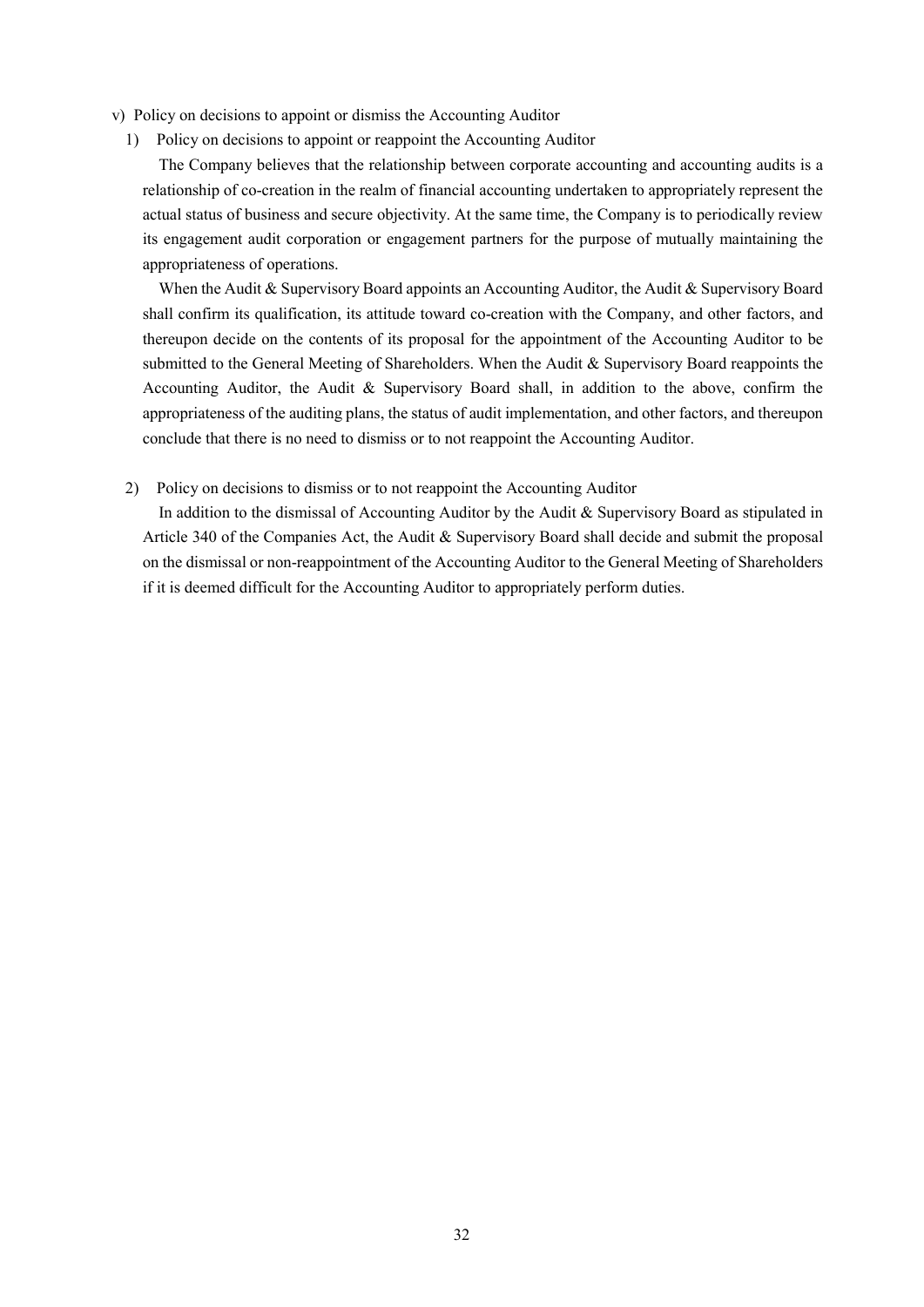#### **(4) System to ensure the appropriateness of business**

#### i) Basic approach to corporate governance

The Company's general management principle is to realize the Company's purpose of "value creation for supporters" through the efforts of all its employees and the exchange of information among all of its stakeholders, including shareholders, customers, officers, and employees, with a deep awareness that the Company is a presence open to the market. The Company considers it important to make efforts to maximize medium- to long-term corporate value and shareholder value, and concurrently to fulfill social responsibility and achieve sustainable growth and development.

Under its corporate commitment to "Transparency," the Company proactively discloses information far beyond the scope of statutory information disclosure, including its corporate philosophy, corporate culture, management strategies, business models, visions toward future value creation, to enunciate the fundamental approaches underlying its corporate value. Through these efforts, the Company will cultivate mutual reliance with supporters and thereby aim for medium- to long-term improvement of its corporate value through a cocreative approach.

The Company's corporate culture prescribes that the necessary information should be shared with not only shareholders and customers, but also officers and employees in house, that everything should be discussed openly, and that all processes of discussion should be made clear. The Company has cultivated this corporate culture as an "information democracy." To respond to the ever-changing market circumstances, we aspire to become an AAC (Aggressively Adaptable Company) in our management philosophy, reflect wisdom and deep insights from outside the Company into our management, and promote fair business activities.

Under these two policies, our implementation guideline places most importance on efforts by every officer and employee of the Company to maintain entrepreneurship. The principle of "no autonomy without independence" forms the bedrock of our management and implementation system. With a "culture of mutual trust," we aim to operate as an independently dependent company. We recognize the importance of "monitoring with our own eyes" without depending too much on indirect information.

In order to clarify the responsibilities of each business unit for its sales and profits in respective markets, the Company has designated its major business as Planning (Sea Planning, Sky Planning, Land Planning, Environment Planning, Mobile/Internet Planning, Broadcast Planning, and Sports Planning). Each Planning business unit will conduct its service planning, operation, development, and marketing with specific focus on each market to promote business. The divisions providing shared service infrastructures to all Planning business units (share-use infrastructure operation, development and management divisions) will be called SSI. SSI will support each Planning business unit from a professional point of view and will establish overall improvement in quality and productivity of the entire Company. In addition, Directors will be responsible for supervision of the overall business and realize a check-and-balance relationship in the system for the execution.

For business implementation, we promote decision-making on management issues and the appropriate implementation, rationalization, and efficiency of management by sharing our corporate vision and management policy among all of our officers and employees engaged in business operations and unifying their vectors through SMART (Service Menu Affirmative Review and Toll gating) month activities, AAC meetings, and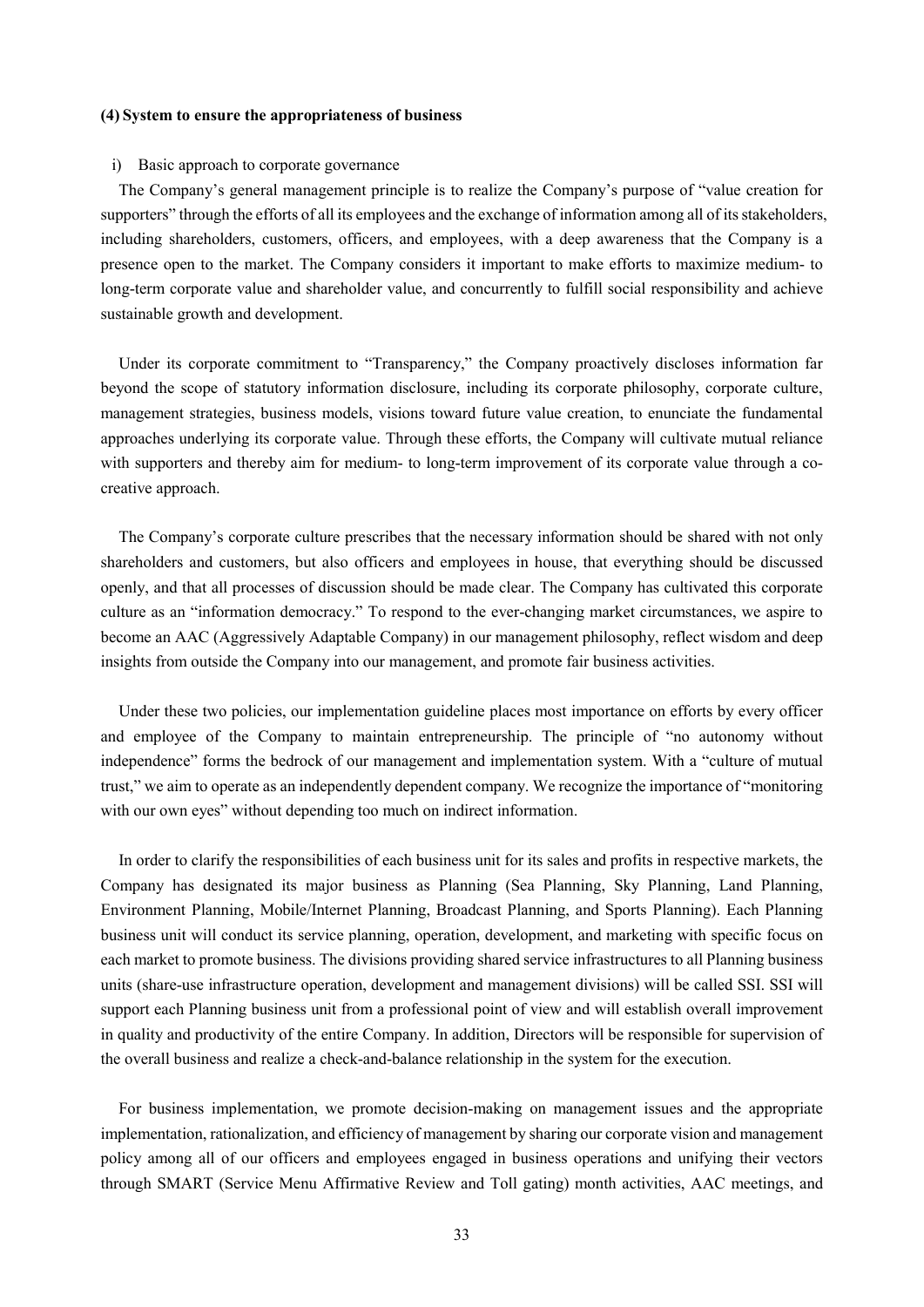SSM (Speed & Scope Merit) meetings. We emphasize the process above procedures in order to avoid falling into formulaic thinking. We understand that corporate culture as implicit knowledge is born anew every day, value an explicit knowledge culture in which corporate culture, wisdom, and information that are known and recognized internally are shared with words, illustrations and audio visuals via channels such as internal magazines and the intranet, and thereby endeavor to realize a management system in which all employees are involved and compliance with laws, regulations, and internal rules. We also grasp the implementation status and progress of our business plans in quantitative and qualitative terms by establishing a scoring committee and evaluate the proposals for new businesses and infrastructure investment from the standpoints of business strategy and economic rationalism at the investment committee (How Wonderful Committee), while mutually confirming our compliance with laws, regulations, and internal rules from the viewpoint of internal control.

To evaluate the performance of the officers and employees who bear the above system, we use an evaluation system whereby each officer and employee determines his or her objectives, tasks, and specific challenges (small category) according to the Company's business policy (large category) from an MMCL perspective (My & My Colleague Leader: an entrepreneur who leads colleagues by example), declares them to others, and thus shares the themes. Our performance evaluations are managed and confirmed by company-wide eyes based on evaluation by the objective eyes of the market at the MMM (Matrix Management Meeting) of officers and employees held every three months. This evaluation system, whereby the declaration and performance of each officer and employee are valued even if the objectives are not achieved and a mere consequentialism is excluded, is thus managed with high transparency and persuasiveness supported by a commitment to "evaluate the process as well."

1) Reason for selecting the current corporate governance system

In developing a corporate governance system, the Company emphasizes "Managerial effectiveness, fairness and transparency." The Board of Directors, a body consisting of Directors well versed in the Company's business and Directors (External) taking part in the management of the Company from independent standpoints, decides upon the important business execution in an appropriate and swift manner and supervises the performance of duties by Directors. The Audit & Supervisory Board Members, who are endowed with the legal right to audit, audit the performance of duties by Directors and improve supervising functions over the management from a standpoint of fairness and independence. The Company believes that the above-mentioned system is effective in ensuring managerial effectiveness, fairness, and transparency and in achieving sound and sustainable growth for the Company. Accordingly, the Company adopted a "company with an Audit & Supervisory Board" system.

## 2) The Board of Directors and executive officer system

Under the "company with an Audit & Supervisory Board" system, the Company adopted an executive officer system to ensure that its Directors may perform their duties and supervise as corporate managers in an effective and efficient manner. The Directors (the Board of Directors) delegate authority over business execution to the Executive Officers and then supervise the execution of duties by the Executive Officers. In order to better clarify the Directors' managerial responsibilities for the performance objectives for each fiscal year, the term of office of every Director is stipulated to be one year.

The Company considers it important to reflect into its management excellent wisdom and deep insight from outside parties, with a view to quickly grasping changes in social environments and business conditions and promoting socially fair corporate activities. To that end, we are further reinforcing our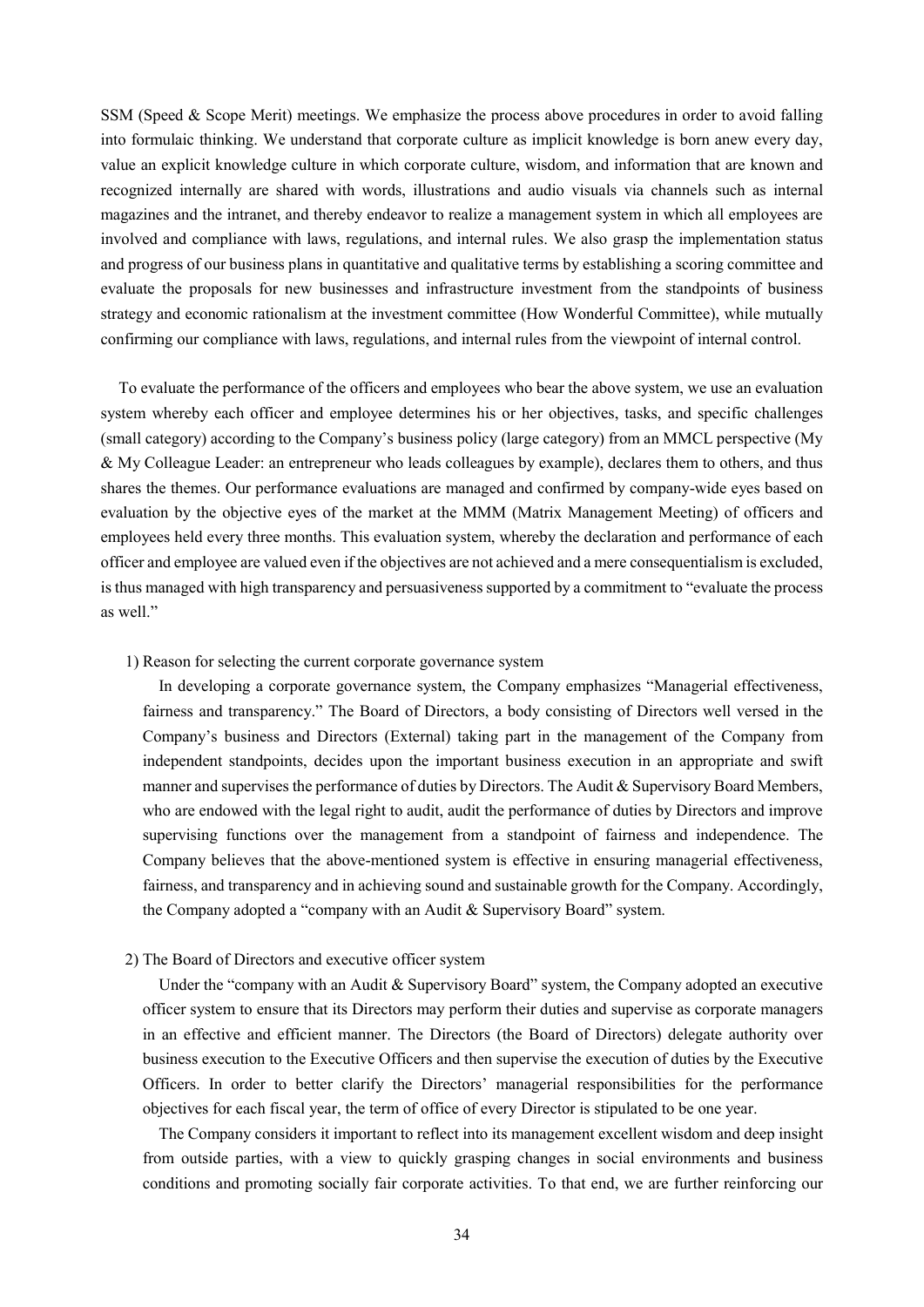corporate governance through the active involvement of Directors (External) with broad management experience and knowledge and through neutral and objective audits by Audit & Supervisory Board Members (External) with excellent expertise (two Directors [External] and two Audit & Supervisory Board Members [External] out of five Directors and four Audit & Supervisory Board Members).

In recognition of the managerial importance of the optimal selection of and fair remuneration for the members of management, the Board of Directors decides these issues by adopting resolutions with reference to reports from the Nominating Committee and Remuneration Committee, advisory organs of the Board of Directors that include Directors (External) and Audit & Supervisory Board Members (External).

## ii) Basic policy on the establishment of an internal control system

At the Board of Directors' meeting held on July 1, 2021, the Company resolved its "Basic Policy on the Establishment of an Internal Control System" pursuant to Article 362 of the Companies Act and Article 100 of the Regulation for Enforcement of the Companies Act, as follows.

1) System to ensure that Directors execute their duties in compliance with relevant laws, regulations, and the Articles of Incorporation

(Article 362, Paragraph 4, Item 6 of the Companies Act)

- a. The Company shall hold a Board of Directors' meeting once a month in principle according to the "Board of Directors Regulations."
- b. Directors shall supervise the execution of duties by other Directors through the Board of Directors' meetings.
- c. In order to ensure the execution of duties in compliance with relevant laws and regulations, etc., the Directors, Executive Officers and leaders shall make preliminary reports on important information concerning group-wide business execution to prevent legal violations in advance at the Board of Directors' meetings, EM (Executive Meeting) meetings, SSM meetings and other important meetings of the Company. If any behavior or event likely to constitute a legal violation comes to light, they shall take necessary measures to prevent or remedy the violation.
- d. The Company has an Audit & Supervisory Board. Under the audit policy stipulated by the Audit & Supervisory Board, each Audit & Supervisory Board Member shall audit the execution of duties by Directors by attending the Board of Directors' meetings and examining business execution, etc.
- e. The Group shall establish and provide multiple "WNI Help Lines" as compliance reports and consultancy routes for its officers and employees and take necessary measures to protect whistleblowers.
- 2) System to retain and manage information relating to the execution of duties by Directors

(Article 100, Paragraph 1, Item 1 of the Regulation for Enforcement of the Companies Act)

- a. Minutes of the General Meetings of Shareholders and the Board of Directors' meetings shall be prepared according to the relevant laws, regulations and internal rules, and appropriately retained and managed.
- b. Important information, decisions, internal notices, etc. concerning management and business execution shall be prepared by the divisions in charge and appropriately retained and managed.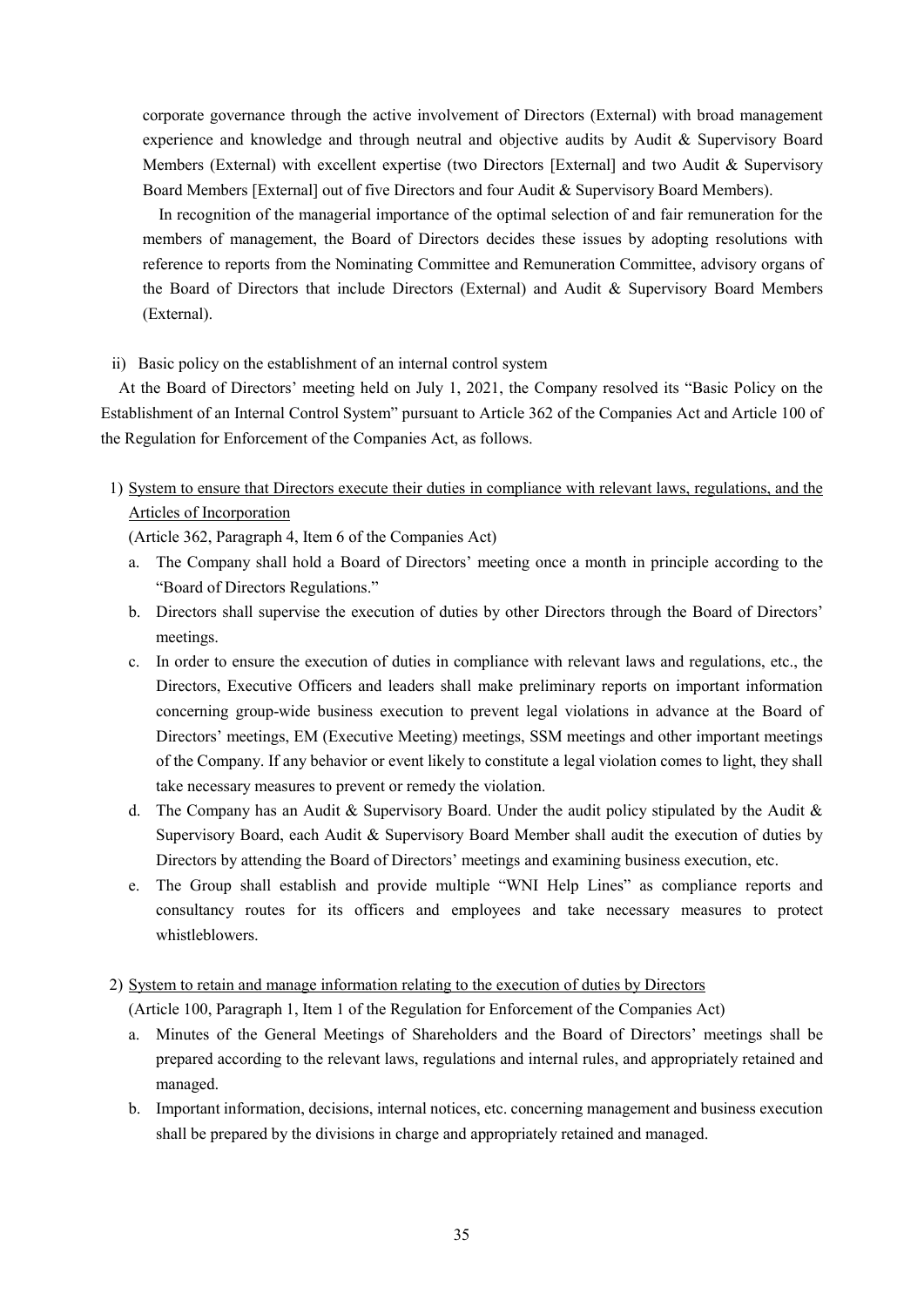# 3) Rules and systems related to the management of risk of loss

(Article 100, Paragraph 1, Item 2 of the Regulation for Enforcement of the Companies Act)

- a. Matters to be approved at the Board of Directors' meetings, EM meetings and SSM meetings of the Company and matters to be approved at the group companies shall be stipulated according to the "WNI Approval Standard."
- b. Executive Officers and leaders shall make periodical reports on important information concerning group-wide business execution at the Board of Directors' meetings, EM meetings, SSM meetings, and other important meetings of the Company. All Directors shall monitor the judgments and content of such reports.
- c. To respond to risks concerning information security, the environment, disaster prevention, hygiene and health, each division in charge shall establish rules, implement education and enlightenment activities, and conduct the necessary monitoring.
- d. The Risk Management Committee shall convene meetings as an organization in charge of risk management when necessary to clarify the Company's basic policy of group-wide risk management and to develop response measures in the event of the occurrence of any significant risks that may destabilize business continuity.

# 4) System to ensure that Directors execute their duties efficiently

(Article 100, Paragraph 1, Item 3 of the Regulation for Enforcement of the Companies Act)

- a. The Board of Directors shall resolve the basic policy of management, matters concerning the execution of important business and matters stipulated by laws, regulations and the Articles of Incorporation, receive reports on the execution of important business, and supervise the same. An executive officer system shall be adopted to enable the Directors to more effectively and efficiently execute and supervise their duties as managers.
- b. Group-wide matters to be resolved by the Board of Directors shall be preliminarily discussed and important matters stipulated by the "WNI Approval Standard" shall be confirmed at EM meetings.
- c. For the decision-making by the Board of Directors, sufficient and appropriate information shall be provided to each Director.
- d. The Group holds DEViCo (Dream Enthusiasm Vision Concept and Commitment) Week in May and November every year to formulate the most appropriate business plans for the whole Group.
- 5) System to ensure that employees conduct business in compliance with relevant laws, regulations and the Articles of Incorporation

(Article 100, Paragraph 1, Item 4 of the Regulation for Enforcement of the Companies Act)

- a. "Weather Street Charter," the policy and standard of behavior for the execution of group-wide business, and "Weathernews Group Code of Conduct" that clarifies the Group's corporate social responsibilities, shall be established and made available for access by all employees through the Company's intranet, etc. and made public through the Company's website. The Group shall work to increase employees' awareness of their responsibilities as staff members of a social infrastructure company actively pursuing SDG contributions, as well as carrying out education, enlightenment, and audit activities concerning compliance with laws, regulations and social norms.
- b. The Internal Audit Office, which works as an internal audit division, shall conduct audits on whether the business execution of each division complies with laws, regulations and the Articles of Incorporation.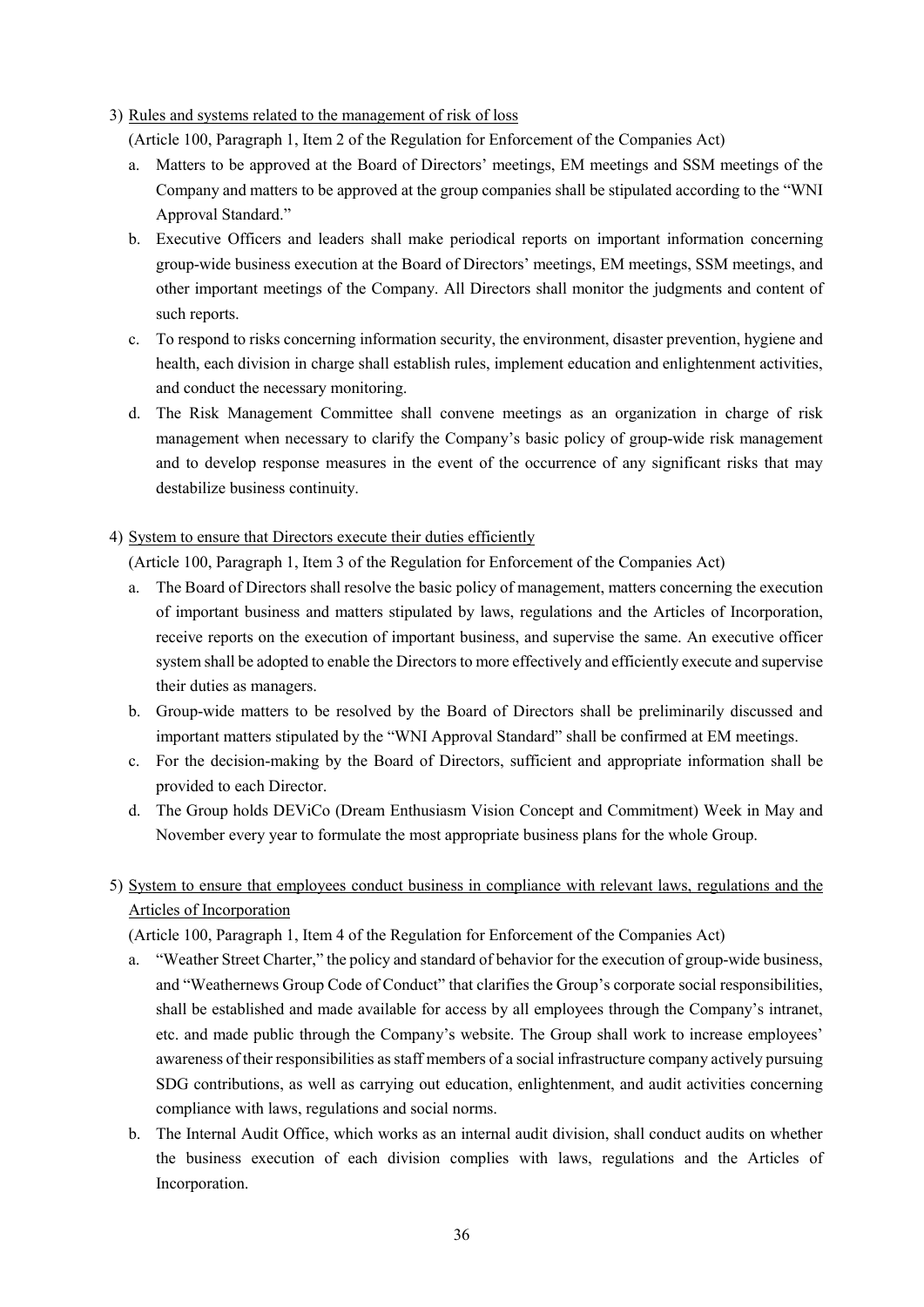6) System to ensure the appropriateness of business operations of the Company and the business group consisting of the Company, its parent company, and its subsidiaries

(Article 100, Paragraph 1, Item 5 of the Regulation for Enforcement of the Companies Act)

- a. The Group shall have the Directors and Executive Officers of the Company supervise decision-making on important group-wide matters and the business execution of subsidiaries through the Board of Directors' meetings and EM meetings.
- b. For the management of subsidiaries, the Directors and Executive Officers of the Company who control each business and subsidiary shall make the officers and employees of the subsidiaries under their control fully aware of the Company's business operation policies, etc. and thereby ensure the effectiveness of business execution and the appropriateness of the business of the whole Group. The management divisions shall request reports, as necessary, in order to precisely grasp the business of the subsidiaries based on the "Affiliated Company Management Regulations."
- c. The Company holds a Board of Directors' meeting once a month in principle and EM meetings once a week in principle, where important matters concerning group management and the status of business execution are appropriately discussed and reported based on the "WNI Approval Standard."
- 7) Matters concerning employees who assist Audit & Supervisory Board Members when Audit & Supervisory Board Members request those assistant employees

(Article 100, Paragraph 3, Item 1 of the Regulation for Enforcement of the Companies Act) An Auditors' Office shall be established as a department to exclusively assist the duties of the Audit & Supervisory Board Members.

- 8) Independence of the employees described in the preceding paragraph from Directors and the assurance of the effectiveness of instructions from the Audit & Supervisory Board Members to those employees (Article 100, Paragraph 3, Items 2 and 3 of the Regulation for Enforcement of the Companies Act)
	- a. The Audit & Supervisory Board Members shall hold the rights to supervise and instruct the employees who belong to the Auditors' Office in daily business, and such employees will not be subject to supervision or instruction by Directors.
	- b. The personnel transfer and evaluation of the employees who belong to the Auditors' Office shall be subject to prior approval by the Audit & Supervisory Board Members.
- 9) System for Directors and employees, as well as Directors, Audit & Supervisory Board Members and employees of subsidiaries to report to Audit & Supervisory Board Members and other matters concerning reporting to Audit & Supervisory Board Members

(Article 100, Paragraph 3, Items 4 and 5 of the Regulation for Enforcement of the Companies Act)

- a. Matters to be reported by officers and employees of the Group to the Audit & Supervisory Board Members and the method of reporting shall be stipulated.
- b. The Audit & Supervisory Board Members may request reports from Directors and employees at any time if deemed necessary to conduct their duties.
- c. The division in charge of the "WNI Help Line" shall periodically report to the Audit & Supervisory Board Members on the situation of whistleblowing by the officers and employees of the Group.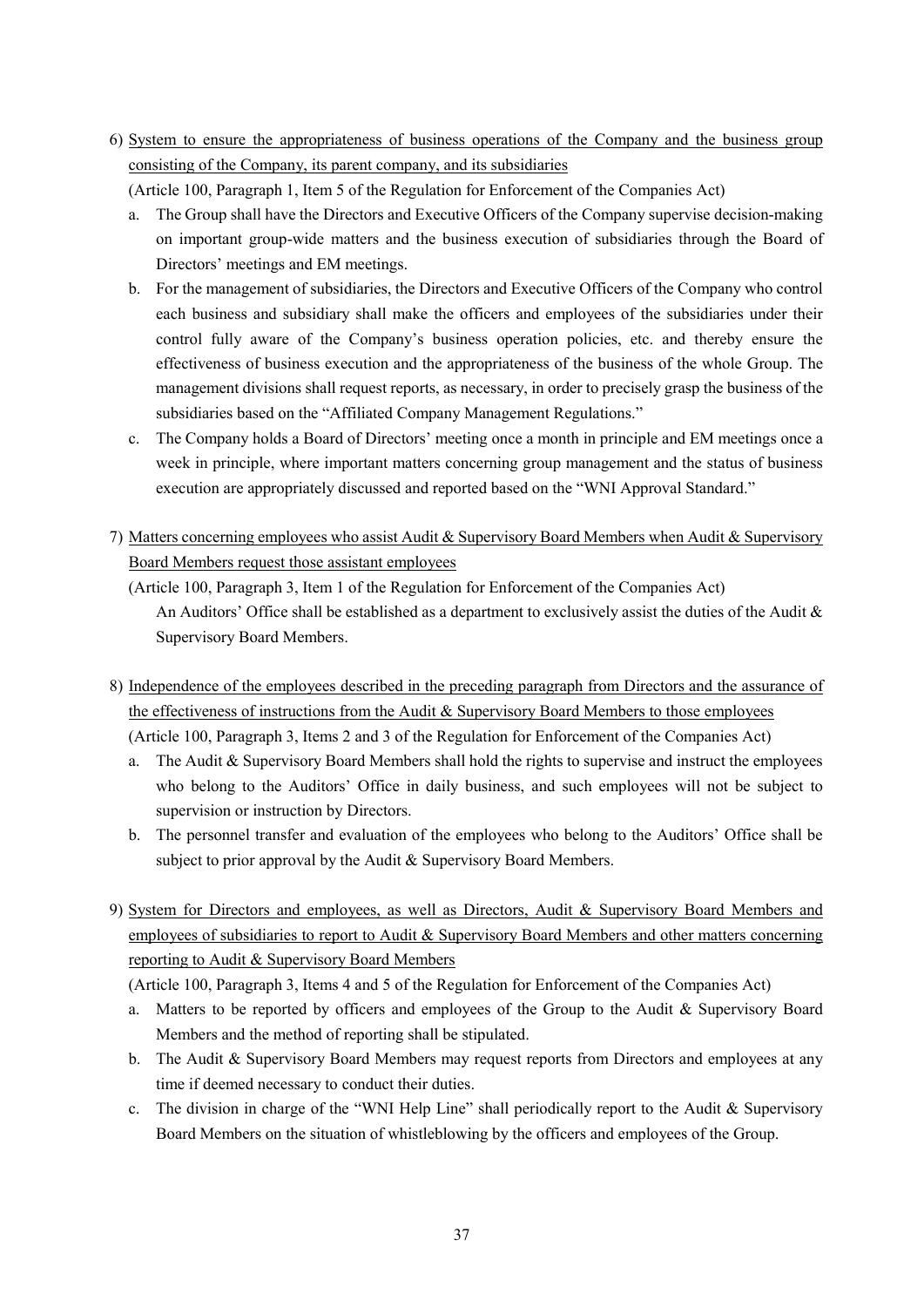- d. With regard to those who have reported to the Audit  $&$  Supervisory Board Members through the use of the "WNI Help Line" or other channels, necessary measures shall be taken to protect them against any disadvantage incurred as a result of such reporting.
- 10) Matters concerning the policy to process expenses arising from the execution of duties of Audit & Supervisory Board Members
	- (Article 100, Paragraph 3, Item 6 of the Regulation for Enforcement of the Companies Act)

The Company shall promptly process the expenses, etc. arising from the execution of duties of Audit & Supervisory Board Members based on the "WNI Approval Standard," excluding any expenses considered to be unnecessary for the execution of duties by the said Audit & Supervisory Board Members.

# 11) Other systems to ensure that Audit & Supervisory Board Members conduct audits effectively

(Article 100, Paragraph 3, Item 7 of the Regulation for Enforcement of the Companies Act)

- a. Systems shall be established to enable the Audit & Supervisory Board Members to hold hearings with Directors and key employees and to exchange opinions periodically or from time to time as necessary with the President and Representative Director, Internal Audit Office and Accounting Auditor.
- b. In order to implement a system to audit the group effectively, the Audit  $&$  Supervisory Board Members shall periodically exchange opinions with the Directors and Audit & Supervisory Board Members of subsidiaries, and, irrespective of the existence of legal provisions in operating countries, every subsidiary shall conclude an agreement with an accounting auditor who has a global network.

# 12) Basic policies on exclusion of antisocial forces and the development status thereof

- a. In its general management principle, the Company aims to "behave with a recognition of its mission to contribute to an affluent human society that coexists with nature" as a "global people committed to contributing to society." In keeping with this philosophy, the Group will fulfill the social responsibility as a "global people" by ensuring that it has no relationships with antisocial forces.
- b. If circumstances arise where the Company faces coercive pressure to enter into any relationship with antisocial forces, the Legal Division will engage the cooperation of corporate lawyers, police forces, etc., and play a leading role in taking a resolute stance against antisocial forces.

iii) Outline of the implementation of internal control system during the 35th fiscal year

The Company has established and implemented an internal control system based on the "Basic Policy on the Establishment of an Internal Control System" resolved at the Board of Directors' meeting. Outline of the implementation of the internal control system during the 35th fiscal year is as follows.

1) Internal control system in general

- a. DEViCo Week was held at the beginning and in the middle of the fiscal year, at which the strategy of the Group's business plan for the current fiscal year was confirmed and the vectors for the management policy were unified.
- b. Eight AAC meetings were held during the year, at which the monthly progress of the business plan and changes of circumstances of each market were confirmed and the appropriate implementation of groupwide business and rational and effective performance were confirmed. 14 Scoring Committee meetings were held, at which the implementation and progress of the business plan were grasped in both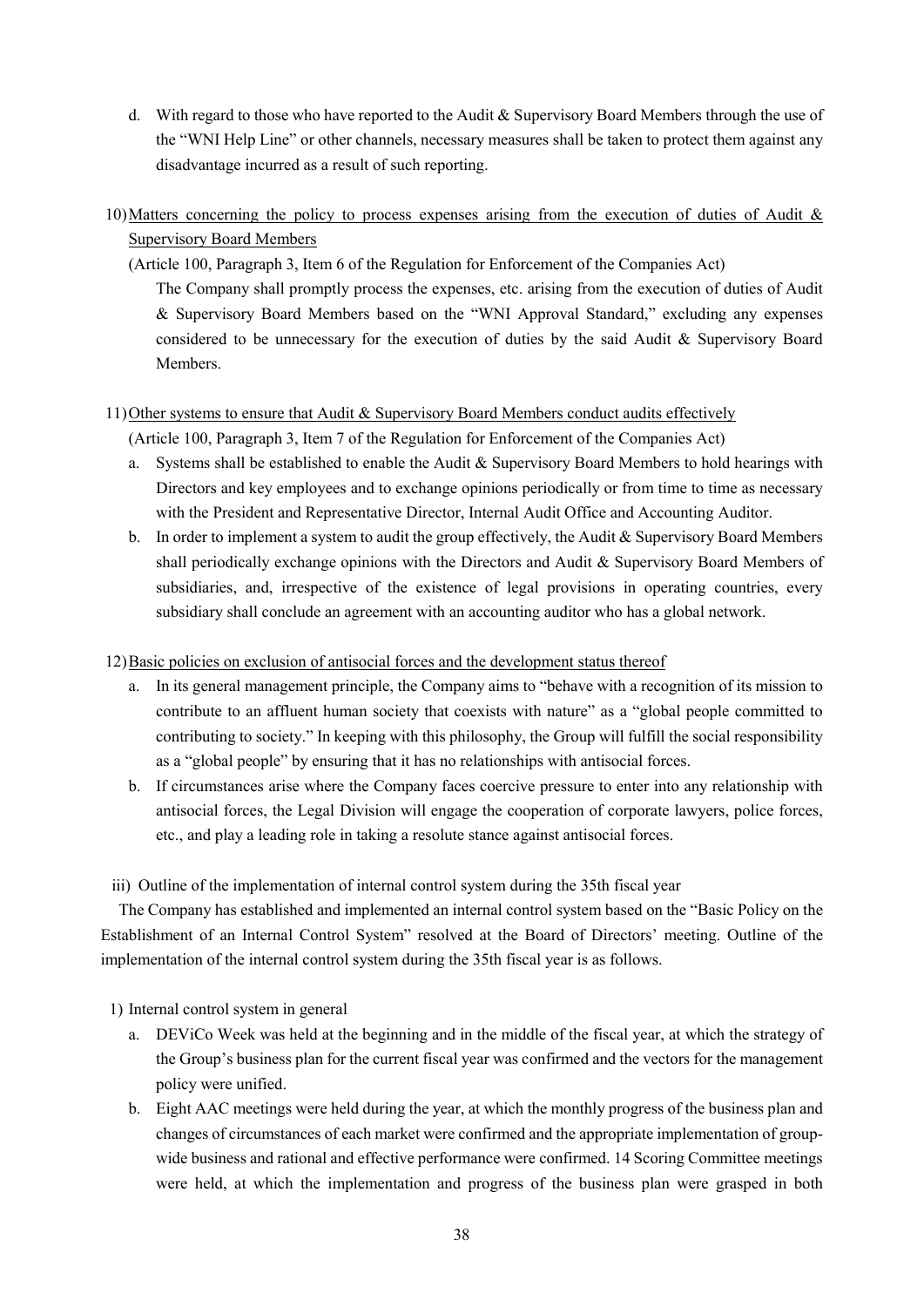quantitative and qualitative terms, and five investment committee meetings were held, at which the proposals for new businesses and infrastructure investment were evaluated from the standpoints of business strategy and economic rationalism, and the prescribed procedure for confirmation was conducted from the viewpoint of ensuring the objectives of the internal control system, namely, the "effectiveness and efficiency of operations," "safeguarding of assets," "reliability of financial reporting," and "compliance with applicable laws and regulations."

- c. The Internal Audit Office appropriately reports the status of evaluation during the year regarding status of the establishment and implementation of the internal control system to the EM meetings and the Board of Directors. The Internal Audit Office also reports the results of its evaluations of the effectiveness of the internal control system to the EM meetings, and the Board of Directors at the end of the year, based on the evaluation on status of implementation of internal control activities, the results of internal auditing during the year, etc. Information on the results of the evaluations of the internal control system is disseminated through the EM meetings companywide at the Scoring Committee or the SF meetings (Staff Forum) as needed.
- d. Based on the results of the aforesaid evaluation, the Company formulates measures conducive to the improved effectiveness of the internal control system and reflects them in its internal control implementation plan for the next year.
- 2) Implementation of a system to ensure compliance with relevant laws and regulations, etc.
	- a. In addition to completing the process of appropriately reviewing the corporate motto, the general management principle, the Staff Charter, and the Weather Street Charter, the Company established a code of conduct that clarifies its corporate social responsibilities, and makes its officers and employees fully aware of the code of conduct in order to enhance their awareness of compliance and encourage them to commit to undertaking specific compliance activities. In addition, at the SSM meeting, a plenary session held every week, meeting participants share issues related to business operations and administration and multi directionally discuss them from legal, ethical, and other viewpoints. In the 35th fiscal year, in order to further improve the reliability of financial reporting, the Company

enhanced the structure of the accounting and finance division and improved the mechanism to ensure the quality of reports provided by business divisions by clarifying the authority and responsibilities of business divisions and the accounting and finance division.

- b. The Company held 13 meetings of the Board of Directors during the year, whereby the Board of Directors deliberated and resolved agenda based on active opinion exchanges on matters regarding important business execution and matters stipulated by laws, regulations and the Articles of Incorporation. In addition, the Board of Directors received reports on matters provided in laws and regulations and matters regarding important business execution, and supervised the performance of duties by Directors and Executive Officers. The Company also held two meetings during the year, whereby officers voluntarily attended and exchanged opinions.
- c. The Scoring Committee grasped the issues of the Company Group's compliance and formulated and implemented measures therefor.
- d. The Company has established management divisions, Audit & Supervisory Board Members, Audit & Supervisory Board Members (External), and an outside entity as compliance reports and consultancy routes "WNI Help Lines." The Company specifies the handling of personal information and measures to protect whistleblowers in the guideline for action of WNI Help Lines, and continuously makes them well known to the officers and staff of the Company Group.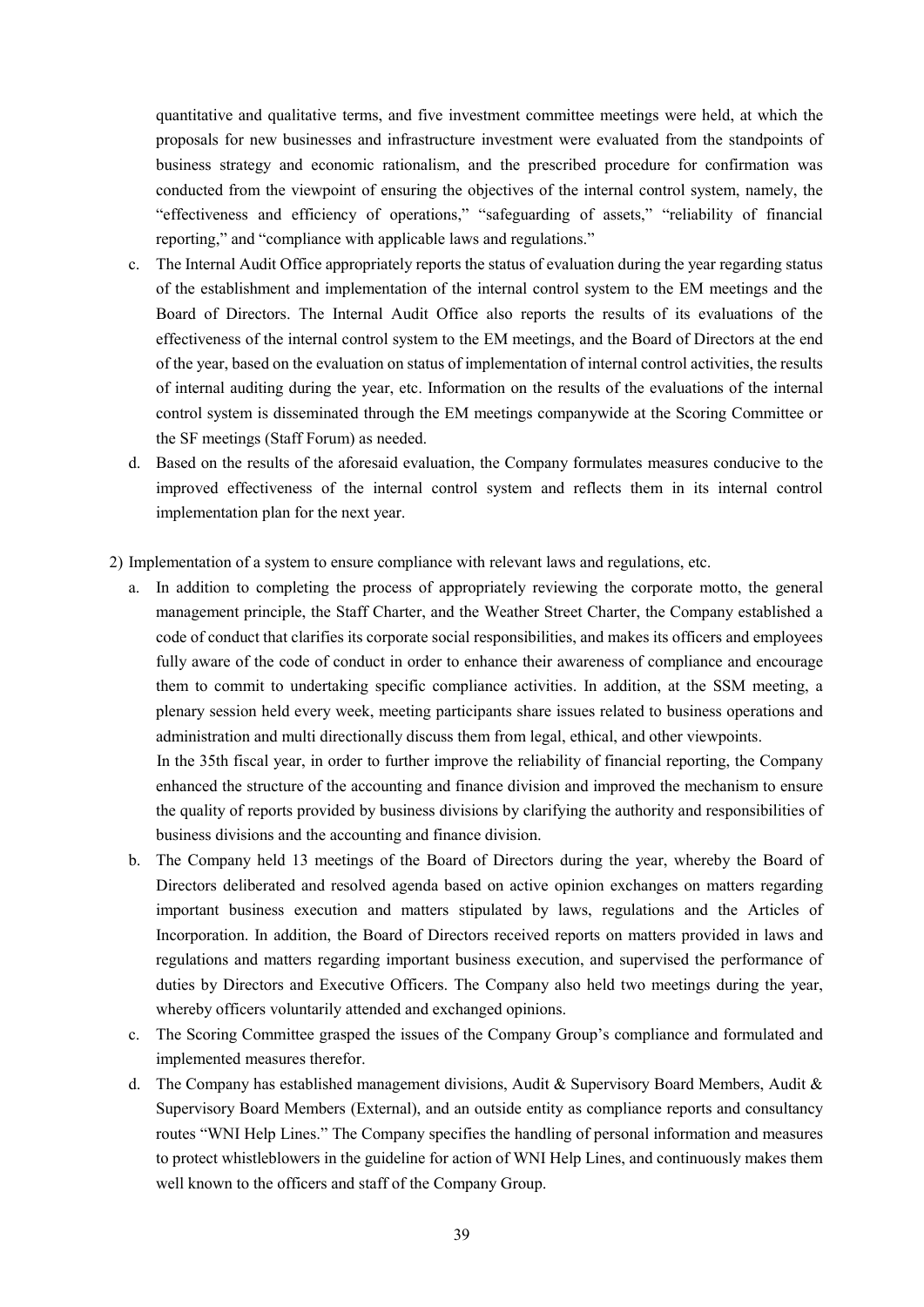- 3) Implementation of measures to manage the risk of loss
	- a. Executive Directors and Executive Officers periodically report on the progress of the business execution of the Company Group as a whole to the Board of Directors and EM meetings.
	- b. If a risk in business execution becomes apparent, the Company will cope with the risk by establishing an appropriate system, implementing countermeasures, and duly disclosing the relevant information according to the level assigned to the risk under the Company's contingency planning regime.
	- c. The Company is taking stricter security measures and making improvements in implementing those measures in the area of information management and goods inventory management, for example by introducing a personnel access control system at warehouses.
- 4) Implementation of measures to ensure efficiency
	- a. An EM meeting attended by Executive Officers (including those concurrently serving as Directors) is held once a week to deliberate in advance on matters to be discussed for the Company Group as a whole at the Board of Directors' meetings and SSM meetings.
	- b. The Company strives to deliver in advance agenda items and related materials for the Board of Directors' meetings and EM meetings, and thereby strives to ensure time to review before attending the meetings.
	- c. The AAC meetings are held to share the changes in the market environment and numerical changes in performance and plans relating to the monthly progress of business plans. If any change is made in business/sales plans, the development management will be revised so that the vectors between manufacturing and sales are unified.
- 5) Implementation of the internal control system in the Group
	- a. In order to clarify the responsibilities of each business unit for its sales and profits and aim to further increase profits, each business unit leader responsible for major business in local areas manages overseas subsidiaries. Each Director and Executive Officer in charge of each business unit supervises its leader, shares issues on the business operations and administration of subsidiaries by appropriately taking up the issues for discussion and reporting on them to the Board of Directors and EM meetings according to the division of his/her duties, and thereupon clarifies procedures therefor.
	- b. The Company has overseas subsidiaries directly participate in SSM meetings via a videoconferencing platform and translate parts of the Company's internal newsletter (President message at SSM meeting, etc.) into *Businglish* (materials translated into English, illustrations, etc.), and thereby makes the officers and employees of its subsidiaries fully aware of its policies on business operations and compliance issues. In addition, the Executive Officers in charge of business and operation and the business unit leaders visit subsidiaries appropriately. Through these efforts, the Company strives to facilitate direct communications.
- 6) Implementation of measures to ensure the effectiveness of audits by the Audit & Supervisory Board Members
	- a. The Audit & Supervisory Board Members attend the Board of Directors' meetings and the Audit & Supervisory Board Member attends EM meetings, SSM meetings, the Scoring Committee and other important meetings and participates in meetings for financial analysis at the monthly closing. Through these initiatives, the Audit & Supervisory Board Members strive to ensure the appropriateness of the establishment and implementation of its internal control system.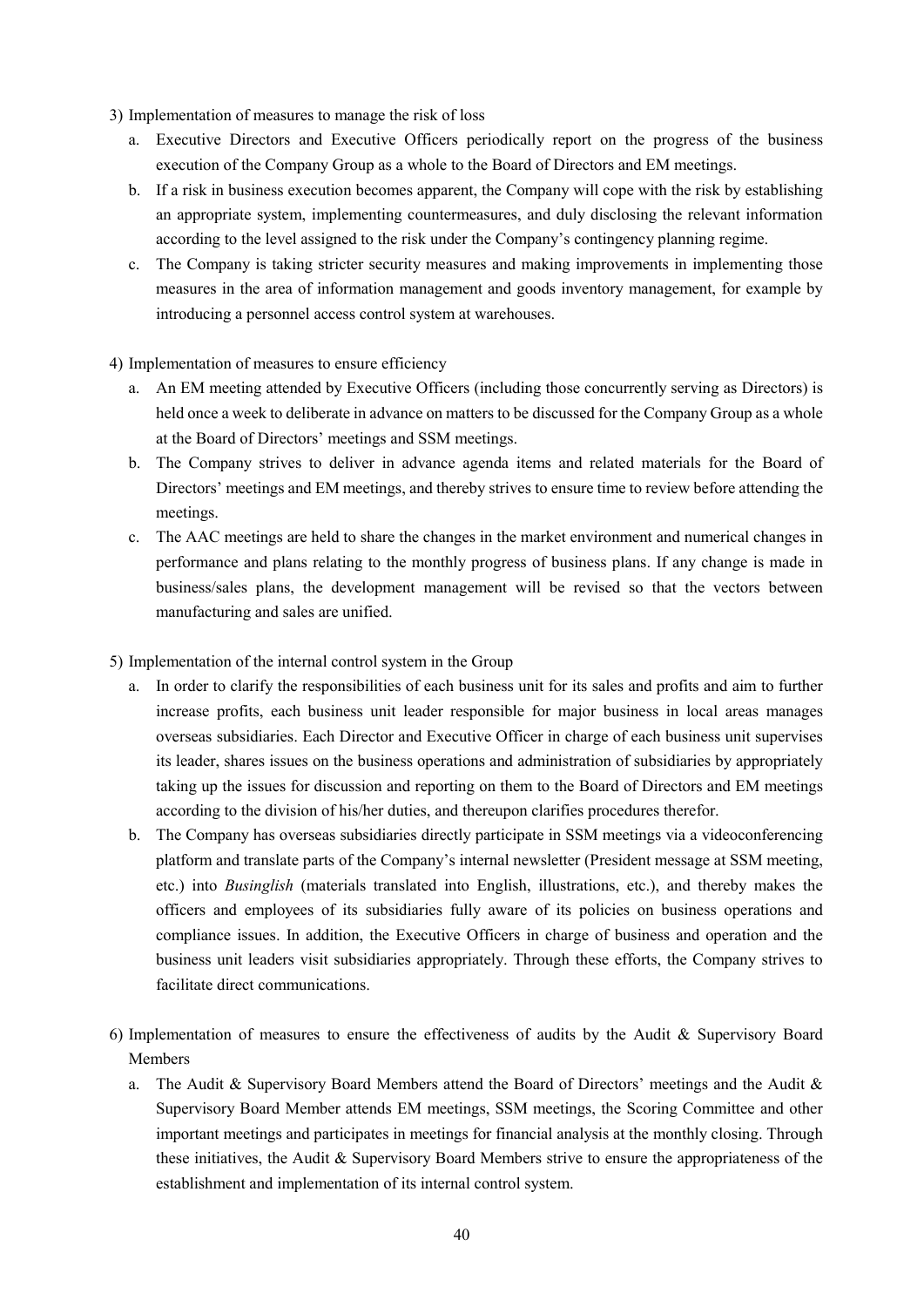- b. Seventeen meetings of the Audit & Supervisory Board were held during the year, at which agenda at the Board of Directors' meetings and other important matters on management were shared in advance among Audit & Supervisory Board Members. Each Audit & Supervisory Board Member examined the execution of duties by the Directors and Executive Officers, audited the performance of duties by the Directors in cooperation with the Internal Audit Office and the Accounting Auditor, and put together their opinions as the opinions of the Audit & Supervisory Board each quarter to report them to the Board of Directors. In addition, the Audit & Supervisory Board Members appropriately held the (extensive) meetings of the Audit & Supervisory Board where the Directors (External) also attended so that the Directors (External) and Audit & Supervisory Board Members (External) could mutually understand and share important managerial matters.
- c. The Company has established an Auditors' Office in which one staff member is assigned to assist the duties of the Audit & Supervisory Board Members. The said staff member engages in operations based on instructions from the Audit & Supervisory Board Members, and any personnel transfer, evaluation, etc. of the said staff member requires the approval of the Audit & Supervisory Board Members.
- Note: With regard to numerical figures stated in this business report, monetary amounts are rounded down to the nearest stated unit, and percentages, etc. are rounded off to one decimal place.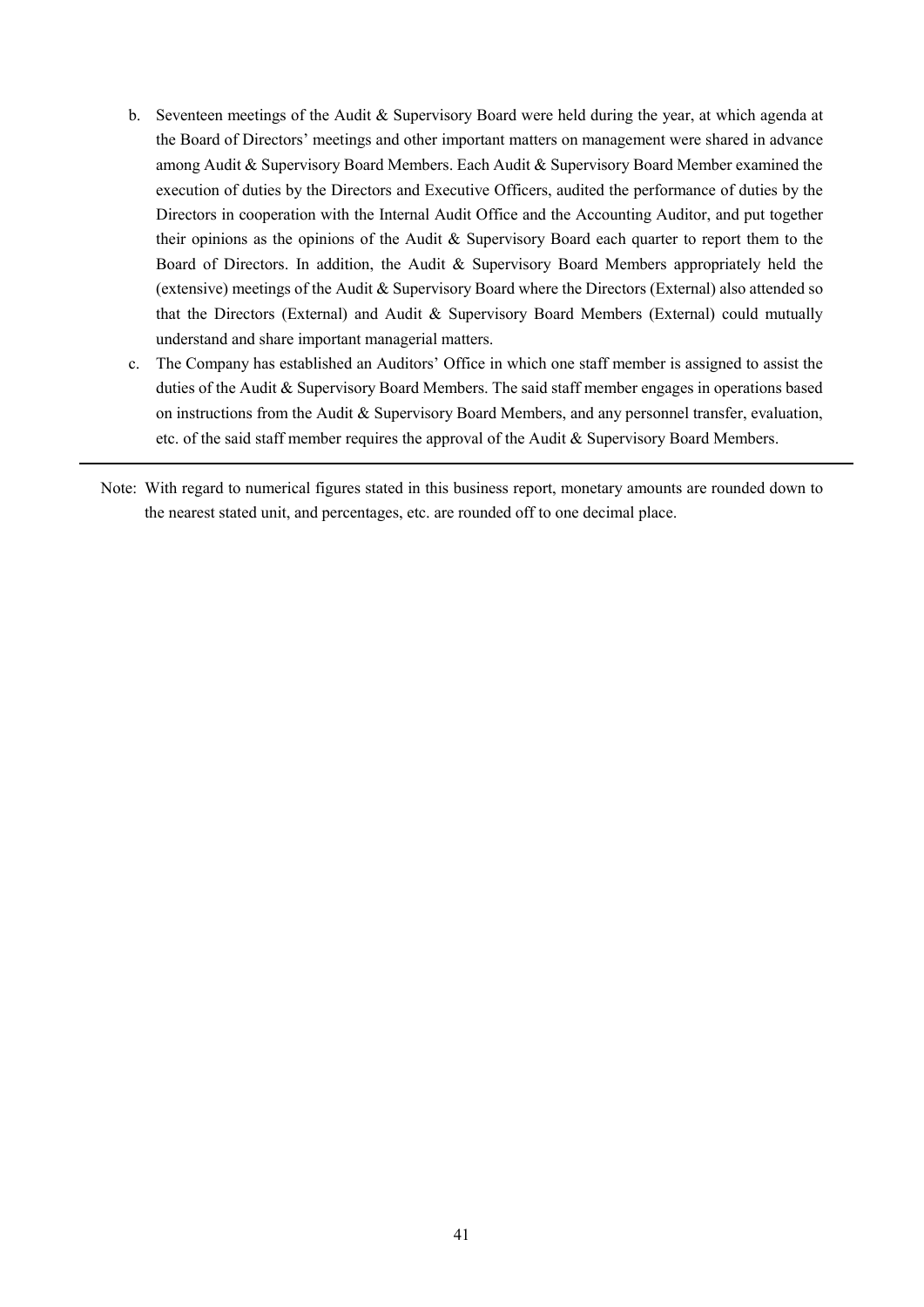# **Consolidated Balance Sheet**

(As of May 31, 2021)

|                                              |            |                                                           | (Thousands of yen) |
|----------------------------------------------|------------|-----------------------------------------------------------|--------------------|
| Item                                         | Amount     | Item                                                      | Amount             |
| (Assets)                                     |            | (Liabilities)                                             |                    |
| <b>Current assets</b>                        | 13,349,464 | <b>Current liabilities</b>                                | 2,185,650          |
| Cash and deposits                            | 9,251,103  | Accounts payable - trade                                  | 157,566            |
| Accounts receivable - trade                  | 3,346,728  | Accounts payable - other                                  | 360,036            |
| Accounts receivable - completed<br>operation | 72,722     | Income taxes payable                                      | 519,539            |
| Work in process                              | 131,985    | Provision for loss on order received                      | 959                |
| Supplies                                     | 131,659    | Other                                                     | 1,147,548          |
| Other                                        | 449,681    | <b>Noncurrent liabilities</b>                             | 67,362             |
| Allowance for doubtful accounts              | (34, 416)  |                                                           |                    |
| <b>Noncurrent assets</b>                     | 4,343,360  | Asset retirement obligations                              | 63,604             |
| Property, plant and equipment                | 1,747,315  | Other                                                     | 3,757              |
| Buildings and structures                     | 821,253    | <b>Total liabilities</b>                                  | 2,253,013          |
| Tools, furniture and fixtures                | 414,934    | (Net assets)                                              |                    |
| Communication satellite facilities           | 60,977     | Shareholders' equity                                      | 15,340,772         |
| Land                                         | 413,062    | Capital stock                                             | 1,706,500          |
| Construction in progress                     | 37,088     | Capital surplus                                           | 1,169,566          |
| Other                                        | $\theta$   | Retained earnings                                         | 13,400,570         |
| <b>Intangible assets</b>                     | 1,166,146  | Treasury stock                                            | (935, 863)         |
| Software                                     | 977,835    | Accumulated other comprehensive                           |                    |
| Software in progress                         | 162,322    | income                                                    | 14,707             |
| Other                                        | 25,988     | Valuation difference on available-<br>for-sale securities | 330                |
| <b>Investments and other assets</b>          | 1,429,898  | Foreign currency translation<br>adjustment                | 14,376             |
| Investment securities                        | 213,769    | <b>Subscription rights to shares</b>                      | 84,332             |
| Deferred tax assets                          | 703,538    |                                                           |                    |
| Other                                        | 530,421    |                                                           |                    |
| Allowance for doubtful accounts              | (17, 831)  | <b>Total net assets</b>                                   | 15,439,812         |
| <b>Total assets</b>                          | 17,692,825 | <b>Total liabilities and net assets</b>                   | 17,692,825         |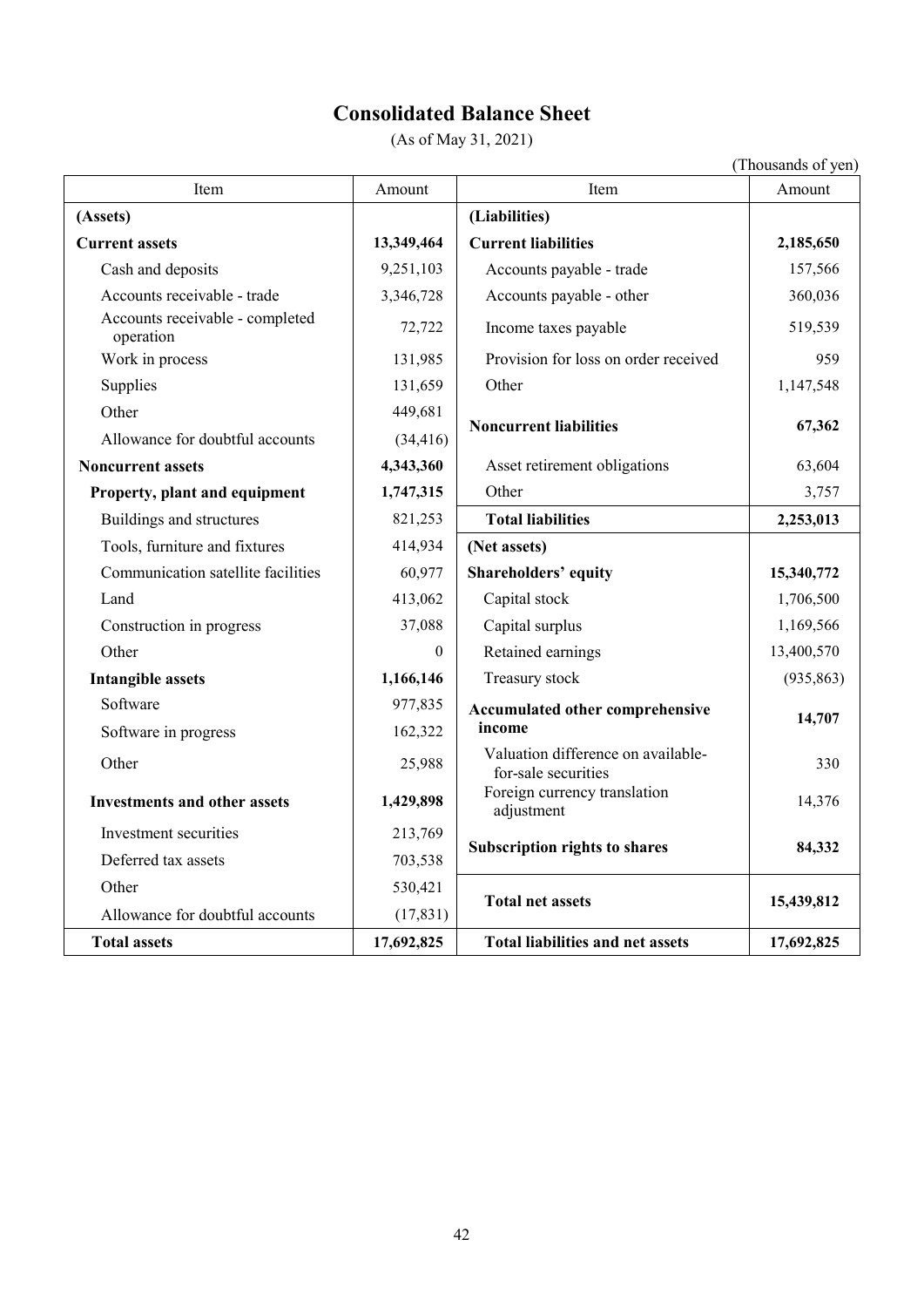# **Consolidated Statement of Income**

(From June 1, 2020, to May 31, 2021)

|                                                                    |           | (Thousands of yen) |  |  |
|--------------------------------------------------------------------|-----------|--------------------|--|--|
| Item                                                               | Amount    |                    |  |  |
| Net sales                                                          |           | 18,843,115         |  |  |
| Cost of sales                                                      |           | 11,409,481         |  |  |
| <b>Gross profit</b>                                                |           | 7,433,633          |  |  |
| Selling, general and administrative expenses                       |           | 4,988,800          |  |  |
| <b>Operating income</b>                                            |           | 2,444,832          |  |  |
| Non-operating income                                               |           |                    |  |  |
| Interest income                                                    | 951       |                    |  |  |
| Dividends income                                                   | 500       |                    |  |  |
| Dividends income of insurance                                      | 8,357     |                    |  |  |
| Subsidy income                                                     | 110,175   |                    |  |  |
| Foreign exchange gains                                             | 8,578     |                    |  |  |
| Gain on forfeiture of unclaimed dividends                          | 1,333     |                    |  |  |
| Other                                                              | 11,639    | 141,536            |  |  |
| Non-operating expenses                                             |           |                    |  |  |
| Commitment line-related expenses                                   | 14,682    |                    |  |  |
| Cancellation penalty                                               | 10,568    |                    |  |  |
| Other                                                              | 6,709     | 31,960             |  |  |
| <b>Ordinary income</b>                                             |           | 2,554,408          |  |  |
| <b>Extraordinary</b> loss                                          |           |                    |  |  |
| Impairment loss                                                    | 25,252    |                    |  |  |
| Loss on valuation of investments in<br>subsidiaries and affiliates | 22,000    |                    |  |  |
| Loss on liquidation of subsidiaries and<br>affiliates              | 2,264     | 49,516             |  |  |
| Income before income taxes                                         |           | 2,504,891          |  |  |
| Income taxes - current                                             | 774,741   |                    |  |  |
| Income taxes - deferred                                            | (131,660) | 643,080            |  |  |
| Net income                                                         |           | 1,861,810          |  |  |
| Net income attributable to owners of<br>parent                     |           | 1,861,810          |  |  |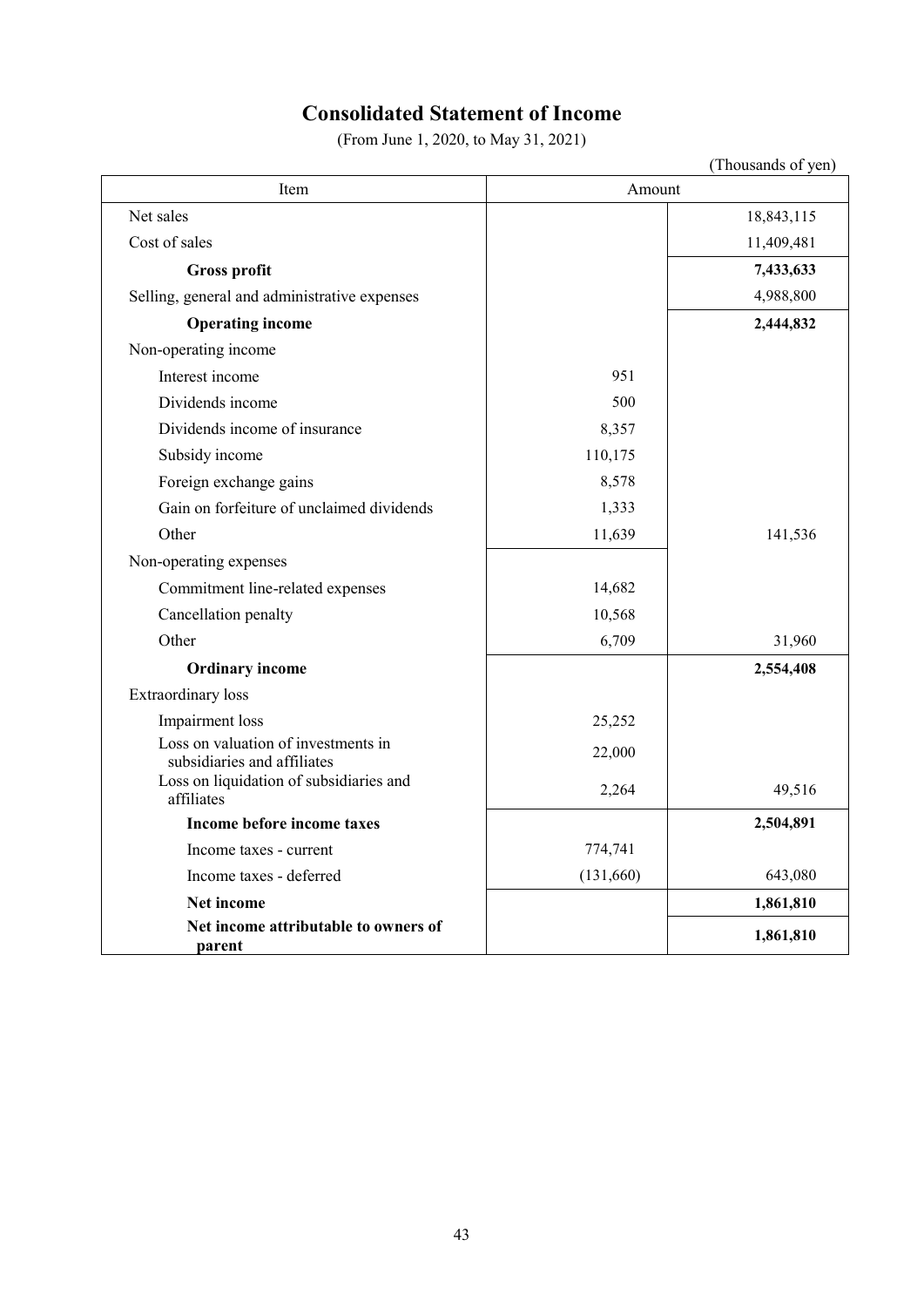# **Consolidated Statement of Changes in Net Assets**

(From June 1, 2020, to May 31, 2021)

|                                                                                 |                      |                 |                      |                | (Thousands of yen)               |  |
|---------------------------------------------------------------------------------|----------------------|-----------------|----------------------|----------------|----------------------------------|--|
|                                                                                 | Shareholders' equity |                 |                      |                |                                  |  |
|                                                                                 | Capital stock        | Capital surplus | Retained<br>earnings | Treasury stock | Total<br>shareholders'<br>equity |  |
| Balance as of June 1, 2020                                                      | 1,706,500            | 1,055,681       | 12,621,155           | (972, 254)     | 14,411,082                       |  |
| Changes of items during the fiscal year                                         |                      |                 |                      |                |                                  |  |
| Dividends from surplus                                                          |                      |                 | (1,095,852)          |                | (1,095,852)                      |  |
| Net income attributable to owners<br>of parent                                  |                      |                 | 1,861,810            |                | 1,861,810                        |  |
| Acquisition of treasury stock                                                   |                      |                 |                      | (247)          | (247)                            |  |
| Disposal of treasury stock                                                      |                      | 113,884         |                      | 36,638         | 150,523                          |  |
| Decrease in retained earnings due to<br>exclusion of equity method<br>companies |                      |                 | 13,456               |                | 13,456                           |  |
| Net changes of items other than<br>shareholders' equity                         |                      |                 |                      |                |                                  |  |
| Total changes of items during the fiscal<br>year                                |                      | 113,884         | 779,414              | 36,391         | 929,690                          |  |
| Balance as of May 31, 2021                                                      | 1,706,500            | 1,169,566       | 13,400,570           | (935, 863)     | 15,340,772                       |  |

|                                                                                 |                                                                | Accumulated other comprehensive income        |                                                          |                                  |                  |
|---------------------------------------------------------------------------------|----------------------------------------------------------------|-----------------------------------------------|----------------------------------------------------------|----------------------------------|------------------|
|                                                                                 | Valuation<br>difference on<br>available-for-sale<br>securities | Foreign currency<br>translation<br>adjustment | Total<br>accumulated<br>other<br>comprehensive<br>income | Subscription<br>rights to shares | Total net assets |
| Balance as of June 1, 2020                                                      | (6, 496)                                                       | (19,960)                                      | (26, 456)                                                | 84,332                           | 14,468,957       |
| Changes of items during the fiscal year                                         |                                                                |                                               |                                                          |                                  |                  |
| Dividends from surplus                                                          |                                                                |                                               |                                                          |                                  | (1,095,852)      |
| Net income attributable to owners of<br>parent                                  |                                                                |                                               |                                                          |                                  | 1,861,810        |
| Acquisition of treasury stock                                                   |                                                                |                                               |                                                          |                                  | (247)            |
| Disposal of treasury stock                                                      |                                                                |                                               |                                                          |                                  | 150,523          |
| Decrease in retained earnings due to<br>exclusion of equity method<br>companies |                                                                |                                               |                                                          |                                  | 13,456           |
| Net changes of items other than<br>shareholders' equity                         | 6,826                                                          | 34,336                                        | 41,163                                                   |                                  | 41,163           |
| Total changes of items during the fiscal<br>year                                | 6,826                                                          | 34,336                                        | 41,163                                                   | $\overline{\phantom{0}}$         | 970,854          |
| Balance as of May 31, 2021                                                      | 330                                                            | 14,376                                        | 14,707                                                   | 84,332                           | 15,439,812       |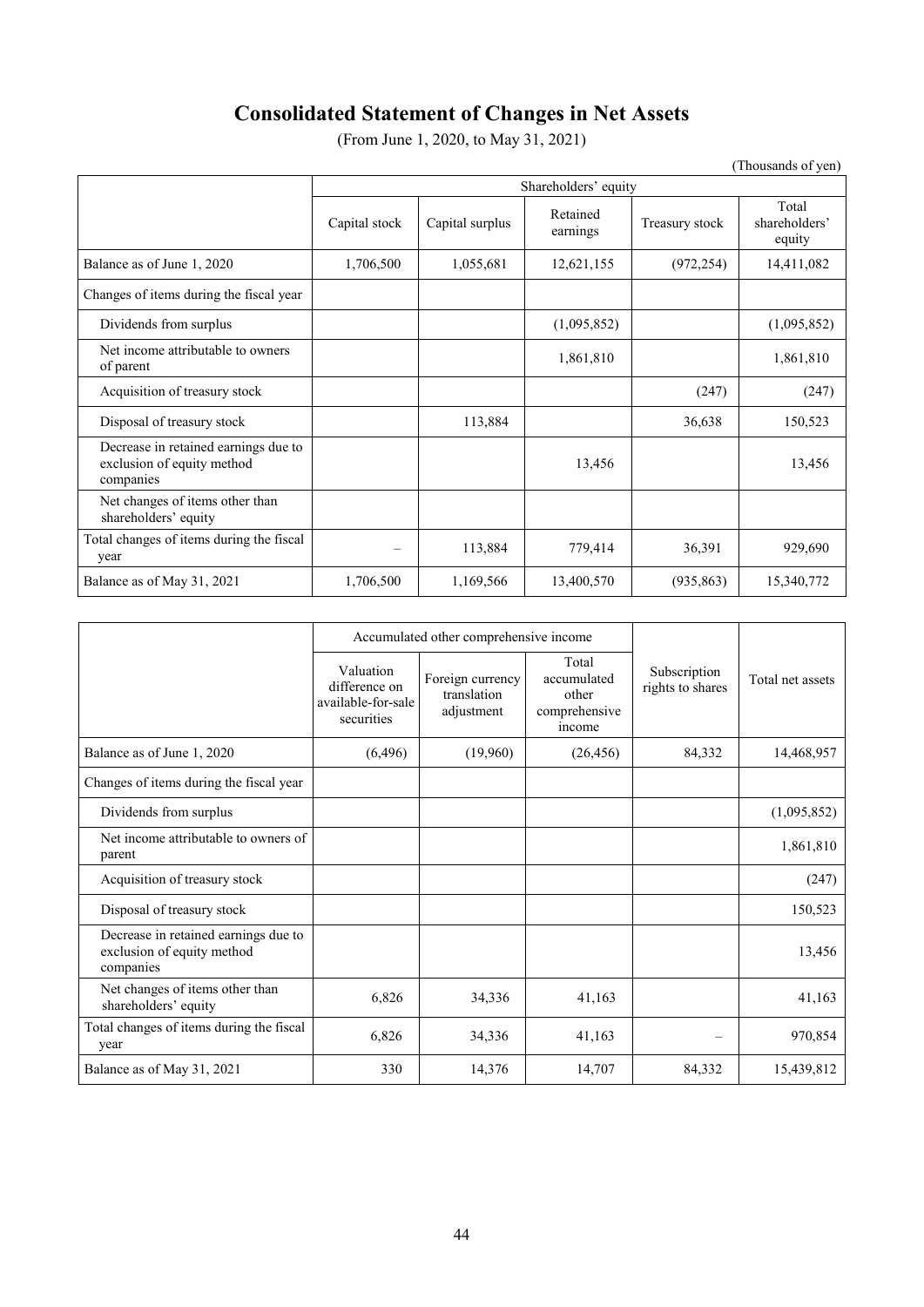# **Consolidated Statement of Cash Flows**

(From June 1, 2020, to May 31, 2021)

(Thousands of yen) Item Amount Net cash provided by (used in) operating activities 2,479,054 Net cash provided by (used in) investing activities (615,992) Net cash provided by (used in) financing activities (1,094,403) Effect of exchange rate change on cash and cash equivalents 46,863 Net increase (decrease) in cash and cash equivalents 815,522 Cash and cash equivalents at beginning of the fiscal year 8,433,624 Cash and cash equivalents at end of the fiscal year 9,249,147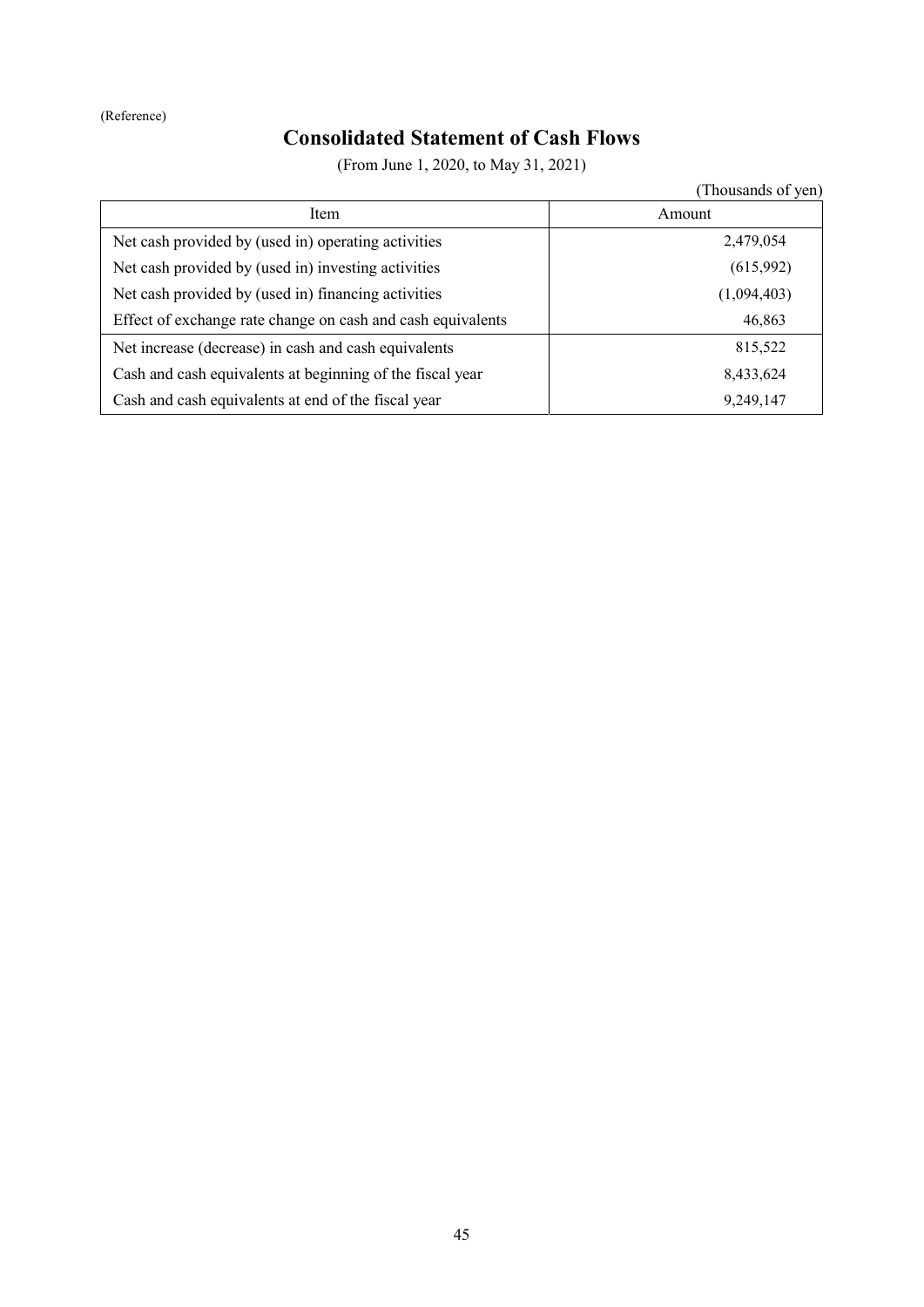# **Non-consolidated Balance Sheet**

(As of May 31, 2021)

|                                                                                  |            |                                                                  | (Thousands of yen) |
|----------------------------------------------------------------------------------|------------|------------------------------------------------------------------|--------------------|
| Item                                                                             | Amount     | Item                                                             | Amount             |
| (Assets)                                                                         |            | (Liabilities)                                                    |                    |
| <b>Current assets</b>                                                            | 12,225,799 | <b>Current liabilities</b>                                       | 2,515,682          |
| Cash and deposits                                                                | 8,200,085  | Accounts payable - trade                                         | 750,024            |
| Accounts receivable - trade                                                      | 3,281,556  | Accounts payable - other                                         | 329,966            |
| Accounts receivable - completed                                                  | 72,722     | Accrued consumption taxes                                        | 168,903            |
| operation                                                                        |            |                                                                  |                    |
| Work in process                                                                  | 131,329    | Accrued expenses                                                 | 369,255            |
| Supplies                                                                         | 131,287    | Income taxes payable                                             | 508,446            |
| Advance payments to suppliers                                                    | 9,179      | Advances received                                                | 150,241            |
| Prepaid expenses                                                                 | 307,241    | Deposits received                                                | 194,814            |
| Short-term loans receivable                                                      | 36,000     | Provision for loss on order received                             | 959                |
| Other                                                                            | 113,140    | Provision for loss on business of<br>subsidiaries and affiliates | 42,000             |
| Allowance for doubtful accounts                                                  | (56,743)   | Other                                                            | 1,071              |
| <b>Noncurrent assets</b>                                                         | 5,041,342  | <b>Noncurrent liabilities</b>                                    | 54,039             |
| Property, plant and equipment                                                    | 1,723,279  | Asset retirement obligations                                     | 54,039             |
| <b>Buildings</b>                                                                 | 816,793    |                                                                  |                    |
| Vehicles                                                                         | $\theta$   |                                                                  |                    |
| Tools, furniture and fixtures                                                    | 395,358    |                                                                  |                    |
| Communication satellite facilities                                               | 60,977     | <b>Total liabilities</b>                                         | 2,569,722          |
| Land                                                                             | 413,062    | (Net assets)                                                     |                    |
| Construction in progress                                                         | 37,088     | Shareholders' equity                                             | 14,612,757         |
| <b>Intangible assets</b>                                                         | 1,165,980  | <b>Capital stock</b>                                             | 1,706,500          |
| Software                                                                         | 977,835    | <b>Capital surplus</b>                                           | 1,172,141          |
| Software in progress                                                             | 162,322    | Other capital surplus                                            | 1,172,141          |
| Telephone subscription right                                                     | 25,634     | <b>Retained earnings</b>                                         | 12,669,979         |
| Other                                                                            | 188        | Legal retained earnings                                          | 426,625            |
| <b>Investments and other assets</b>                                              | 2,152,082  | Other retained earnings                                          | 12,243,354         |
| Investment securities                                                            | 200,575    | General reserve                                                  | 9,500,000          |
| Shares of subsidiaries and affiliates                                            | 669,369    | Retained earnings brought<br>forward                             | 2,743,354          |
| Investments in capital of<br>subsidiaries and affiliates                         | 25,841     | <b>Treasury stock</b>                                            | (935, 863)         |
| Long-term loans receivable from<br>subsidiaries and affiliates                   | 180,549    | <b>Valuation and translation</b><br>adjustments                  | 330                |
| Claims provable in bankruptcy,<br>claims provable in rehabilitation<br>and other | 3,363      | Valuation difference on available-<br>for-sale securities        | 330                |
| Long-term prepaid expenses                                                       | 40,302     | <b>Subscription rights to shares</b>                             | 84,332             |
| Deferred tax assets                                                              | 733,705    |                                                                  |                    |
| Insurance funds                                                                  | 296,369    |                                                                  |                    |
| Lease and guarantee deposits                                                     | 152,944    |                                                                  |                    |
| Allowance for doubtful accounts                                                  | (150, 939) | <b>Total net assets</b>                                          | 14,697,419         |
| <b>Total assets</b>                                                              | 17,267,142 | <b>Total liabilities and net assets</b>                          | 17,267,142         |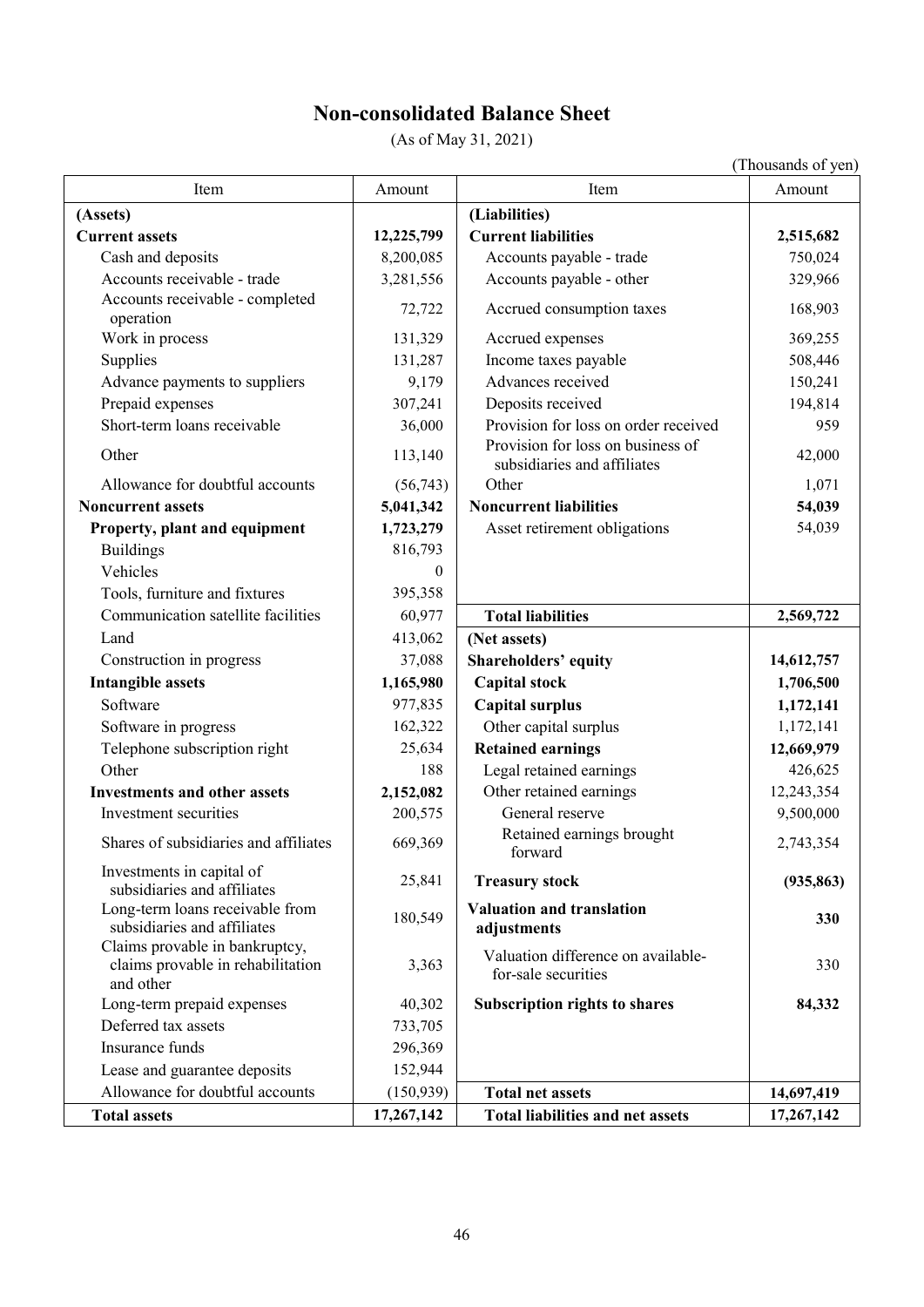# **Non-consolidated Statement of Income**

(From June 1, 2020, to May 31, 2021)

|                                                                    |            | (Thousands of yen) |  |  |
|--------------------------------------------------------------------|------------|--------------------|--|--|
| Item                                                               | Amount     |                    |  |  |
| Net sales                                                          |            | 18,630,301         |  |  |
| Cost of sales                                                      |            | 11,646,506         |  |  |
| <b>Gross profit</b>                                                |            | 6,983,795          |  |  |
| Selling, general and administrative expenses                       |            | 4,683,174          |  |  |
| <b>Operating income</b>                                            |            | 2,300,621          |  |  |
| Non-operating income                                               |            |                    |  |  |
| Interest income                                                    | 369        |                    |  |  |
| Dividends income                                                   | 500        |                    |  |  |
| Dividends income of insurance                                      | 8,357      |                    |  |  |
| Subsidy income                                                     | 108,999    |                    |  |  |
| Gain on forfeiture of unclaimed dividends                          | 1,333      |                    |  |  |
| Reversal of allowance for loan losses                              | 1,989      |                    |  |  |
| Other                                                              | 14,865     | 136,415            |  |  |
| Non-operating expenses                                             |            |                    |  |  |
| Commitment line-related expenses                                   | 14,682     |                    |  |  |
| Cancellation penalty                                               | 10,568     |                    |  |  |
| Other                                                              | 5,756      | 31,007             |  |  |
| <b>Ordinary income</b>                                             |            | 2,406,028          |  |  |
| <b>Extraordinary</b> loss                                          |            |                    |  |  |
| Impairment loss                                                    | 25,252     |                    |  |  |
| Provision for loss on business of subsidiaries<br>and associates   | 42,000     |                    |  |  |
| Loss on valuation of investments in<br>subsidiaries and affiliates | 22,000     |                    |  |  |
| Loss on liquidation of subsidiaries and<br>affiliates              | 11,958     | 101,211            |  |  |
| Income before income taxes                                         |            | 2,304,817          |  |  |
| Income taxes - current                                             | 752,405    |                    |  |  |
| Income taxes - deferred                                            | (137, 364) | 615,041            |  |  |
| Net income                                                         |            | 1,689,775          |  |  |

47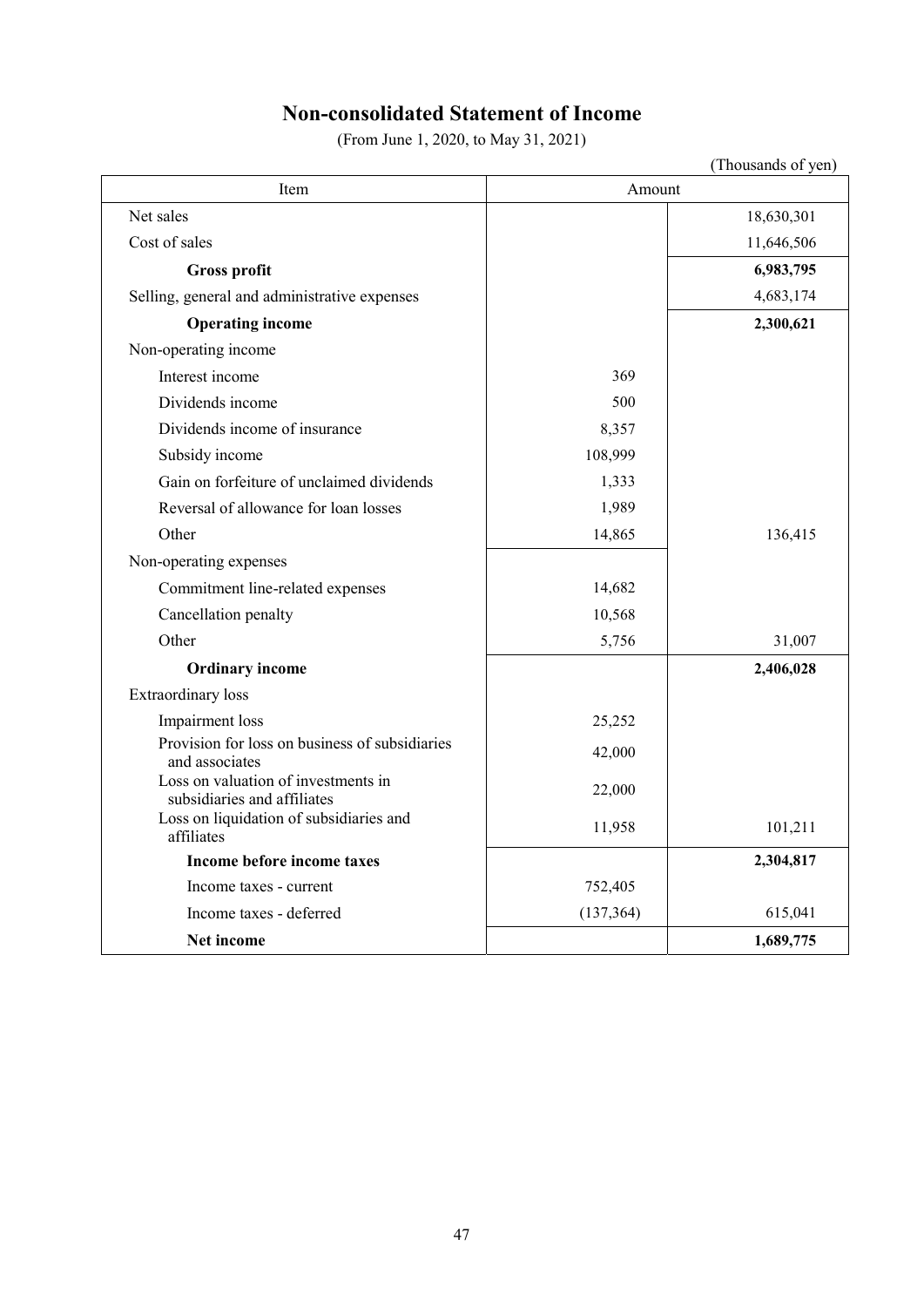# **Non-consolidated Statement of Changes in Net Assets**

(From June 1, 2020, to May 31, 2021)

(Thousands of yen)

|                                                         | Shareholders' equity     |                          |                          |                               |                          |                                            |                               |
|---------------------------------------------------------|--------------------------|--------------------------|--------------------------|-------------------------------|--------------------------|--------------------------------------------|-------------------------------|
|                                                         |                          | Capital surplus          |                          | Retained earnings             |                          |                                            |                               |
|                                                         | Capital stock            | Other capital<br>surplus | Total capital<br>surplus | Legal<br>retained<br>earnings | Other retained earnings  |                                            |                               |
|                                                         |                          |                          |                          |                               | General<br>reserve       | Retained<br>earnings<br>brought<br>forward | Total<br>retained<br>earnings |
| Balance as of June 1, 2020                              | 1,706,500                | 1,058,256                | 1,058,256                | 426,625                       | 9,500,000                | 2,149,431                                  | 12,076,056                    |
| Changes of items during the fiscal<br>year              |                          |                          |                          |                               |                          |                                            |                               |
| Dividends from surplus                                  |                          |                          |                          |                               |                          | (1,095,852)                                | (1,095,852)                   |
| Net income                                              |                          |                          |                          |                               |                          | 1,689,775                                  | 1,689,775                     |
| Acquisition of treasury stock                           |                          |                          |                          |                               |                          |                                            |                               |
| Disposal of treasury stock                              |                          | 113,884                  | 113,884                  |                               |                          |                                            |                               |
| Net changes of items other<br>than shareholders' equity |                          |                          |                          |                               |                          |                                            |                               |
| Total changes of items during the<br>fiscal year        | $\overline{\phantom{0}}$ | 113,884                  | 113,884                  | -                             | $\overline{\phantom{m}}$ | 593,922                                    | 593,922                       |
| Balance as of May 31, 2021                              | 1,706,500                | 1,172,141                | 1,172,141                | 426,625                       | 9,500,000                | 2,743,354                                  | 12,669,979                    |

|                                                         | Shareholders' equity |                                  |                                                                 | Valuation and translation<br>adjustments          |                                  |                  |
|---------------------------------------------------------|----------------------|----------------------------------|-----------------------------------------------------------------|---------------------------------------------------|----------------------------------|------------------|
|                                                         | Treasury stock       | Total<br>shareholders'<br>equity | Valuation<br>difference on<br>available-for-<br>sale securities | Total valuation<br>and translation<br>adjustments | Subscription<br>rights to shares | Total net assets |
| Balance as of June 1, 2020                              | (972, 254)           | 13,868,558                       | (6, 496)                                                        | (6, 496)                                          | 84,332                           | 13,946,394       |
| Changes of items during the fiscal<br>year              |                      |                                  |                                                                 |                                                   |                                  |                  |
| Dividends from surplus                                  |                      | (1,095,852)                      |                                                                 |                                                   |                                  | (1,095,852)      |
| Net income                                              |                      | 1,689,775                        |                                                                 |                                                   |                                  | 1,689,775        |
| Acquisition of treasury stock                           | (247)                | (247)                            |                                                                 |                                                   |                                  | (247)            |
| Disposal of treasury stock                              | 36,638               | 150,523                          |                                                                 |                                                   |                                  | 150,523          |
| Net changes of items other<br>than shareholders' equity |                      |                                  | 6,826                                                           | 6,826                                             |                                  | 6,826            |
| Total changes of items during the<br>fiscal year        | 36,391               | 744,198                          | 6,826                                                           | 6,826                                             |                                  | 751,025          |
| Balance as of May 31, 2021                              | (935, 863)           | 14,612,757                       | 330                                                             | 330                                               | 84,332                           | 14,697,419       |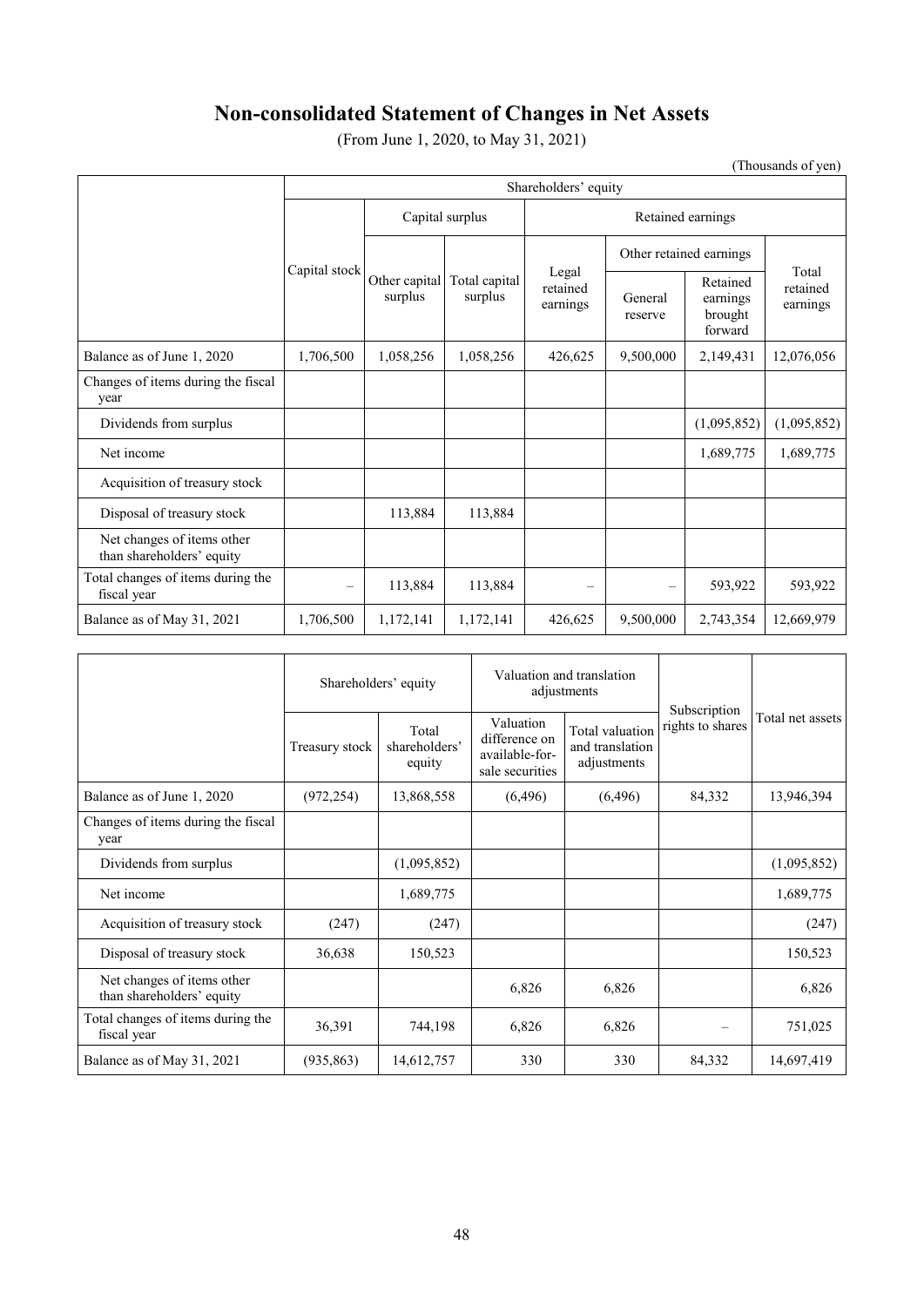### **Audit & Supervisory Board's Report**

## Audit Report

The Audit & Supervisory Board, upon deliberations based on the reports made by each Audit & Supervisory Board Member concerning the results of the audit on the execution of duties by the Directors for the 35th fiscal year from June 1, 2020 through May 31, 2021, have prepared this Audit Report and hereby submits it as follows:

- 1. Auditing Methods by the Audit & Supervisory Board Members and Audit & Supervisory Board and the Content thereof
	- (1) The Audit & Supervisory Board established the auditing policies, division of duties, etc., received reports on the implementation status and results of the audits from each Audit & Supervisory Board Member, as well as reports regarding the status of the execution of duties from the Directors and Accounting Auditor, and requested explanations as necessary.
	- (2) In accordance with the auditing standards for Audit & Supervisory Board Members determined by the Audit & Supervisory Board and the auditing policies and division of duties, etc. each Audit & Supervisory Board Member made efforts to collect information and establish an auditing environment through communication with Directors, the internal audit division, and other employees, and conducted the audits in accordance with the following procedures.
		- (i) Each Audit & Supervisory Board Member attended the Board of Directors' meeting and other important meetings to receive reports regarding the execution of duties from Directors and employees and requested explanations as necessary. Each Audit & Supervisory Board Member also inspected the approved documents and examined the status of operations and conditions of assets at its head office and principal offices. With respect to subsidiaries, each Audit & Supervisory Board Member communicated and exchanged information with the Directors and Audit & Supervisory Board Members of subsidiaries and received reports on business from the subsidiaries as necessary.
		- (ii) With respect to the resolutions adopted by the Board of Directors regarding the establishment of the system to ensure that Directors execute their duties in compliance with relevant laws, regulations, and the Articles of Incorporation of the Company as specified in the business report and the establishment of a system to ensure the appropriateness of business operations of the Company and the business group consisting of the Company, its parent company, and its subsidiaries, as set forth in Article 100, Paragraphs 1 and 3 of the Regulation for Enforcement of the Companies Act, as well as the systems (Internal Control System) established in accordance with the resolution of the Board of Directors, each Audit & Supervisory Board Member regularly received reports from the Directors and employees on the status of the establishment and operations thereof, requested explanations as necessary, and expressed his/her opinion.
		- (iii) With respect to the basic policy set forth in Article 118, Item 3 (a) of the Regulation for Enforcement of the Companies Act as specified in the business report and each approach set forth in Item 3 (b) of the same article, the Audit  $\&$  Supervisory Board Members reviewed the details based on discussion at the Board of Directors' meeting and on other occasions.
		- (iv) Each Audit & Supervisory Board Member monitored and verified that the Accounting Auditor maintained independence and conducted the audits appropriately. Each Audit & Supervisory Board Member also received reports on the status of the execution of duties from the Accounting Auditor and requested explanation as necessary. In addition, the Audit & Supervisory Board Members were informed of the arrangement of the "System for ensuring that the duties are performed appropriately" (matters stipulated in the items of Article 131 of the Regulation on Accounting of Companies in accordance with "Quality Control Standard for Audit" [Business Accounting Council, October 28, 2005]), etc. by the Accounting Auditor and requested explanations as necessary.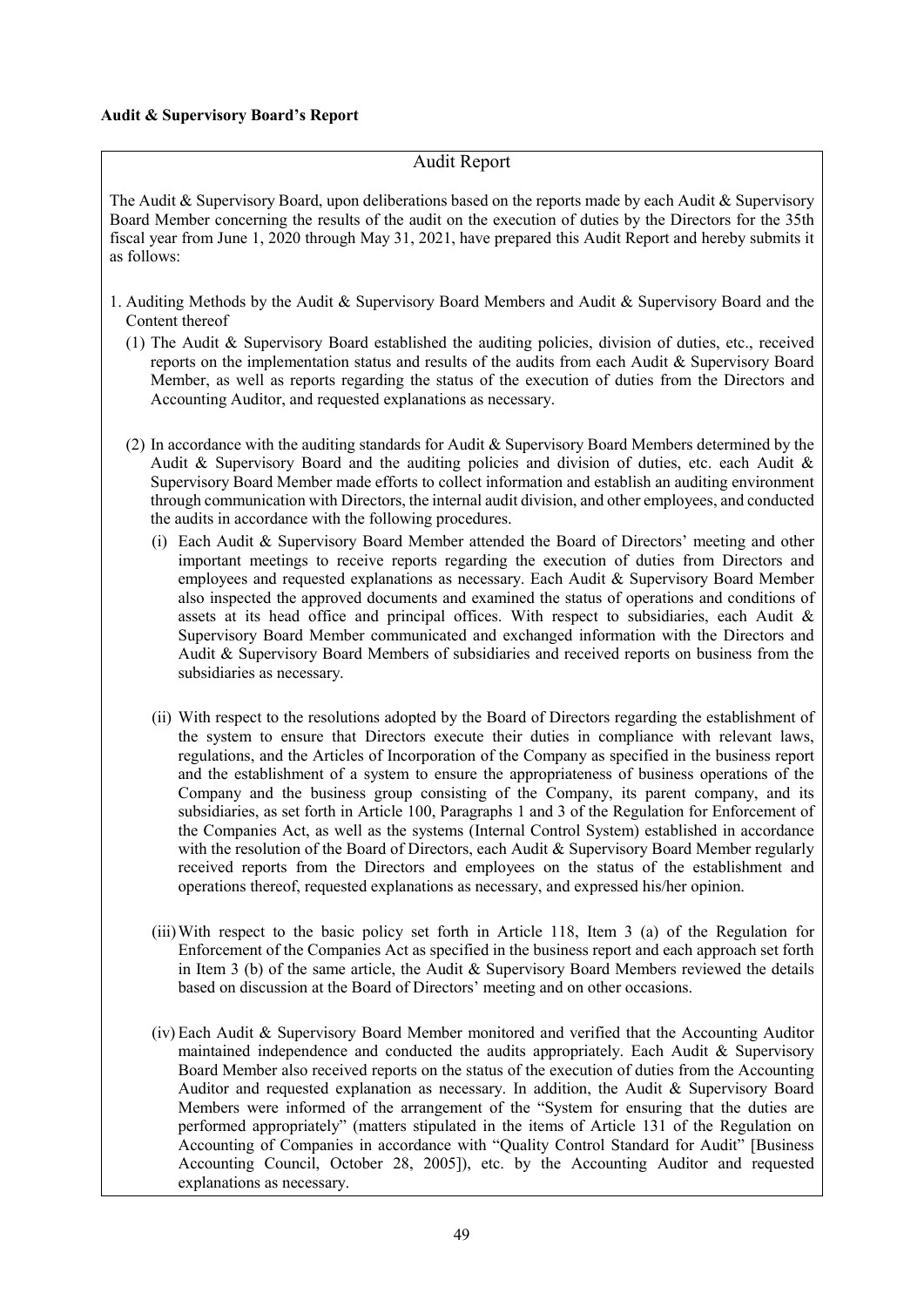In accordance with the procedures mentioned above, the Audit & Supervisory Board reviewed the business report and supplementary schedules, the non-consolidated financial statements (non-consolidated balance sheet, non-consolidated statement of income, non-consolidated statement of changes in net assets, and notes to the non-consolidated financial statements), the supplementary schedules thereto, and the consolidated financial statements (consolidated balance sheet, consolidated statement of income, consolidated statement of changes in net assets, and notes to the consolidated financial statements) for the fiscal year ended May 31, 2021.

2. Results of Audit

(1) Results of the audit of business report, etc.

- (i) The business report and supplementary schedules present fairly the financial condition of the Company in conformity with related laws, regulations, and the Articles of Incorporation of the Company;
- (ii) Regarding the execution of duties by Directors, there were no instances of misconduct or material matters in violation of laws, regulations, or the Articles of Incorporation of the Company;
- (iii) The resolutions of the Board of Directors regarding the internal control system are fair and reasonable. Furthermore, over the 35 years since its foundation, the Company has been working to deepen an awareness of issues arising from changes in the business environment and the Company's business and operations, to take measures in response, and to put in place a framework for improvement. There are no significant matters that require pointing out regarding the content of the business report relating to the aforementioned internal control and the Director's execution of duties.
- (iv) There are no matters requiring additional mention regarding the Basic Policy on the Composition of Persons to Control Decision-Making over the Financial and Business Policies of the Company specified in the business report. The Audit  $&$  Supervisory Board acknowledges that the approaches set forth in Article 118, Item 3 (b) of the Regulation for Enforcement of the Companies Act as specified in the business report conform with the basic policy, do not harm any common interests of shareholders, and were not adopted with the intention of maintaining the positions of Directors and Audit & Supervisory Board Members.
- (2) Results of the audit of the non-consolidated financial statements and supplementary schedules The auditing methods and results of the Accounting Auditor, Deloitte Touche Tohmatsu LLC, are fair and reasonable.
- (3) Results of the audit of the consolidated financial statements The auditing methods and results of the Accounting Auditor, Deloitte Touche Tohmatsu LLC, are fair and reasonable.

July 14, 2021

The Audit & Supervisory Board of Weathernews Inc. Yasushi Sugino (Seal) Audit & Supervisory Board Member

> Takashi Tomura (Seal) Audit & Supervisory Board Member

> Fumitaka Koyama (Seal) Audit & Supervisory Board Member

> Izumi Hayashi (Seal) Audit & Supervisory Board Member